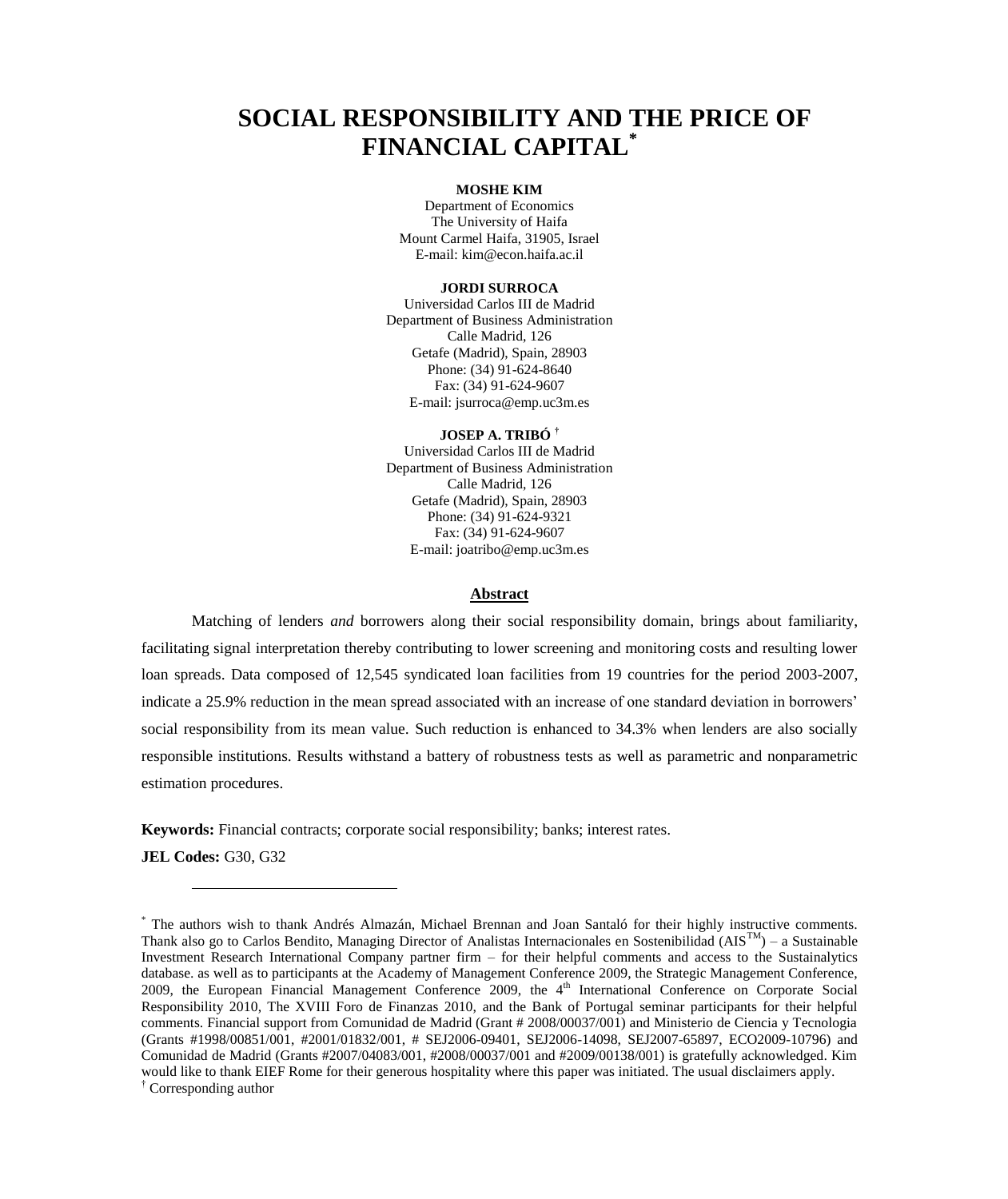#### **1. Introduction**

 $\overline{a}$ 

Reliance on external finance depends largely on factors ameliorating frictions generated by information problems that have important implications for a firm's financing cost, capital structure and investment. This paper explores the effect of corporate social responsibility (CSR) on the *cost* of financial capital.<sup>3</sup> Specifically, it emphasizes, empirically explores, and measures the importance of similarity in the values and beliefs held by transacting agents (both lenders *and* borrowers) as manifested in their investments in social responsibility on the reduction of the cost of external finance. While the literature documents the prevalence of various informal characteristics and organizations in many financial markets, the question of whether social responsibility is priced by capital markets remains open, and the resulting (price) performance consequences of such organizational structures remain largely unknown.

The inclusion of the social responsibility dimension of borrowers as well as of lenders aims at providing insight into to the intriguing question of why loan rates for similar borrowers often exhibit substantial differences. In a recent study, Cerqueiro, Degryse, and Steven Ongena (2011, p. 503) suggest that "little is known about the procedures and processes through which banks price credit. In particular, even after one takes into account the differences in borrowers, lenders, and markets, loan rates still often exhibit substantial dispersion". In explaining this dispersion, they point to the banks' discretion when pricing loans and show that this discretion is contingent on the degree of market frictions. In the presence of these frictions, loan rates do not reflect verifiable information only, but also the bank officer's judgment of nonverifiable attributes of the borrower. Given that these attributes are only observable and valued by the bank officer in question, loan rates become increasingly difficult to predict. According to Morrison (2010, p. 2), the lack of predictability of loan rates is due to the fact that "information that underpins all of finance is still largely tacit: that is, it is hard to codify or to transmit at arm's-length" and thus many financial agreements are made outside the formal law, using informal institutions to provide a basis to achieve a commitment and govern the transaction. One of these informal institutions is the trust among contracting parties. If bank officers trust borrowers, lenders become more certain that the promised principal and interests will be paid and the contracting terms will consequently be facilitated. Therefore, part of the dispersion in loan rates may be attributed to the extent to which a bank trusts a borrower.

 $3$  Corporate social responsibility has gained much attention in the past several years. More than half of the Fortune 1000 companies in the US regularly issue CSR reports, and nearly 10% of US investments are screened to ensure that they meet CSR-related criteria (Galema, Plantinga, and Scholtens, 2008).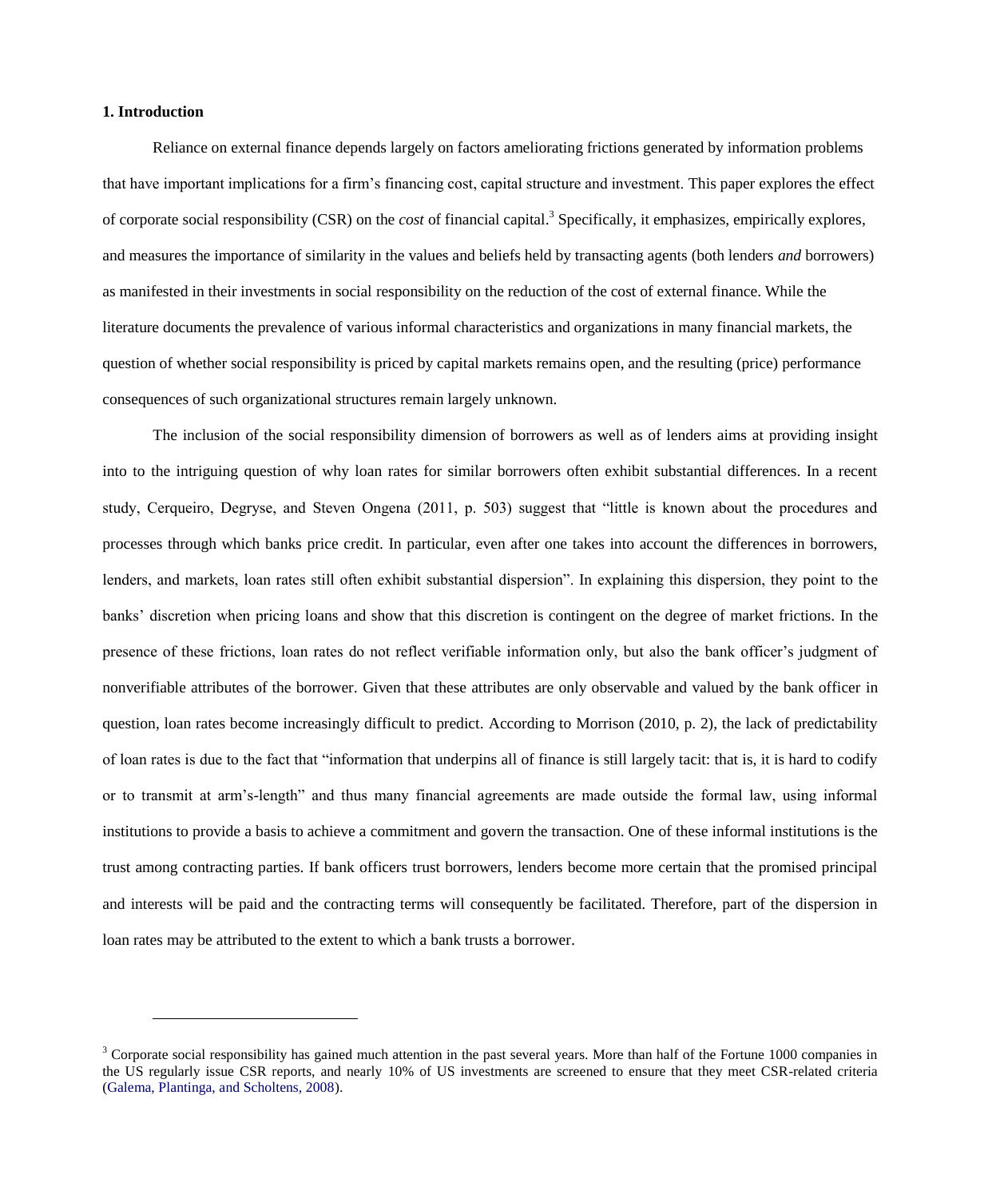In this study, we introduce CSR as an important trust element in loan contracts. The concept of CSR refers to actions of a firm (e.g., a borrower or a lender) that "appear to further some social good, beyond which is required by law" (McWilliams and Siegel 2001, p. 117), and describes a business philosophy under which firms do not lie, cheat, or steal, honor their commitments and behave honestly with their various stakeholders, including customers, suppliers, workers, local communities, the natural environment, and shareholders (Jones, 1995). Thus, CSR can be conceptualized as a signal of trustworthiness thereby reducing the cost of financial capital.

We empirically explore whether the *interaction among transacting agents* characterized by similar and shared attitudes toward CSR, and thus by a high degree of familiarity results in lower loan spreads. Similarity among transacting agents and thus familiarity with their convictions regarding social norms and responsibility (Huberman, 2001), "shared understanding" in Putnam's (1993) terminology, facilitates the interpretation of signals thereby contributing to trustworthiness in financial markets and reducing frictions inherent among contracting parties in debt financing (Aghion and Bolton, 1992). We therefore argue that superior matching between borrowers' CSR and lenders' CSR enhances familiarity and the set of mutual beliefs and values that reduces information asymmetries and facilitates cooperation and the formation of trust between borrowers and lenders. The result is an amelioration of frictions in financial markets that leads to a reduction in the cost of financial capital.

The relation between borrowers' CSR, lenders' CSR and cost of capital is investigated here using data from syndicated loans around the world. We match the data, obtained from the DealScan database, with data on CSR of *both* lenders and borrowers obtained from the Sustainalytics Platform database. These data are compiled by the Sustainalytics Responsible Investment Services – one of the world's largest companies specializing in the analysis of socially responsible investment. The final data set covers 12,545 loan facilities corresponding to 513 firms in 19 different countries for the period 2003-2007. All tests performed consistently indicate that loan spreads are affected by borrowers' CSR and in particular so by their proximity to lenders' CSR. We show that higher scores of borrowers' CSR are associated with lower loan spread. Specifically, our results indicate that there is a reduction of 20.4 basis points in spreads (25.9% reduction from the mean loan spread of 78.6 basis points) when there is an increase of one standard deviation in borrowers' CSR from its mean value. Moreover, and perhaps more importantly, we find that the aforementioned reduction in spreads is further enhanced when both lenders and borrowers belong to a group of agents with larger values of the social responsibility score distribution. Specifically, the aforementioned reduction in spreads is further enhanced to 27 basis points in the event that he

2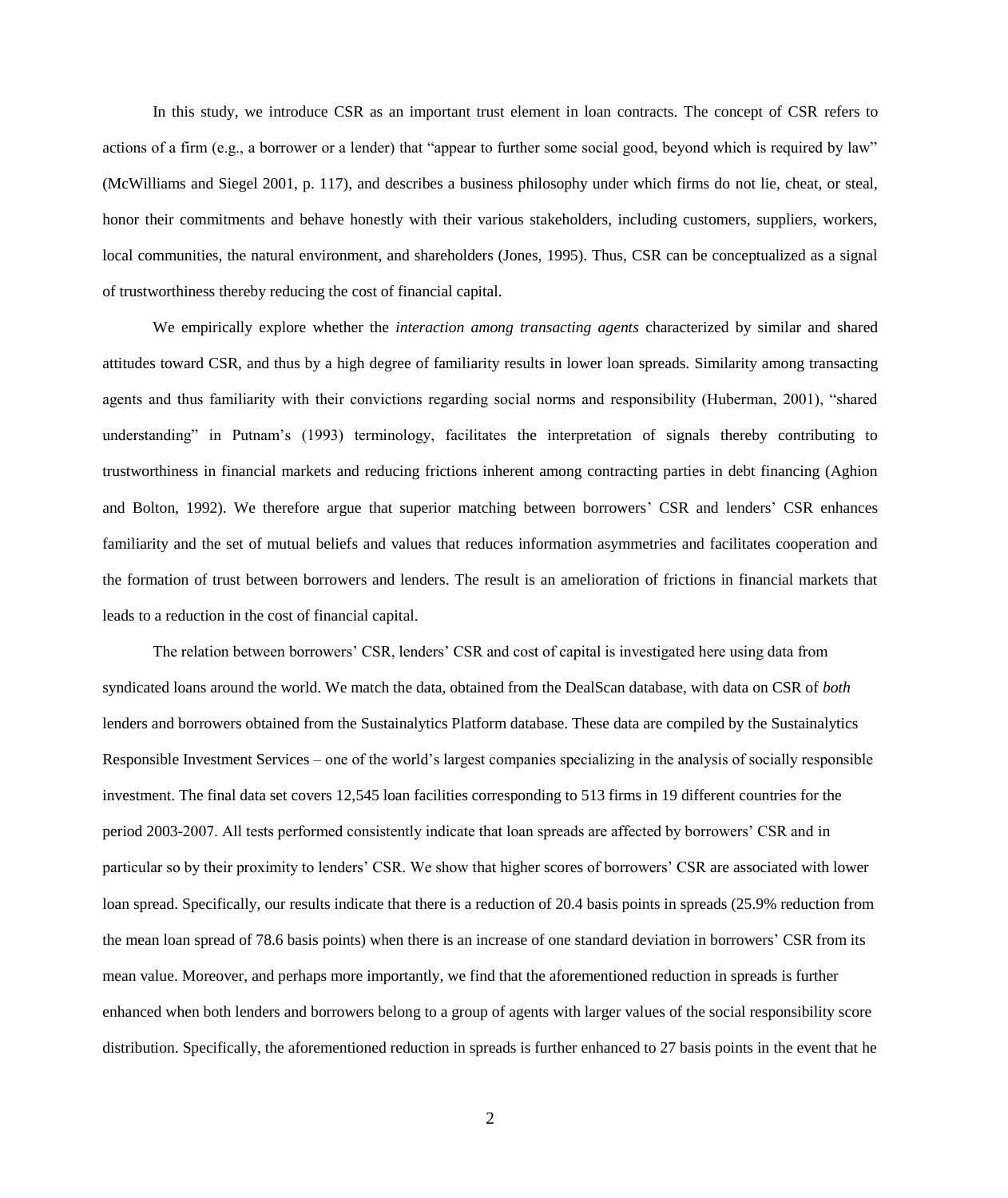lender is a socially responsible institution as well (34.3% reduction in average spread). Thus, our results suggest that matching social responsibility positions of both lenders and borrowers provides superior debt financing conditions.

Our results give support to recent findings pertaining to corporate governance (Chhaochharia and Laeven, 2009) providing a link between corporate governance and firm valuation (Tobin's Q) to show that firm-specific corporate governance practices that are set above the minimum legal requirements enable access to external funds on better terms, thus contributing to firm valuation despite the associated costs. Also, our paper is related to several recent studies that have examined how different components of trust affect contractual provisions in loan finance. Some papers have found that agents are less likely to fund entrepreneurs in countries in which their citizens have lower trust levels among themselves (Bottazzi, Da Rin, and Hellmann, 2011), or where lending is plagued with discrimination for reasons unrelated to project risk (Alesina, Lotti, and Mistrulli, 2008). In examining the origins of trust some authors suggest that trust is motivated by religious beliefs (La Porta, Lopez-de-Silanes, Shleifer, and Vishny, 1997), while other authors suggest that it may result from cultural, ethnic, racial or social similarities between contracting parties (Alesina and La Ferrara, 2002; Giannetti and Yafeh, 2011; Glaeser, Laibson, Scheinkman, and Soutter, 2000; Guiso, Sapienza, and Zingales, 2009; Hwang and Kim, 2009; Karlan Mobius, Rosenblat, and Szeidl, 2009). Cohen, Frazzini, and Malloy (2010) focus on shared education networks that facilitate information dissemination through financial markets thus affecting security prices. Karlan (2002), using Peruvian data, finds a positive relation between proxies for social capital (such as geographic proximity and cultural similarity) and repayment performance (see also Akerlof and Kranton, 2000). Engelberg, Gao, and Parsons (2012) have recently documented the reduction in syndicated loan spreads due to friendship (a measure of familiarity) between borrowers' and lenders' CEOs.

The present research contributes to the literature in several important ways. First and foremost, our study is, to the best of our knowledge, the first to use the concept of CSR for *both* partners to the financial contract and examines peer effects. The inclusion of both sides to the financial contract allows examining the complementary effect on loan spreads of matching both socially responsible borrowers and lenders. Group homogeneity along the social norm domain is the mechanism that facilitates the role of transforming soft information into hard information thereby facilitating and lowering the cost of trade, a theoretical notion that Caillaud and Tirole (2007) emphasize and elaborate on. Second, this study is one of the few to explore the relation between trust at organizational level and the cost of debt financing using an international sample of firms operating in a number of different industries, thereby complementing the findings pertaining to participation in financial markets. Lastly, we employ standardized codifiable data reflecting actual behavior rather than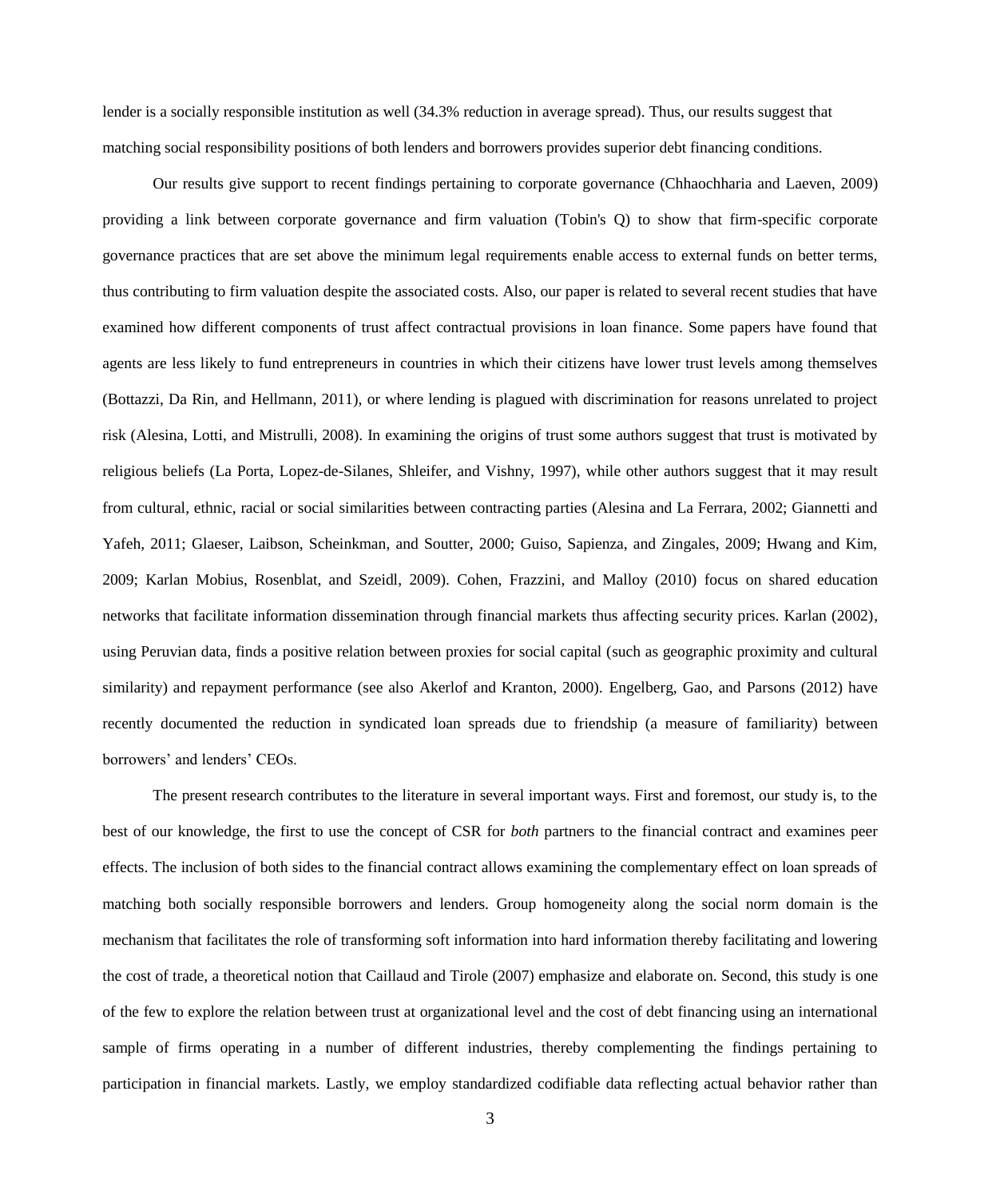survey data or data generated by experimental work, which may be biased and sometimes vague due to poor incentives to reveal true values.<sup>4</sup>

The results reported in the present paper withstand a battery of robustness tests including the control for cultural distance, potential endogeneity and sample selection biases and different estimation methods, parametric as well as nonparametric. Furthermore, a robustness test indicates that our results stem from a reduction in the severity of asymmetric information rather than from a strategic behavior of banks trying to gain market share through loan rate reduction.

The paper is organized as follows. Section 2 reviews the related literature on CSR. Section 3 describes our sample, data, and research design. Sections 4 and 5 present the empirical results. Section 6 conducts the robustness analysis, and Section 7 concludes.

#### **2. Social responsibility and the cost of debt financing**

 $\overline{a}$ 

Despite lack of studies examining the relation between social responsibility and bank lending and the mixed results available, various arguments have been proposed in the CSR literature to hypothesize that improvements in CSR should lead to lower costs of capital.<sup>5</sup> First, according to the extant research on CSR, "the survival and continuing profitability of the corporation depends upon its ability to fulfill its economic and social purpose, which is to create and distribute wealth or value sufficient to ensure that each primary stakeholder group continues as part of the corporation's stakeholder system" (Clarkson, 1995, p. 107). Thus, effective stakeholder management ensures the continued participation of stakeholders in the firm and, importantly, generates intangibles such as trust and long-term relationships with suppliers and customers (Hillman and Keim, 2001). In a context of incomplete contracting, where different parties may behave opportunistically, trusting and cooperative relationships will give firms a competitive advantage (Jones, 1995), for at least two reasons: (i) a trusting and cooperative relationship reduces agency costs as it prevents opportunistic behavior; and (ii) the development of long-term relationships with primary stakeholders such as customers, suppliers, communities, and employees, allows firms to expand the set of value-creating exchanges beyond those made through regulated markets (Pfeffer, 1998; Prahalad, 1994). In case of financial suppliers, the level of mutual trust and cooperation between the borrowing firm and such

<sup>&</sup>lt;sup>4</sup> See Guiso, Sapienza, and Zingales (2010) for a thorough discussion of value measurement problems in general and in surveys in particular.

<sup>5</sup> See Griffin and Mahon (1997); Orlitzky, Schmidt, and Rynes (2003); Margolis and Walsh (2003); Renneboog, Ter Horst, and Zhang (2008); El Ghoul, Guedhami, Kwok, and Mishra (2008).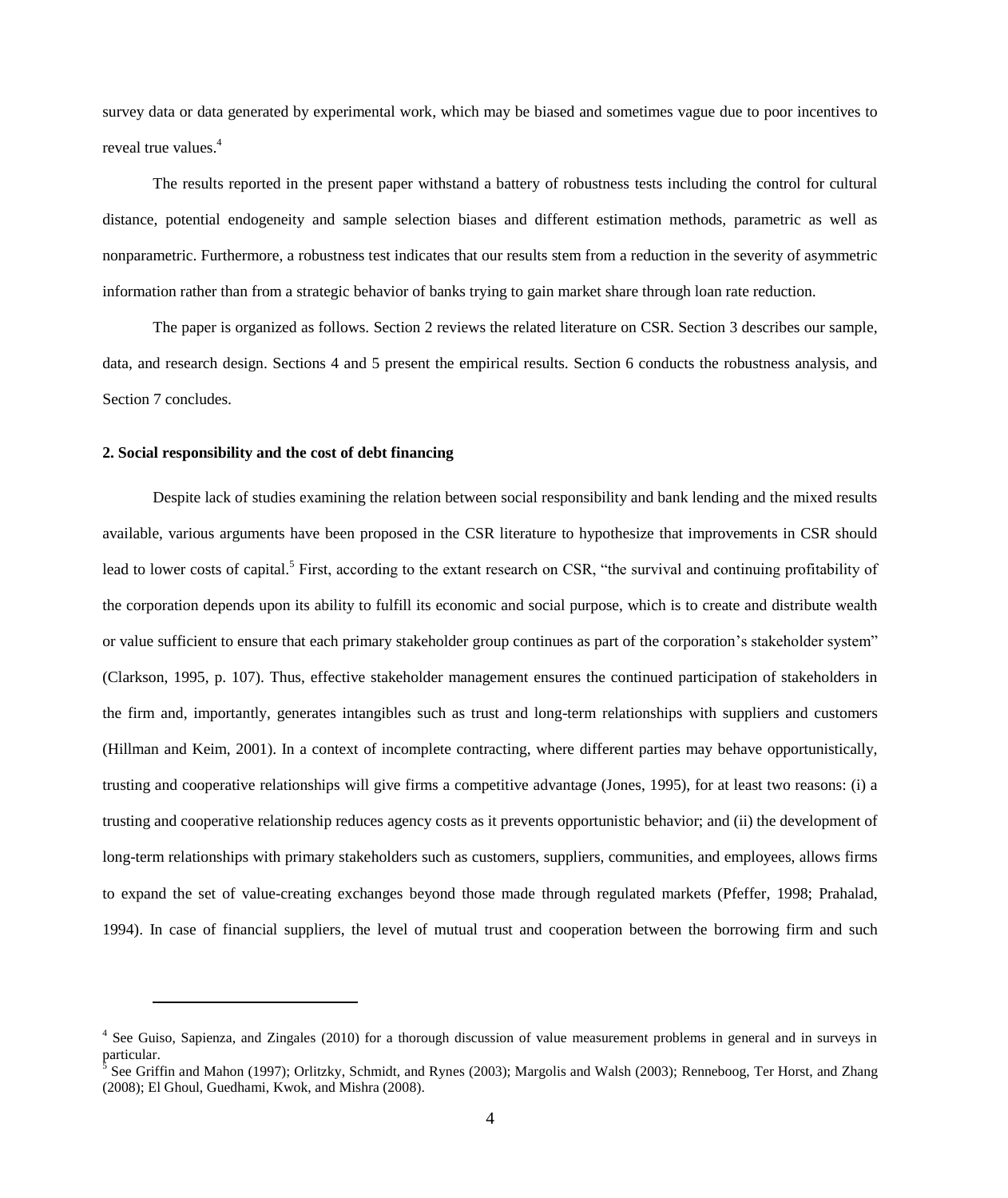stakeholder can affect the firm's financing cost significantly, especially if borrowers have few suppliers for establishing long-term relationships (Jones, 1995).

Under conditions of asymmetric information, such as those prevailing in bank lending, firms that are rated as more socially responsible may use CSR disclosures as one of the signals upon which stakeholders base their assessments of corporate reputation. The credibility of this signal is progressively more important for financial institutions, since they often consider qualitative attributes of a firm as proxies for its commitment to repay its debt, and select firms and projects based on these nonfinancial characteristics (Denis, 2004). Then, firms may engage in visible socially responsible initiatives so as to enhance their reputation and signal to debtholders their quality and ability to repay their debts. The outcome is an improvement in the financing conditions of the new loans negotiated with banks (Fombrun, 1996). This theoretical prediction confirms the finding that socially responsible firms provide more detailed accounting information than less socially responsible ones (Gelb and Strawser, 2001).

A final set of arguments associating borrowers' CSR and financing costs is related to risk management and value generation. The CSR literature documents that better social performance improves resource efficiency allocation, which in turn causes an increase in a firm's revenues and/or a decrease in its costs (Orlitzky, Schmidt, and Rynes, 2003; Margolis and Walsh, 2003). In addition to this direct effect on cash flows, Sharfman and Fernando (2008) have recently suggested that CSR influences financial performance indirectly through the perceived riskiness of a firm's cash flows. Improving CSR can reduce the likelihood that a firm will suffer negative social and environmental disasters that usually give rise to huge compensation and cleanup costs, which make a firm more vulnerable to bankruptcy. Citizenship activities also alleviate other forms of risk for lenders such as changes in legislation or in consumer preferences. A socially responsible borrower will have to attend to such changes to avoid negative media publicity, protests and consumer boycotts, which erode a firm's legitimacy and reputation and, ultimately, its profitability (Baron, 2001; Feddersen and Gilligan, 2001; John and Klein, 2003). Furthermore, pursuing a sustainable development strategy implies the implementation of a long-term strategy that requires a credible long-term commitment by management not to engage in risky behavior (Hart, 1995). These characteristics may convey a positive signal to banks and other financial institutions about the creditworthiness of the borrowing firm. Therefore, if CSR reduces a borrower's default risk profile, it is expected that banks should reward this borrower with lower spreads*.* The aforementioned discussion implies that *the higher the level of a borrower's CSR, the lower its cost of debt financing*.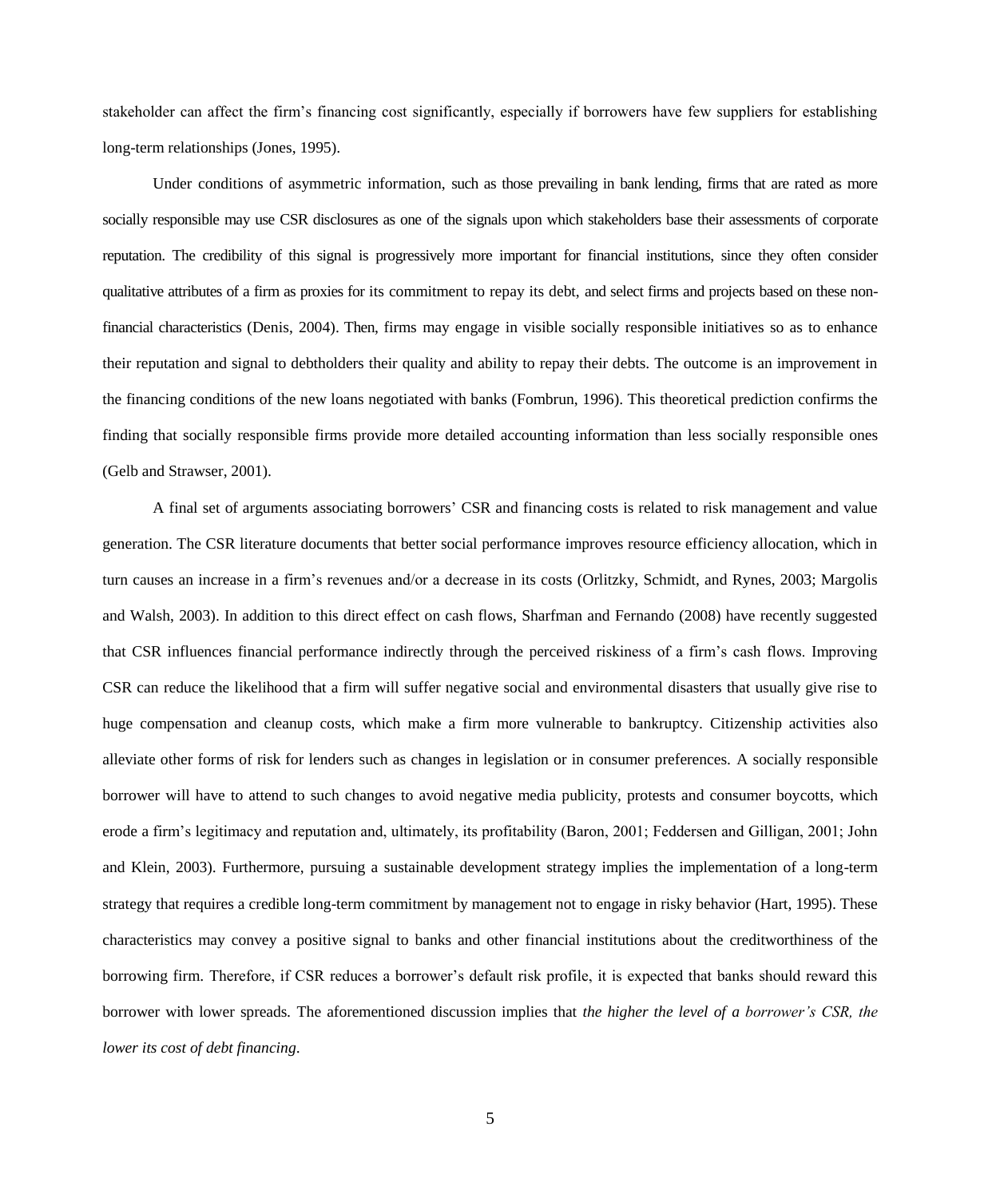We contribute to the literature by allowing for and incorporating lenders' ability to interpret borrowers' signals. Proper interpretation of signals enhances trust and facilitates the development of trustworthiness. Thus, trust will emerge in relationships where the borrower's CSR constitutes a valuable signal to the lender, which in turn requires that the lender should exhibit trustworthiness (has a high CSR rating itself). Lenders' CSR, and specifically its interaction with borrowers' CSR, allows addressing issues of complementarity (inherent in the concept of trust and trustworthiness) and assessing their impact on the cost of financial capital. We follow Tabellini's (2008) work on the limited morality group to show that contracting agents (borrowers *and* lenders) within the same limited morality group (those characterized by higher socially responsible behavior) are more likely to be connected through contracts with less stringent financing conditions. This is so because such a group of borrowers and lenders exhibits a higher level of familiarity which facilitates the interpretation of signals and thus trust among these agents whereby reducing monitoring and financing costs (Huberman, 2001). Additionally, such lenders have acquired the expertise to disentangle good social practices from those related to managerial entrenchment or wasteful expenses (Cespa and Cestone, 2007; Surroca and Tribó, 2009).<sup>6</sup> This ability makes the signals that lenders receive from borrowers more accurately interpreted. Thus, *increases in borrowers' CSR when lenders are also socially responsible will induce further reduction in loan rates, ceteris paribus*.

#### **3. Data description**

#### *3.1. Data sources*

 $\overline{a}$ 

To test our hypotheses, we developed a unique data set of 513 borrower firms for the period 2003-2007 for whom we have information on social responsibility activities, as well as a complete characterization of the syndicated loans in which each borrower participates. Additionally, we have accounting and social responsibility information for the banks that lend to these borrowers through syndicated loan arrangements. We collected this information from four different sources.

First, for the information on social responsibility, we use the Sustainalytics Global Platform (SGP) database. These data are compiled by the Sustainalytics (which operates under the name of Jantzi-Sustainalytics in North America), one of

<sup>&</sup>lt;sup>6</sup> According to this view, managers set on entrenchment have incentives to collude with employees, communities, customers, and suppliers to protect themselves from disciplining mechanisms, causing a subsequent reduction in shareholders' wealth. With the implementation of a socially responsible policy, managers set on entrenchment retain the confidence of stakeholders, who may acquire certain powers to promote or penalize top executives (DeAngelo and DeAngelo, 1998; Hellwig, 2000; Rowley and Berman, 2000). Thus, it will be difficult for displeased shareholders to remove such managers because they would have to face pressure from the nonshareholder stakeholders. Additionally, by colluding with stakeholders, managers reduce firms' attractiveness to potential raiders (Pagano and Volpin 2005).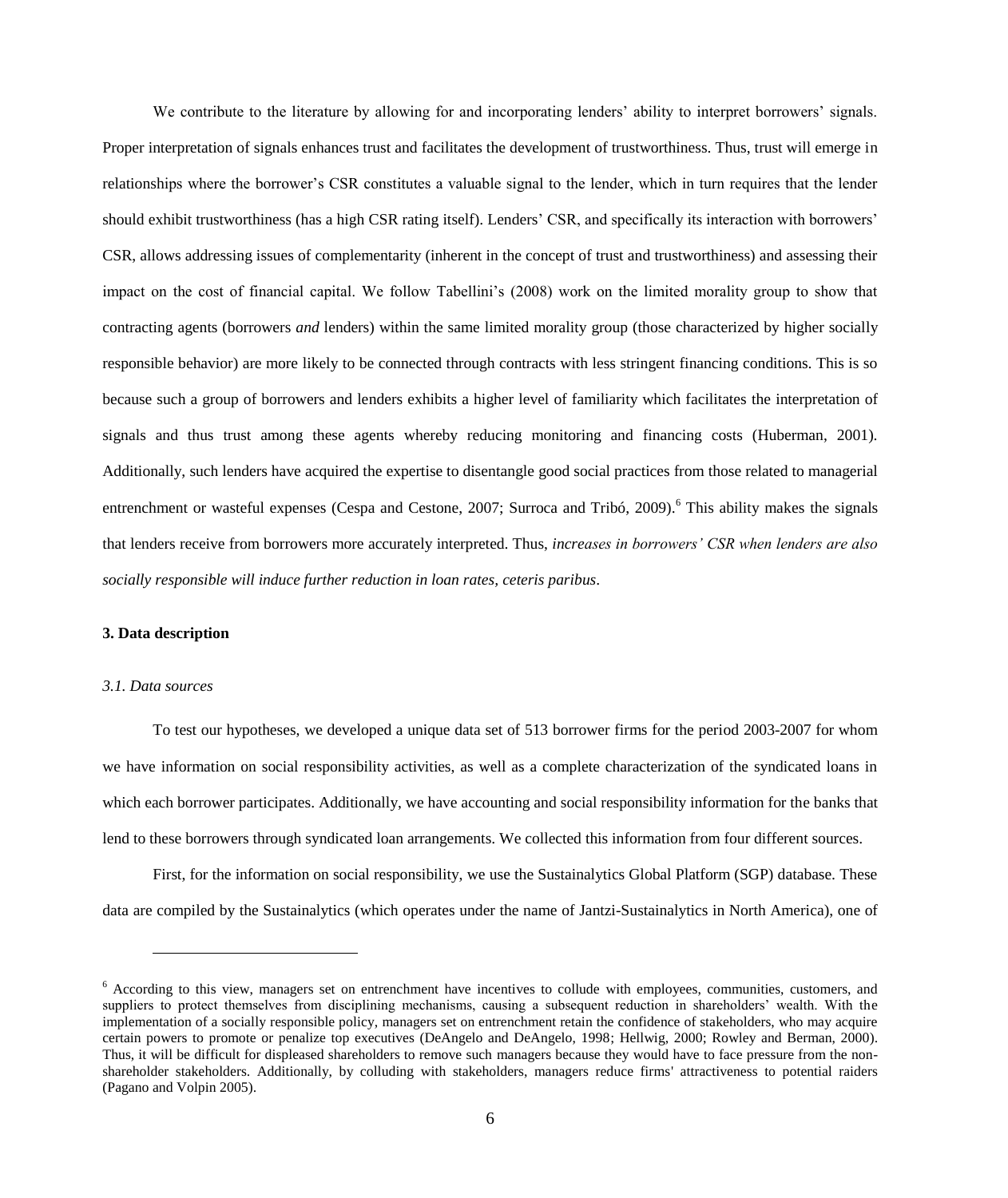the largest companies specializing in sustainability research and analysis, serving investors and financial institutions around the world.<sup>7</sup> For each company, a detailed, 20-to-30 page profile exists, based on common methodology. The profile contains 199 items on the leading international corporations. Items are extracted from multiple sources such as financial accounts, company documentation, databases, media reports, NGO data, sectorial studies, and data on public institutions. Sustainalytics translates this information into a comprehensive format -a rating- by implementing Likert-type scales.<sup>8</sup> For each stakeholder (community, customers, employees, corporate governance, suppliers, and environment), the database addresses firms' attributes such as the level of transparency and disclosure; the existence of corporate policies and principles related to stakeholders; the importance of management procedures; and the level of stakeholder disputes. In each of these areas, the information on the various items is translated into a Likert-type scale score. Importantly, each item is sector and time-specific weighted. For example, "environment" is weighted more heavily for energy companies than it is for companies in other industries. The final score provided by Sustainalytics is the sum of each of the scores assigned to the 199 items, averaged by corresponding weight and rated on a scale from 0 (worst) to 100 (best).

The second database, OSIRIS, provides data on financial and ownership structure for borrowers. This is a database compiled by Bureau van Dijk and provides information on finance, ownership and earnings for 38,000 companies from over 130 countries.

Third, the LPC Reuters DealScan database provides detailed data on loans made around the world by banks to large firms. Such information on loans includes various characteristics of the loan contracts such as lender and borrower identities, dates of origination, purpose of loan, deal amounts, number of lenders, lender deal share, spread margins, loan maturity, covenants, collateral requirements and borrowers' ratings.

Lastly, bank-level characteristics are collected from the Bankscope database, which is compiled by Bureau van Dijk and is a comprehensive global database of banks' financial statements that covers 30,000 banks at international level.

 $\overline{a}$ 

<sup>&</sup>lt;sup>7</sup> Prior to 2009, Sustainalytics was known as Sustainable Investment Research International Company (SiRi), and the SGP database was called SiRi Pro. In our description of the database, we refer to the characteristics of SiRi Pro. Visit http://www.sustainalytics.com for further information on the SGP database.

<sup>&</sup>lt;sup>8</sup> The database is structured into eight sections, with an additional section containing general information about the company (location, number of employees, total turnover, and so on). The first research section provides a description of ethical and unethical corporate activities such as political donations, corruption and bribery, and the existence of business ethics programs addressing these issues. The last section measures the degree of involvement in controversial business activities such as gambling, alcohol, pornography, animal testing, and tobacco. Participation in any one of these controversial activities is a reason for exclusion from the Sustainalytics sustainability index. The remaining six sections analyze different stakeholders (community, customers, employees, corporate governance, suppliers, and environment).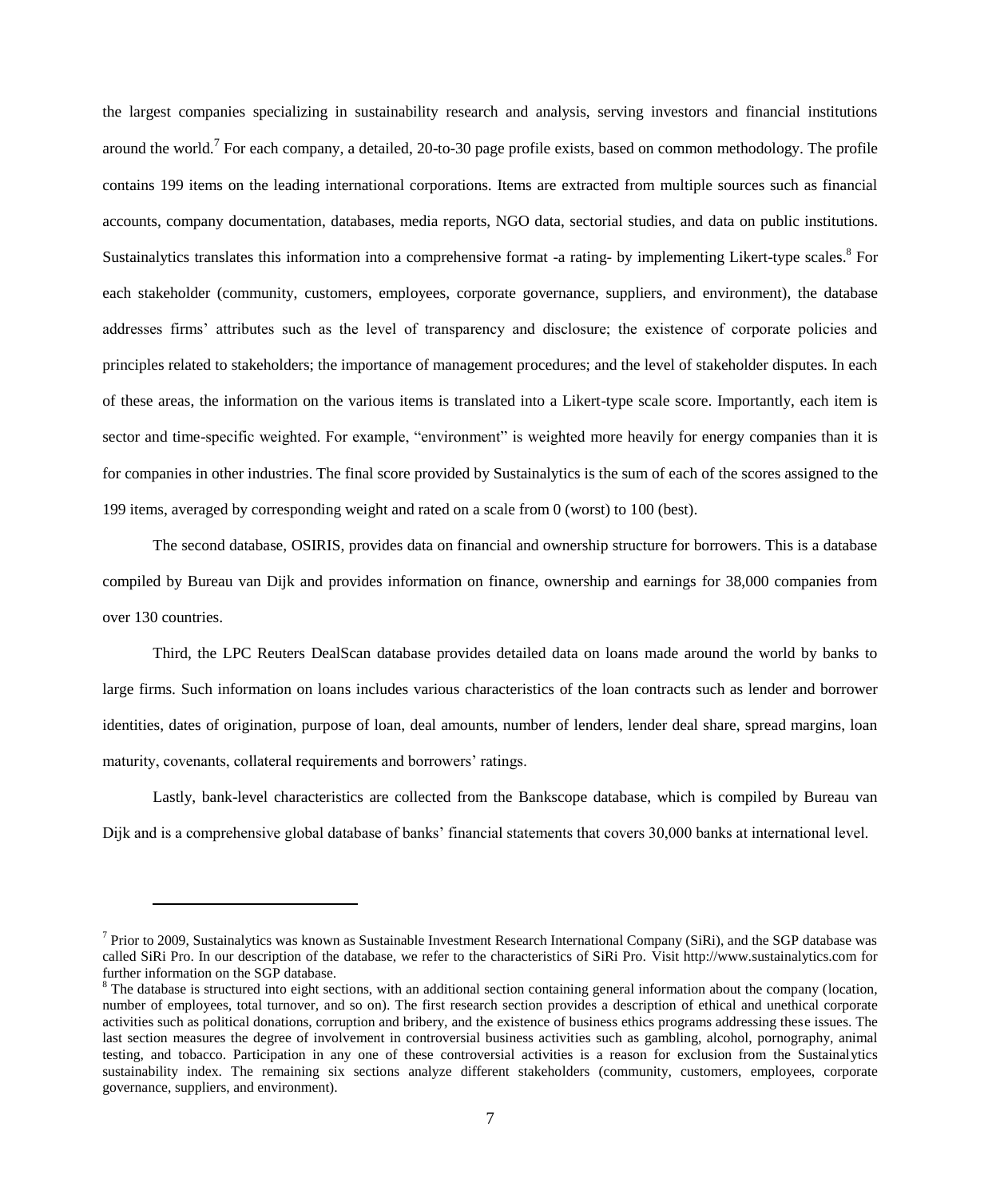Raw data from DealScan were filtered to exclude loans made to firms in the financial and public sectors (first digit of SIC code equal to six or nine). These loans are dropped because the risks of firms in these sectors are argued to be very different from other firms, as they are likely to be government owned and government protected monopolies (Qian and Strahan, 2007). For comparability with related studies we take the 15 largest commercial banks or banking holding companies in terms of total assets, in 38 countries (La Porta, Lopez-de-Silanes, Shleifer, and Vishny, 1998).

We merged DealScan with OSIRIS and Bankscope using the ticker symbol and, when necessary, the name of the bank. The resulting database has been merged with SGP using the ISIN code and the SEDOL code. Once we have assembled these four databases, we are left with an international sample composed of 19 different countries for borrowers and 18 for lenders.<sup>9</sup> Also, among the 12,545 different facilities for which we have information on the CSR of lenders and of borrowers, for 3,778 (30.12%) there is a coincidence between the lenders' country of origin and that of the borrower. These figures suggest that there is enough variability between borrowers' country and lenders' countries, facilitating home bias contamination treatment of the results. We explore such cross-country variability when we analyze whether cultural distance between the country of the borrower and that of the lender plays a role in the connection between CSR and the cost of capital (see section 6.6).

To give a panel structure to the data and conduct a panel data analysis, we aggregate all the facilities involving each firm, on a yearly basis. We conduct such aggregation by weighting the values of the different loan characteristics variables (i.e., loan rates, maturity, deal amount, collateral, and number of lenders) in each facility by a weight that is equal to the funds granted to each facility deflated by the total financing received by the firm in this year.<sup>10</sup> For the variable of lenders' characteristics (Lender CSR, Lender Size, Lender Profitability, and Lender Intangibility) we aggregate the values for the different participating banks taking into consideration their stake in the facility and weighting this stake value by the facility amount deflated by the overall amount raised by the borrower in the year.<sup>11</sup> The result of implementing such

 $\overline{a}$ 

<sup>9</sup> The borrower countries are (number of facilities in parenthesis): Australia (315), Belgium (6), Bermudas (63), Brazil (10), Canada (164), Switzerland (78), Germany (422), Denmark (10), Spain (68), Finland (57), France (395), UK (695), Greece (62), Hong Kong (6), Netherlands (134), Norway (70), Portugal (32), Sweden (25), US (9933). The lender countries are: Austria (29), Australia (436), Canada (1142), Switzerland (593), Germany (1528), Denmark (228), Spain (405), France (2093), UK (133), Greece (21), Italy (402), Japan (35), Netherlands (1408), Norway (191), Portugal (45), Sweden (188), Singapore (76), US (3592).

<sup>&</sup>lt;sup>10</sup> For example, if firm *i* receives 1 million in year *t* through three facilities of amounts 0.1, 0.3 and 0.6 million and loan rates of 3%, 4% and 6% respectively; then, we compute the mean rate for firm *i* in year *t* as  $0.1 \times 3 + 0.3 \times 4 + 0.6 \times 6$ .

 $11$  Taking into consideration that the conditions of the loan are set between the leader of the lending syndicate and the borrower, we have considered an alternative aggregating scheme based just on the characteristics of the leading bank. The results found for this alternative weighting scheme are consistent with the one that considers the available information of all participating banks. In case of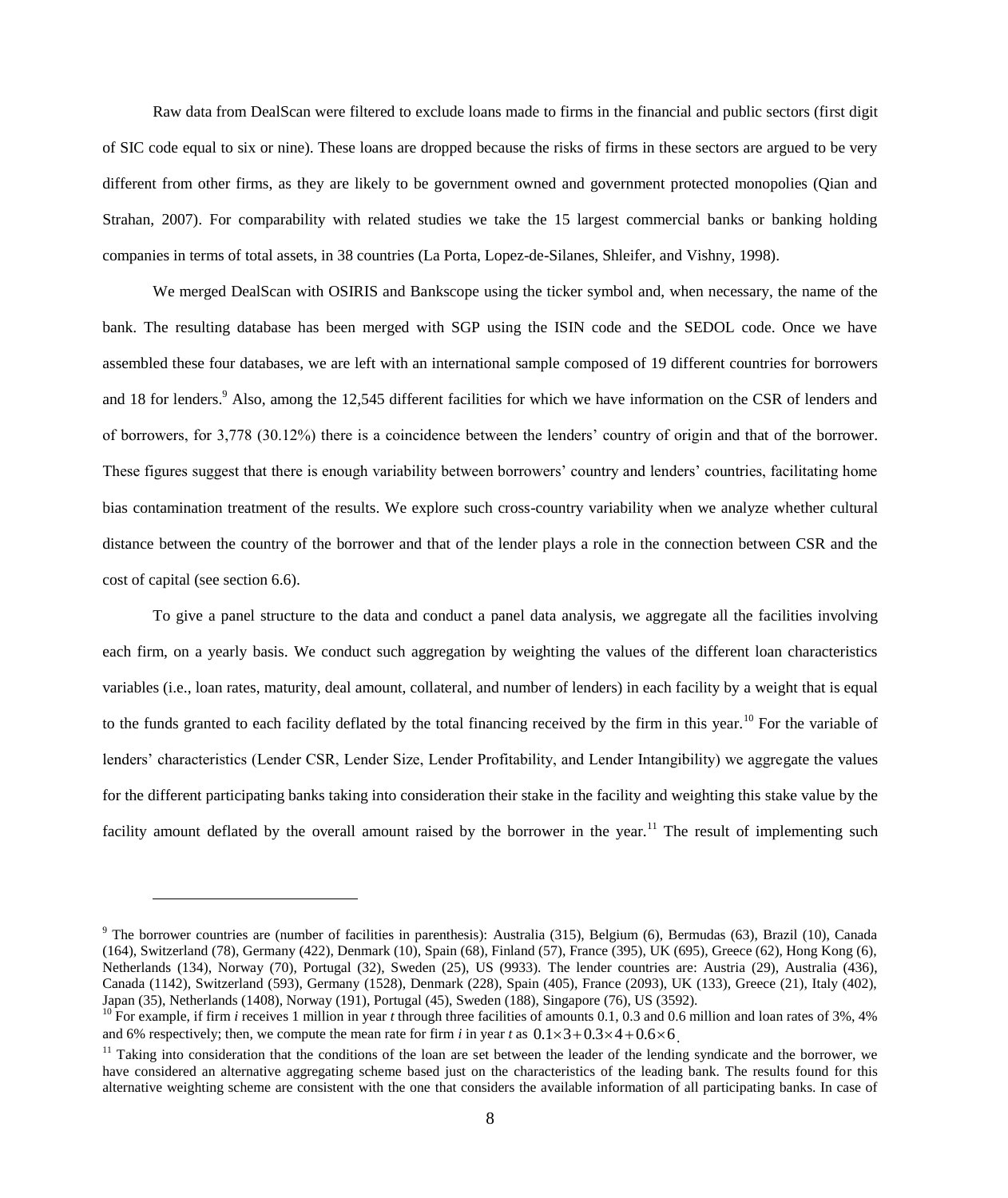aggregation is a panel composed of 513 firms for the period 2003-2007 with 2,535 aggregated loans composed of an average of almost five facilities per loan (12,545 facilities). The final number of observations for which we have information on all variables of the specification is 1,568 firm-year observations that correspond to 7,436 facilities.

#### *3.2. Regression variables*

## *3.2.1. Measuring CSR of borrowers and lenders, and the cost of debt financing*

SGP rating is used to measure lenders' and borrowers' CSR. Such a score is the weighted sum of the scores of six stakeholder groups (community, customers, employees, corporate governance, suppliers, and environment) using the corresponding Sustainalytics weights. The outcome is an index that takes values between 0 and 100.

The cost of debt financing is measured using the loan spread in basis points over LIBOR (*Cost of Capital*) in a log scale. This variable is the weighted average of all loan spreads borne by a borrower in one year, weighted by the corresponding facility amount as a percentage of the total funds raised by the corresponding borrower in that year.

#### *3.2.2. Control Variables*

We introduce various controls to account for syndicated loan characteristics (deal amount, maturity, collateral, and number of lenders), borrowers' characteristics (rating, size, age, profitability, leverage, growth opportunities –market to book, and ownership structure –blockholder stake), and lenders' characteristics (size, profitability, and intangibility). All variables are defined in the Appendix.

#### *3.3. Descriptive statistics*

 $\overline{a}$ 

Table 1 displays descriptive statistics. Entries indicate that, on average, the loan spread in the syndicated loan market is 78.63 basis points (bp) over the mean value of the LIBOR (12 months) which for the period 2003-2007 was 3.63%. The average deal amount is \$1,290 million, collateral requirements affect 11.2% of the borrowers, the average maturity of the loans is 16.2 months, and the average number of lenders is 14.5. Borrowers' CSR has a lower mean value than lenders' (52 versus 60.4 respectively). The average borrower has slightly more than \$14 billion in assets, has been listed on the stock market for 14.5 years, has a return on equity (ROE) of 13.2%, its leverage is 0.63, its market to book

two leaders, we take the one of largest size. For discrete variables such as lender's country, we have taken that of the largest leading bank of the largest facility in the corresponding year.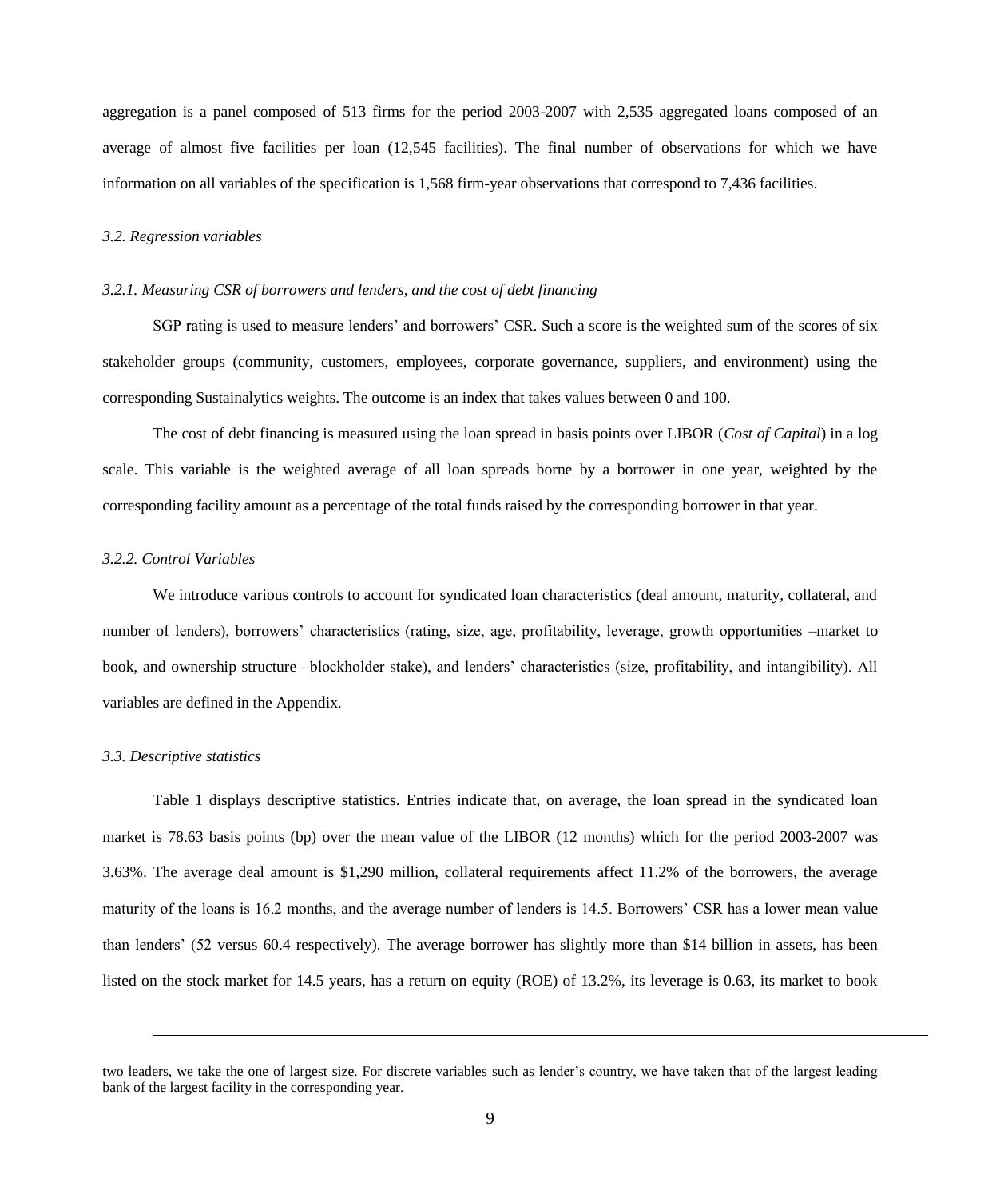ratio is larger than 4, and the combined stake of its 10 largest block holders is 51.5%. Summarizing, borrowers in the syndicated loan market are large and financially sound. Hence, the potential benefits of CSR as an informative signal for reducing financing costs is conservative compared to that which may be found for small unlisted opaque firms. Finally, lenders' characteristics reveal that banks are much larger than the borrower firms (total assets are \$863 billion), they are more profitable (ROE of 17.9%) and their proportion of intangible assets is quite low (0.5%), reflecting their relative specialization in monitoring technology of hard rather than soft information.

----------------------------------------

Insert Table 1 about here ----------------------------------------

#### **4. Preliminary evidence**

Table 2 presents results from t-tests on the differences in contract, borrower and lender characteristics once we compare socially responsible borrowers with non-socially responsible ones (columns 1 and 2), and socially responsible lenders with non-socially responsible ones (columns 3 and 4). In both cases we take the mean of the distribution for the corresponding sector and year as the threshold defining whether an organization is socially responsible or not.

> ---------------------------------------- Insert Table 2 about here

> ----------------------------------------

Entries in Table 2 indicate that the cost of capital (spread) is lower when borrowers' and lenders' CSR is above their respective group means (70.2 bp versus 97.8 b p for borrowers, and 68 bp versus 84.6 bp for lenders). The difference in loan spreads between responsible and non-responsible agents is statistically significant at the 1% level (two-tailed test). Regarding the relationship between borrowers and lenders in terms of the social responsibility dimension, there is evidence of matching between them given the superior CSR scores of those firms that borrow capital from lenders whose CSR scores are higher than the sample mean (52.2 versus 51.7). Conversely, there is also evidence of the higher values of lenders' CSR when borrowers are also socially responsible institutions (60.8 versus 60).

Analysis of the other contractual dimensions of debt financing reveals that loan maturity is longer when lenders and particularly borrowers are socially responsible, which corroborates the interpretation of CSR as a signal of borrowers' trustworthiness, and lenders who see them as such and are willing to offer loans with longer maturity. Concerning collateral, consistently with the interpretation of CSR as a positive signal, socially responsible borrowers are required to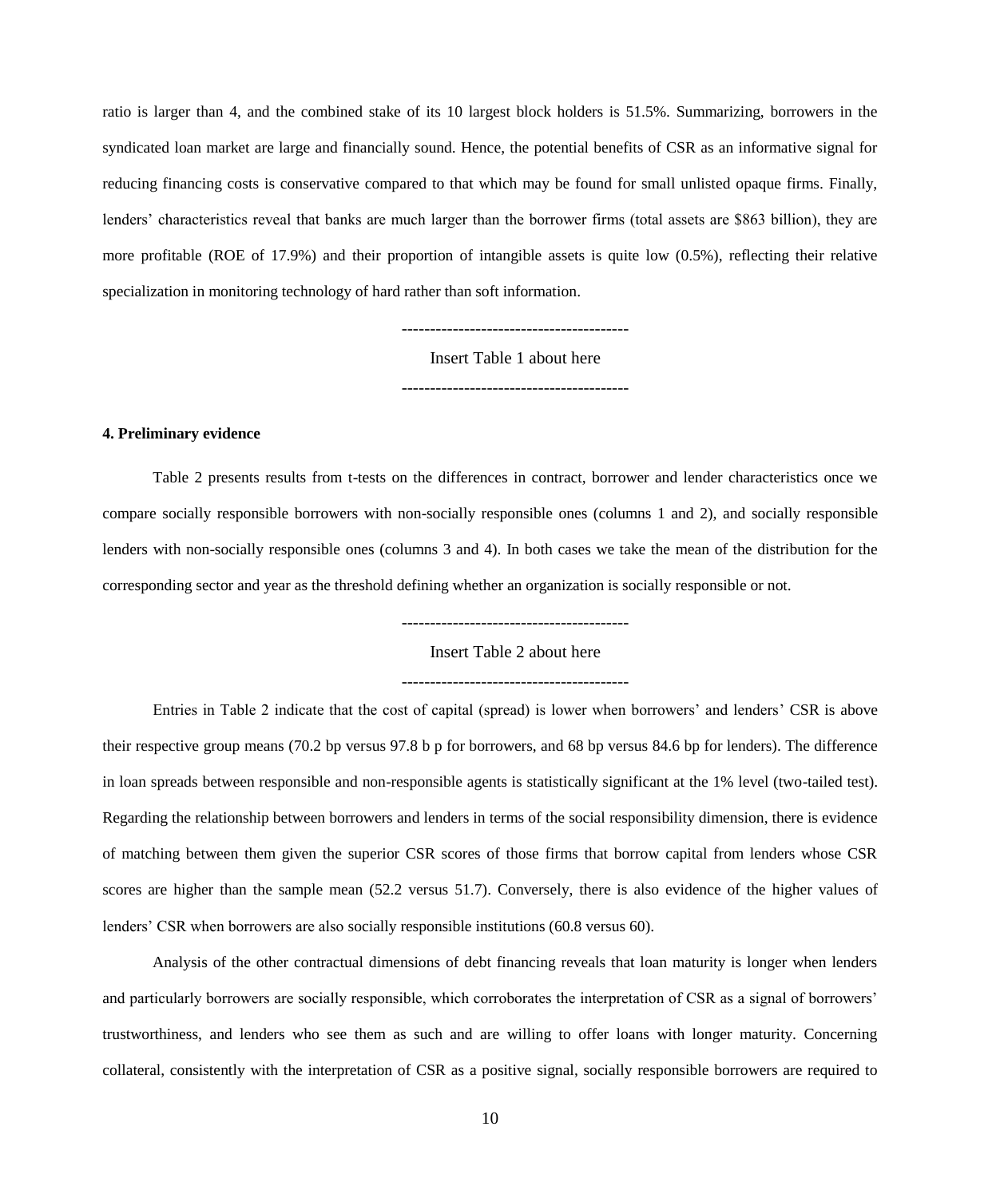pledge lower collateral in comparison to non-socially responsible ones (8.6% of socially responsible borrower loans have at least one facility that requires collateral versus 17.1% in the case of non-socially responsible borrowers). Regarding syndicate size, socially responsible borrowers are associated with a smaller number of members in the syndicate, reflecting their lower risk and thus reduced need to share their risks with a large number of syndicate members (14.4 versus 14.7). Socially responsible borrowers also exhibit better ratings, are significantly larger, older, and more profitable, with a more diluted ownership structure. Such characteristics indicate that socially responsible borrowers are of higher quality than nonsocially responsible ones and contribute to the interpretation of socially responsible behavior as a "good" signal. Finally, lenders' characteristics indicate that those with superior CSR ratings are larger, more profitable and with a larger proportion of intangible assets. The overall emerging picture indicates that CSR dimension seems to be associated with higher quality of both borrowers and lenders.

In Table 3, we provide a contingency analysis of the interaction between borrowers' CSR and lenders' CSR and their effect on the cost of capital. The main result presented in Table 3 confirms that increases in borrowers' CSR and lenders' CSR are associated with a reduction of the cost of capital. Note that when lenders' CSR is above the mean and there is an increase in borrowers' CSR from below to above the mean, loan spreads decrease from 79.9 bp to 62.8 (a difference of 17.1 bp). However, when the change is on behalf of lenders' CSR from below to above the mean and borrowers' CSR is above the mean, the loan spreads decrease from 74.5 bp to 62.8 (a difference of 11.7 bp). Hence, the difference is almost 50% larger for increases in borrowers' CSR rather than in lenders'.

----------------------------------------

----------------------------------------

Insert Table 3 about here

#### **5. The cost of debt financing**

#### *5.1. Methodology*

The baseline model we employ to estimate the association between the cost of debt financing and borrowers' and lenders' CSR is the following specification (see Goss and Roberts, 2011 among others): lenders' CSR is the following specification (see Goss and Roberts, 2011 among others):<br> *Cost of Capital<sub>it+1</sub>* =  $\alpha_0 + \alpha_B \cdot Borrower CSR_{it} + \alpha_L \cdot Lender CSR_{it} + \Gamma_{Lo} \cdot Lo_{it} + \Gamma_B \cdot B_{it} + \Gamma_L \cdot L_0$ <br> *Dummins*(*Temporal Sectoral Country*) + following specification (see Goss and Ro<br>  $\alpha_0 + \alpha_B \cdot Borrower CSR_{ii} + \alpha_L \cdot Lender CSR_{ii}$ <br>
Diminiso(Termoral, Sectoral, Centro) L. the following specification (see Goss and Roberts, 2011 among others):<br>  $\alpha_{t+1} = \alpha_0 + \alpha_B \cdot Borrower \,CSR_{it} + \alpha_L \cdot Lender \,CSR_{it} + \Gamma_{Lo} \cdot Lo_{it} + \Gamma_B \cdot B_{it} + \Gamma_L \cdot L_{it} +$ 

 $\alpha_1 = \alpha_0$ g specification (see Goss and<br> *Borrower* CSR<sub>*ii*</sub> +  $\alpha$ <sub>*i*</sub> · Lender (<br>
(Temporal, Sectoral, Country)  $\mathcal{L}_{ii+1} = \alpha_0 + \alpha_B \cdot Borrower \,CSR_{ii} + \alpha_L \cdot Lender \,CSR_{ii} + \Gamma_{Lo} \cdot Lo_{ii} + \Gamma_B \cdot B_{ii} + \Gamma_L \cdot L_{ii}$  $P_{it} + \Gamma$ <br> $P_i + \varepsilon_{it}$ following specification (see Goss an<br>  $\alpha_0 + \alpha_B \cdot Borrower \,CSR_{u} + \alpha_L \cdot Lender$ <br> *Dummies*(*Temporal, Sectoral, Country* Roberts, 2011 amon<br>  $iR_{ii} + \Gamma_{Lo} \cdot Lo_{ii} + \Gamma_B \cdot I$ <br>  $\eta_i + \varepsilon_{ii}$ Roberts, 2011 amo<br>  $\sum S R_{ii} + \Gamma_{Lo} \cdot L o_{ii} + \Gamma_B$ <br>  $+ \eta_i + \varepsilon_{ii}$ (1)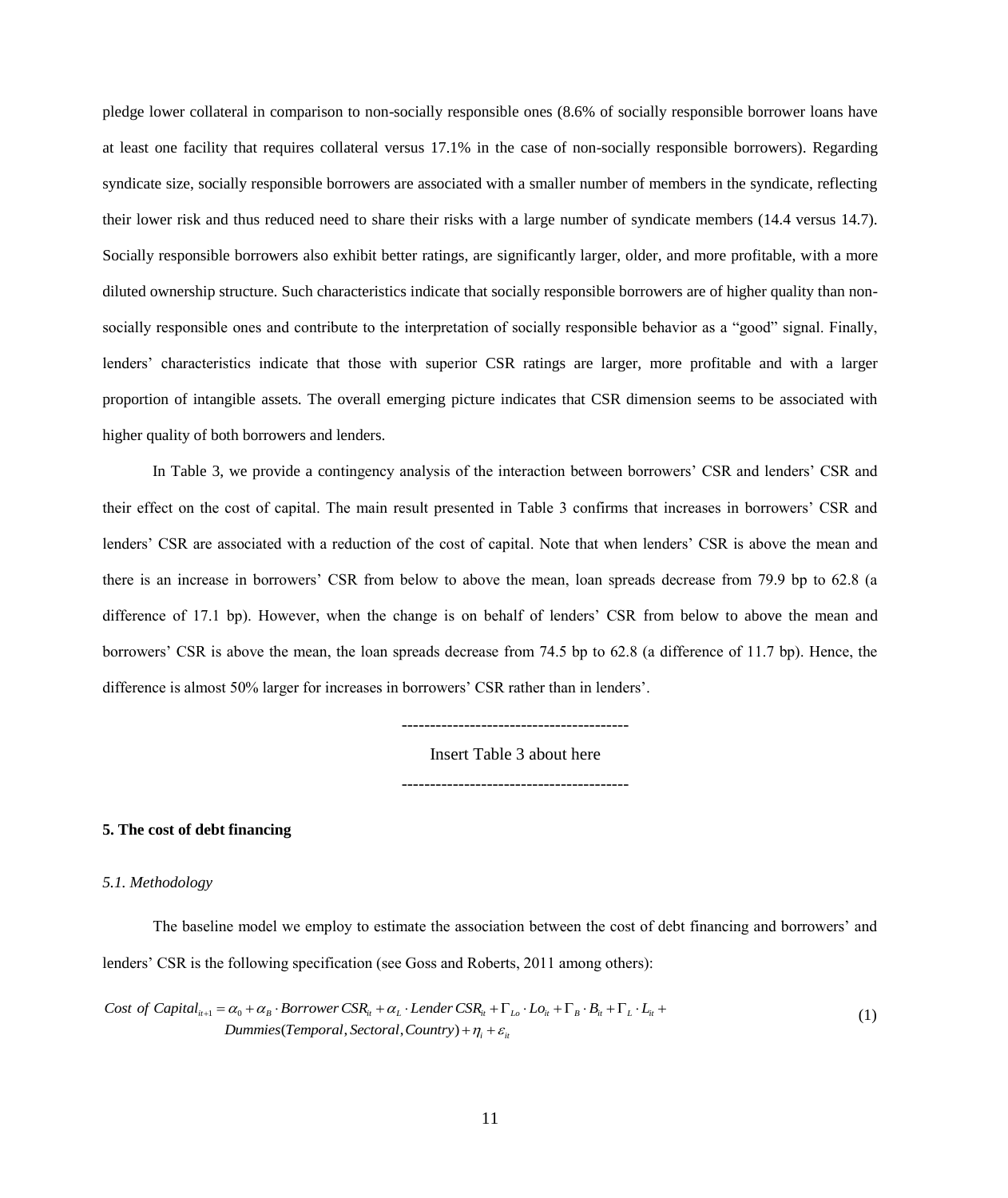where *Lo*, *B* and *L* are the characteristics of the loan, the borrower and the lender, respectively. We also include a firmspecific component of the error term,  $\eta_i$ , and an error term that varies with time and firm,  $\varepsilon_{it}$ . It is important to bear in mind that in this type of estimation there are two potential endogeneity problems that should be addressed. First, the unobservable heterogeneity that is time invariant  $(\eta_i)$  may be correlated with borrowers' CSR. For example, the quality of a firm's management or that of its technology is a driver of a firm's cost of capital as well as of the social responsibility policy followed by managers. Fixed-effect estimation eliminates this problem. Second, there is a potential problem of reverse causality given that a firm's cost of capital may be a driver of a firm's CSR according to the slack resources hypothesis (Waddock and Graves, 1997).

To address the aforementioned endogeneity issues, we advance the dependent variable by one period, and make use of a System GMM estimation (clustered at a firm level). This technique addresses both issues. First, it incorporates an estimation in differences (fixed-effect approach) in the system of equations to be estimated. Second, this methodology allows for addressing the second endogeneity concern by instrumenting the potential endogenous variables, as we develop further in section 5.1.1.

We study the possible existence of interaction effects between borrowers' CSR and lenders' CSR using the interaction term *Borrower CSR×High Lender CSR* that crosses the variable *Borrower CSR* with the dummy variable *High Lender CSR*, which is equal to 1 (0) when lenders' CSR is above (below) the sample mean for the corresponding year.

Finally, as we further develop in section 6, we address additional robustness analysis that complements the endogeneity issue. In particular, we test for a possible sample selectivity bias stemming from the fact that the decision by SGP analysts to track those borrowers and lenders included in the database may be endogenous and related to certain firm characteristics that also may explain the cost of capital. In addition, we use nonparametric techniques to ensure that our results hold once we drop normality assumptions related to the underlying distribution of the error term in specification (1).

#### *5.1.1 Instruments validity*

It is important to use a valid instrument to alleviate potential endogeneity problems. We use the number of international NGOs operating in the borrower country, as instrument of *Borrower CSR* and the number of international NGOs operating in the leading lender country, as instrument of *Lender CSR*. We gathered the data from the Yearbook of International Organizations, published by the Union of International Associations. A good instrument should be correlated with the potential endogenous variable (*Borrower CSR* and *Lender CSR*) and uncorrelated with the error term in the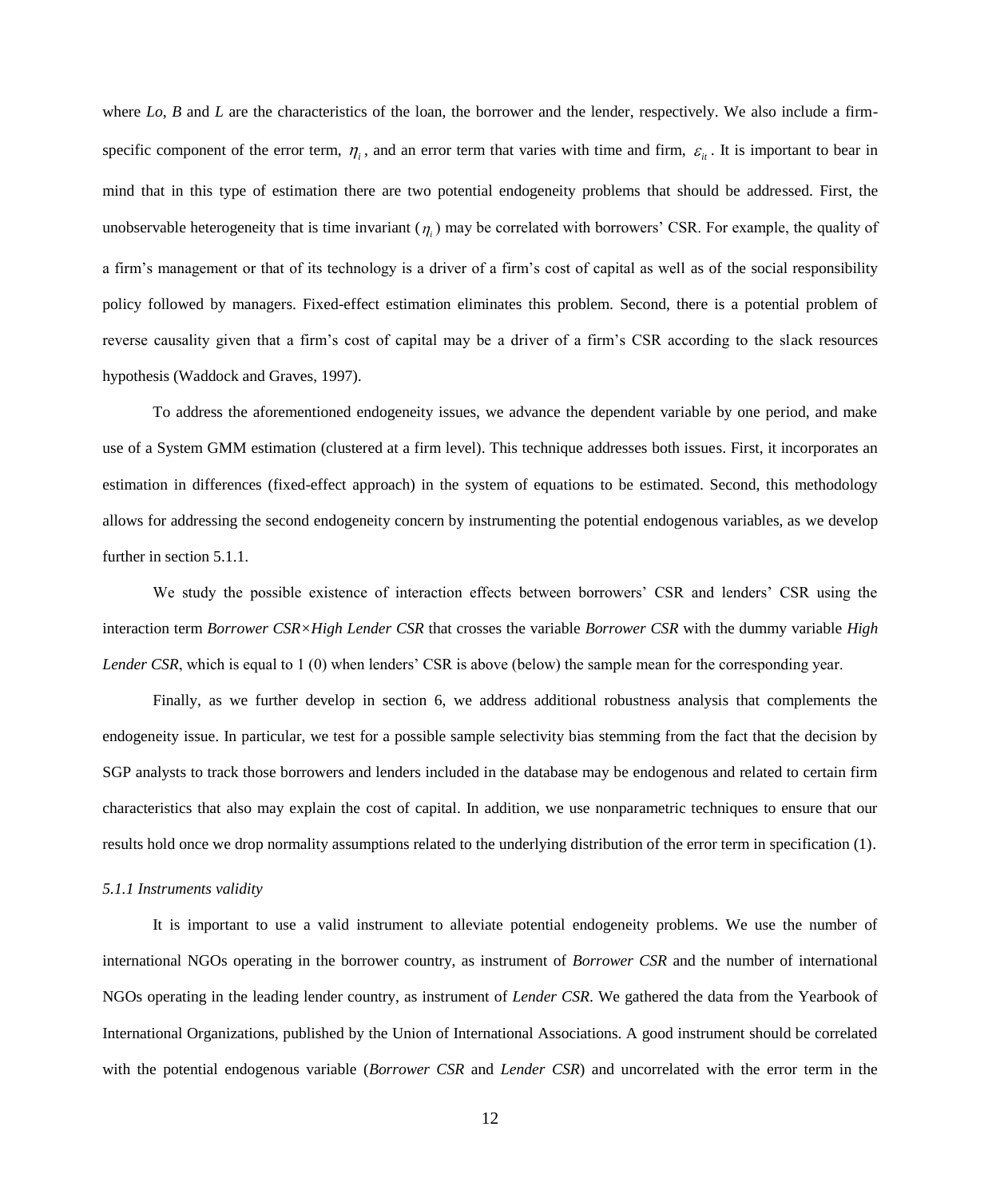specification potentially subject to endogeneity concerns (the specification explaining the costs of capital). Concerning the first condition, the number of NGOs reflects societal norms of the degree of socially responsible awareness, that is, the more developed this awareness, the more NGOs exist. Moreover, NGOs contribute to creating and institutionalizing the roles companies should play in a society (Doh and Guay, 2006). Hence, pressure from NGOs channel societal demands (those of customers and investors) on the socially responsible behavior of the different agents in the economy (Bénabou and Tirole, 2010), whether borrowers or lenders. The result is an expected positive correlation between the number of NGOs in a country and a firm's CSR. Concerning the second condition, the cost of capital of a borrower or its residual component in specification (1) are expected not to have any country-level effect in the number of NGOs that operate in a borrower's country or in its lenders' ones. Therefore, both theoretical conditions for instrument validity should be satisfied. Furthermore, in all estimations that use instruments for the potential endogenous variables (Tables 5 and 8) we tests for the satisfaction of the previous conditions. The weak identification test contrasts the correlation between the instruments and the potential endogenous variables. The overidentification test contrasts whether there is null correlation between the error term of specification (1) and the proposed instruments. Both tests are fulfilled by the instruments proposed.  $12$ 

For robustness, we consider other (internal) instruments constructed using a two-stage procedure. In the first stage, we estimate a specification of *Borrower CSR* in terms of the sector and country mean values of borrowers' CSR as well as different borrowers' characteristics, including: *Borrower Rating*, *Borrower Size*, *Borrower Age*, *Borrower Profitability*, *Borrower Leverage*, *Borrower Market Book*, *Borrower Blockholder Stake* and investment as well as growth.<sup>13</sup> We also estimate Lender CSR using as regressors the country mean value of lenders' *CSR* as well as *Lender Size*, *Lender Profitability, Lender Intangibility* and lenders' investment as well as lenders' growth rate. In the second stage, we use the prediction of the previous specifications as instruments for *Borrower CSR* and *Lender CSR* in specification (1).<sup>14</sup>

 $\overline{a}$ 

<sup>&</sup>lt;sup>12</sup> For the interaction variable *Borrower CSR* x *High Lender CSR*, we have taken as an instrument the product of the instrument of *Borrower CSR* and the instrument of *High Lender CSR*, which is constructed estimating a Probit model in terms of the number of NGOs in the country of the leading bank of the syndicated loan. In the event of different leaders, we take the one with the largest size. <sup>13</sup> Investment is defined as the ratio of capital expenditures to lagged assets, while growth is defined as the sales growth rate.

<sup>&</sup>lt;sup>14</sup> Such predictions are good instruments given that they satisfy the two conditions required for an instrument to be valid. First, they are correlated, by construction, with the endogenous variables (*Borrower CSR* and *Lender CSR*). Second, the instruments are constructed using sector and country mean values of *Borrower CSR* and *Lender CSR* variables. These variables are expected not to be correlated with a borrower's loan rates. Additionally, the construction of the predicted values of *Borrower CSR* and *Lender CSR* eliminates the error term in the specifications that explain these endogenous variables. Such error term is arguably the source of the reverse causality problem as it incorporates the effect of loan rate on the borrower's as well as the lender's social responsibility policy. Thus, the proposed instruments are valid given that both conditions of a good instrument are satisfied. Finally, for the interaction *Borrower CSR* x *High Lender CSR*, as mentioned previously, we have taken as an instrument the product of the instrument of *Borrower CSR* and the instrument of *High Lender CSR*, which is constructed estimating a Probit model that uses the same specification as that for predicting *Lender CSR*. All these instruments pass the weak identification test as well as the overidentification test.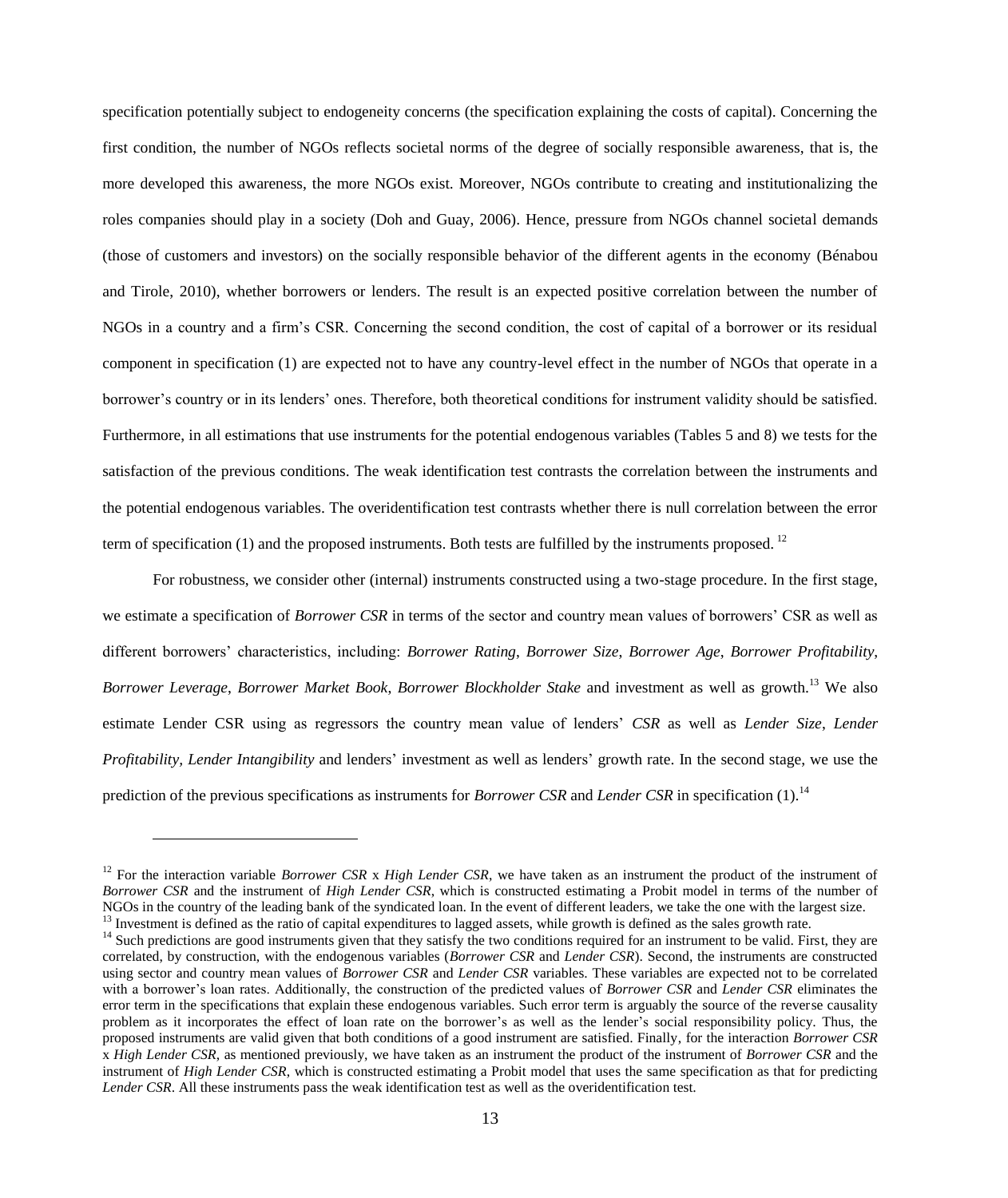For both types of instruments, as is usual in GMM estimations, the lagged variables (up to three temporal lags) of the previous instrumental variables are also included in the set of instruments.

#### *5.2. Base line results*

Table 4 investigates whether borrowers' CSR influences the cost of debt financing using fixed-effect estimation. Column 1 shows results of specification (1) without including variables of lenders' characteristics. In column 2, we include variables capturing lenders' characteristics (*Lender CSR*, *Lender Size*, *Lender Profitability,* and *Lender Intangibility*). Column 3 includes interaction terms between borrowers' CSR and lenders' CSR (*Borrower CSR×High Lender CSR*). Finally, in Column 4, we also include the leading lender-fixed effects. The latter specification allows conducting a joint borrower and lender fixed-effect estimation.

## ----------------------------------------

## Insert Table 4 about here ----------------------------------------

Focusing on the complete specification in column 4 that includes borrowers' and lenders' fixed effects, we find that there is a significant decrease in a borrower's loan spread when a borrower increases its social responsibility score (coefficient  $= -0.041$  with t-statistics  $= -3.75$ ), which confirms one of the contentions of the paper. Also, in terms of lenders' CSR, its effect on borrowers' CSR is not direct, but is just a moderator that enhances the effect of borrowers' CSR on loan rate. In particular, those firms that borrow from socially responsible lenders, show a significant additional decrease in their loan spread (coefficient  $= -0.010$ , t-statistic  $= -2.36$ ). Such results indicate that although the main driver in the realm of social responsibility to obtain better financing conditions is borrowers' CSR behavior, there is an additional margin for further reduction in the loan rates when lenders are also socially responsible institutions (they are above the mean of the distribution). This result confirms that the matching between high borrower CSR and high lender CSR is a superior combination for obtaining the lowest spreads.

Regarding the control variables, as expected, we find that borrowers' characteristics that increase lenders' risk (borrower leverage) are associated with an increase in spreads. Conversely, those factors that decrease lender risk (the number of lenders in the syndicate, borrowers' rating, borrowers' age, and borrowers' profitability) or those factors that give lenders larger leeway (lender size and lender profitability) are associated with a reduction in loan spreads.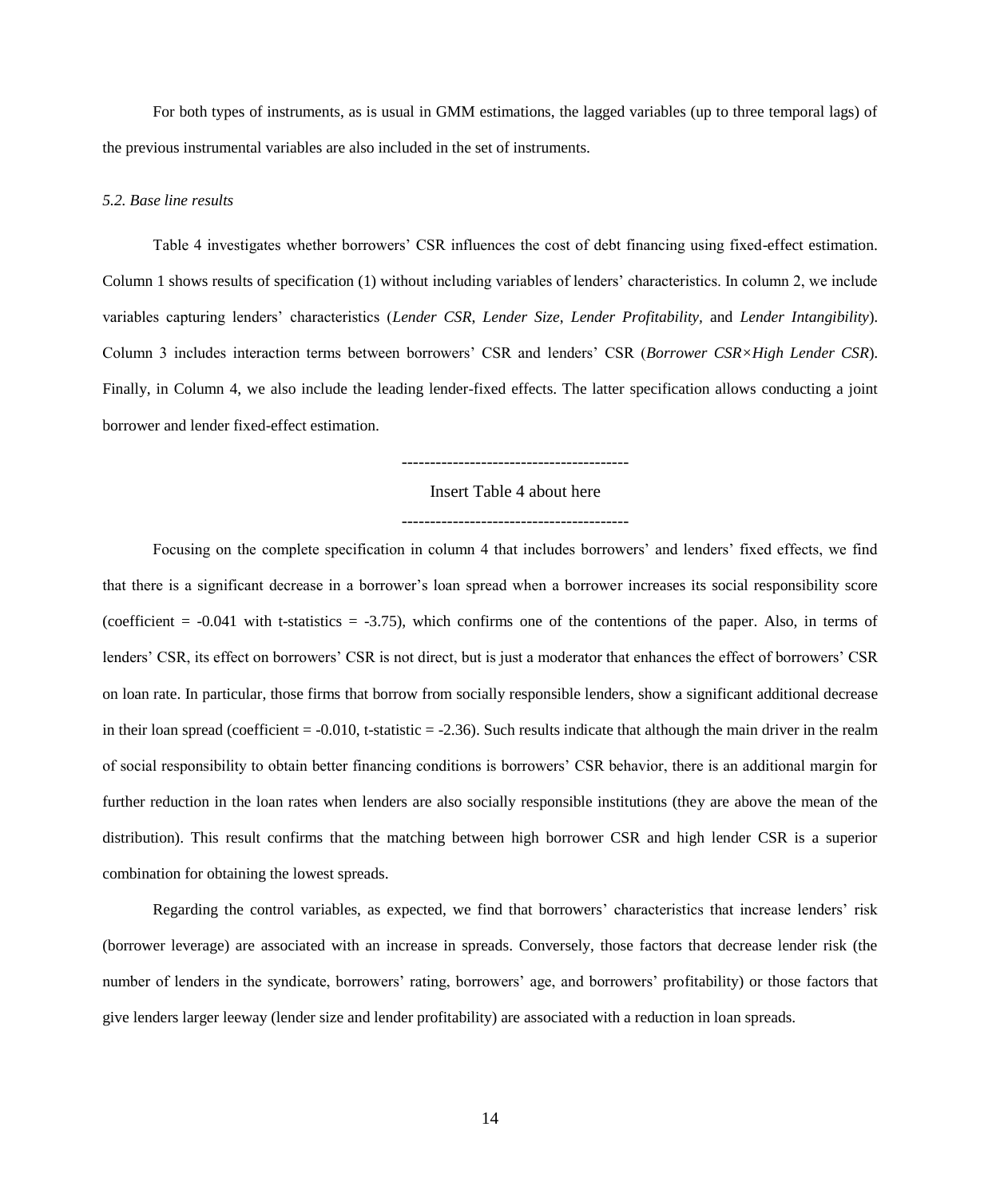#### **6. Robustness**

 $\overline{a}$ 

## *6.1. Endogeneity issues*

As alluded to earlier, there are two endogeneity problems related to the estimation of loan rates in terms of borrowers' and lenders' CSR. The problem related to the time-invariant component of the error term is addressed with the fixed effect estimation shown in Table 4. Regarding the second problem of possible reverse causality we employ a system GMM estimation and we use the instruments as described in 5.1.1 above.

## Insert Table 5 about here

-------------------------------------------

The results shown in Table 5, addressing the endogeneity problems, are similar to those found under the fixedeffect estimations approach displayed in Table 4. In columns 1, 2 and 3, as instruments of *Borrower CSR* we use the number of international NGOs operating in the borrower country. The instrument of lender CSR is the number of international NGOs operating in the corresponding lender country. Finally, for the interaction variable Borrower CSR*×*High Lender CSR, as explained in the methodological section, we have taken as instrument the product of the instrument of Borrower CSR and the instrument of High Lender CSR (see footnote 10 for further details). The results, once we focus on the complete specification (column 3 of Table 5), indicate that an increase in borrowers' CSR of one standard deviation (8.369) from its mean value leads to a decrease of 20.40 bp (0.031 $\times$ 78.625 $\times$ 8.369) in the spread (t-statistics = -3.71), representing a reduction of  $25.95\%$  <sup>15</sup> from the mean loan spread value of 78.62 bp.<sup>16</sup> Remarkably, when the increase in borrowers' CSR involves a socially responsible lender, the reduction in the loan spread is enhanced to 26.98 bp  $([0.031+0.010]\times78.625\times8.369)$ , representing a decrease of 34.32% from the mean loan spread. Considering that the mean loan amount is \$1,290 million, a borrower that has increased its CSR one standard deviation from the mean of the

<sup>&</sup>lt;sup>15</sup> Engelberg, Gao, and Parsons (2012) document comparable results when analyzing reduction in syndicated loan spreads when borrowers' and lenders' CEOs are friends (a measure of familiarity and trustworthiness). These authors find a reduction of 20 bp when firms have a rating in the B-BBB range and CEOs are friends in comparison to those firms with the same rating and in which CEOs have no personal relationships. It is important to remark how widespread the phenomenon of friendship is among board members (Hwank and Kim, 2009) and the consequences associated with this feature, not only in terms of financing conditions but also in terms of managerial turnovers and compensation.

<sup>&</sup>lt;sup>16</sup> Note that the coefficient of *Borrower CSR* in column 3 is less negative (-0.031) compared with that documented in Table 4, (-0.042). This is consistent with the fact that in Table 5 we have addressed the reverse causality concern that associates increases in the cost of capital to reductions in borrowers' CSR investment. The idea is that a higher cost of capital means fewer resources to be spent on CSR investments (slack resources hypothesis; Waddock and Graves, 1997). Then, once we eliminate this source of negative correlation between *Cost of Capital* and *Borrower CSR*, the results should be a less negative relationship, as we find in Table 5.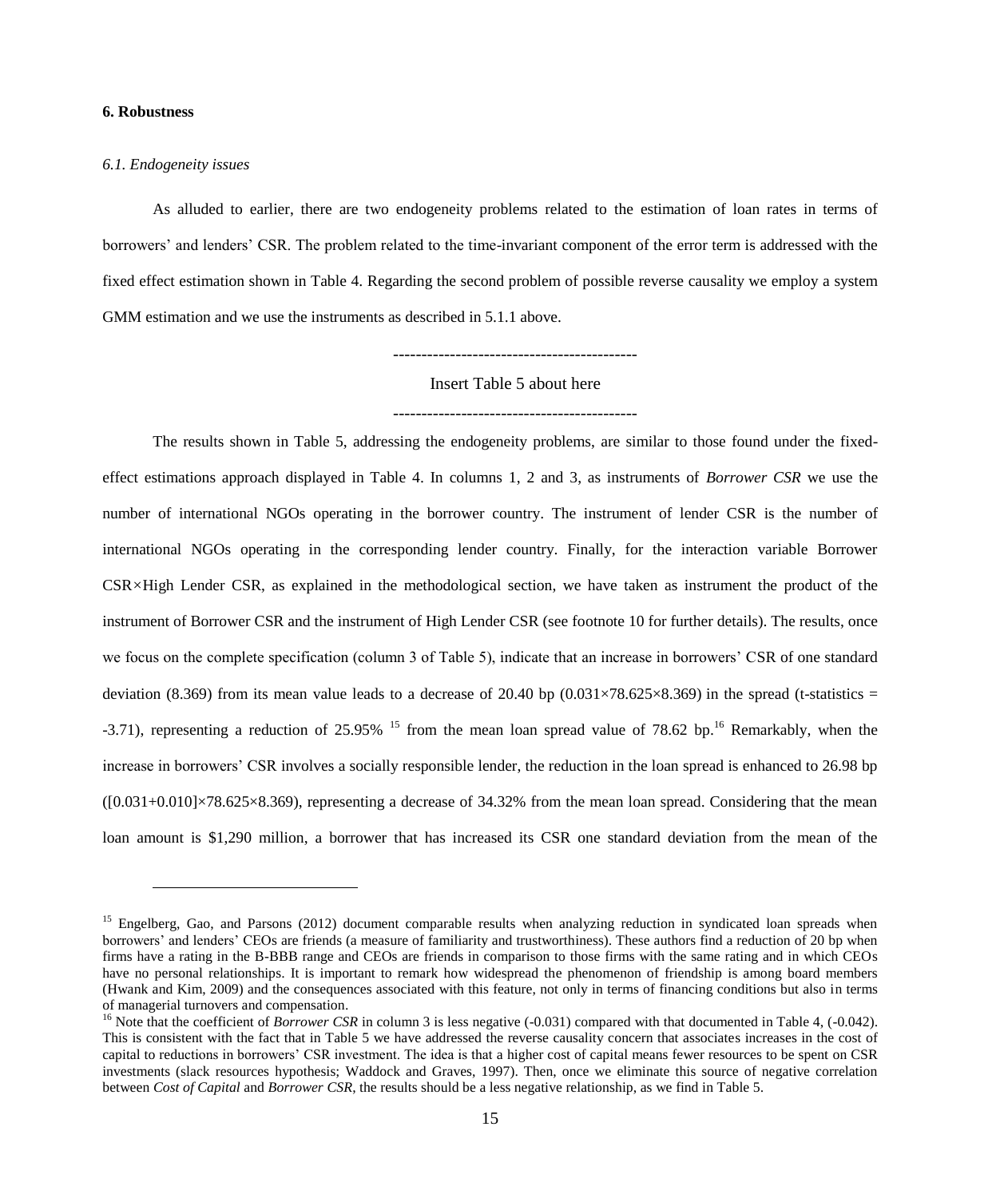distribution and that has a socially responsible institution as a lender can save up to \$3.48 million (the loan rate changes from 4.42% to 4.15%).<sup>17</sup>

Finally, in column 4 of Table 5, we have re-estimated the complete specification but considering as alternative instruments for the potential endogenous variables (*Borrower CSR, Lender CSR,* and *Borrower CSR×High Lender CSR*), the corresponding prediction of these variables as explained in the methods section. The results of column 4 are very similar to those of column 3, which provides further confidence in the validity of the instruments used. Also the instruments in all specifications pass the weak identification tests as well as the overidentification tests, which confirm the suitability of the instruments used in the system GMM estimation.<sup>18</sup>

Overall, results pertaining to the control variables are basically consistent with those found in the previous specifications. However, there are several differences. First, *Collateral* becomes positive, which is consistent with Cerqueiro, Degryse, and Ongena (2011), given that collateral is a signal of low borrower quality and thus lenders charge higher loan rates to these firms. Second, maturity has a positive effect on loan rates, given the larger risks borne by lenders offering longer loan maturities (Gottesman and Roberts, 2004). Third, borrowers' market to book ratio is positive. Growth firms are riskier and they are charged higher rates. Fourth, borrowers' ownership concentration generates an increase in the loan rates. Note that the presence of large blockholders may generate problems of expropriation, which lenders may translate into larger spreads.<sup>19</sup> Last, lenders' intangibility, which is related to the existence of advanced monitoring technology that will facilitate the screening of borrowers, allows lenders to offer better financing conditions.

## *6.2. Sample selection issues*

 $\overline{a}$ 

A possible bias in the results obtained so far could be due to a sample selection bias given that firms tracked by Sustainalytics may also be more likely to participate in the syndicated loan market. To evaluate and correct for this possible

<sup>&</sup>lt;sup>17</sup> The overall facility volume in 2009 in the syndicate loan market was \$2.2 trillion according to the DealScan database. Thus, a decrease of 26.98 bp related to an increase in a firm's CSR by one standard deviation amounts to an overall average reduction of \$5.935 billion in average total financing cost.

<sup>&</sup>lt;sup>18</sup> The adoption of a system GMM approach allows conducting dynamic estimations by including as explanatory variables the dependent variable lagged by different periods. Such estimation allows eliminating a possible spurious correlation given that past lending conditions may affect current CSR policy as well as current lending conditions (persistence). In an unreported estimation, we found that although there is persistence in the lending conditions, such significant inertia in the loan rates does not hinder the negative effect of variations in borrowers' CSR in loan rates, particularly for *High Lender CSR*. Hence, the results found are not spurious and connected due to the persistence in the lending conditions.

<sup>&</sup>lt;sup>19</sup> The difference between some of the coefficients of control variables and the corresponding ones of Table 4 stems from the fact that the reverse causality effect moves in the opposite direction to the effect shown in Table 4 (e.g. higher cost of capital detracts firms' growth as well as collateral requirements). Then, when the reverse causality, which is negative, is tackled (Table 5), a neutral effect (Table 4) becomes positive (Table 5).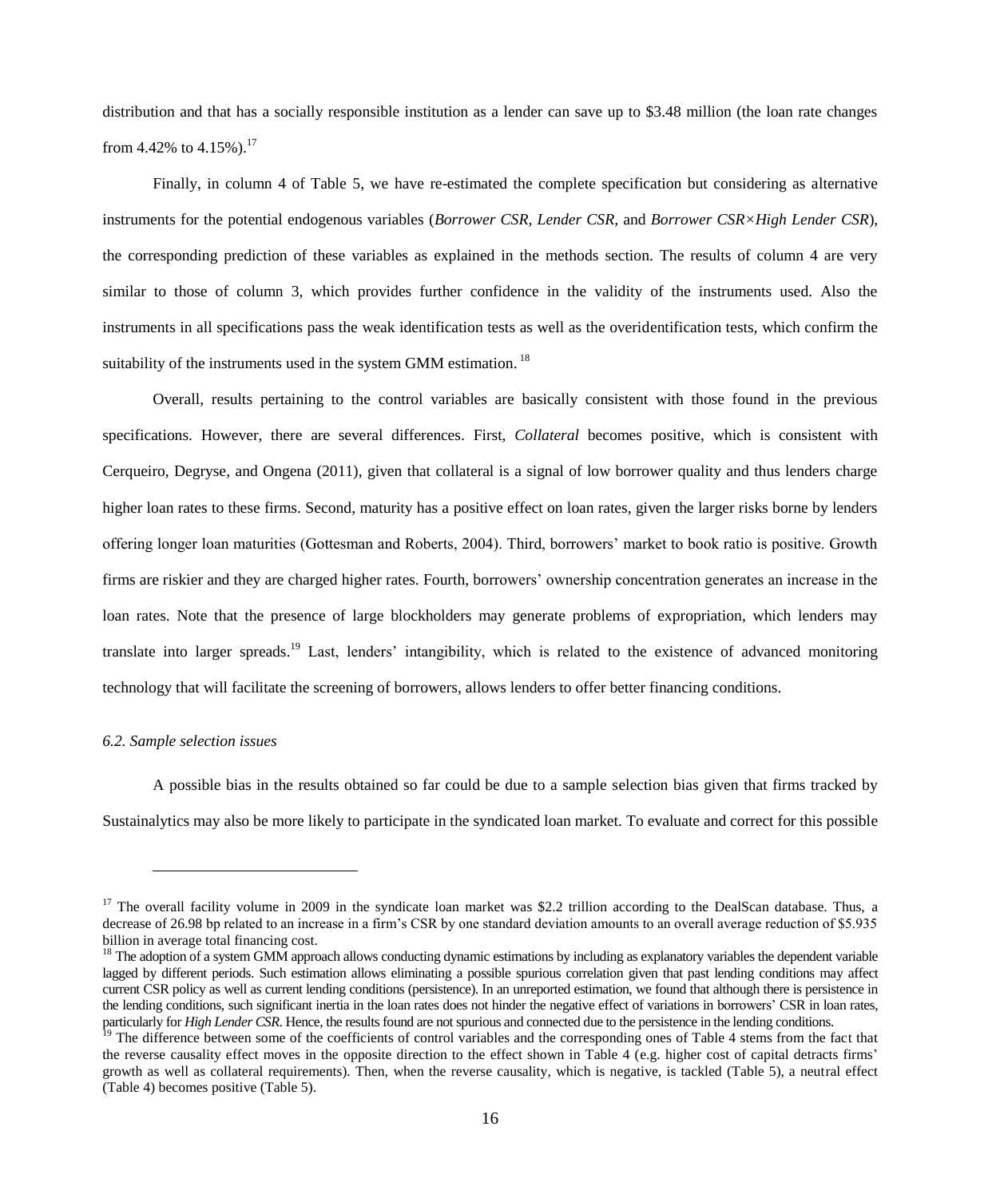problem if present, we have constructed the corresponding inverse Mills ratio (Heckman, 1979), related to borrowers' and lenders' CSR in the following manner: first, we use the original sample before being crossed with *Sustainalytics* and conduct a Probit estimation of a dummy variable that is equal to 1 when Sustainalytics tracks a borrower that participates in the syndicated loan market and is equal to 0 otherwise. We take as explanatory variables: *Borrower Rating*, *Borrower Size*, *Borrower Age*, *Borrower Profitability*, *Borrower Leverage*, *Borrower Market Book*, *Borrower Blockholders' Stake* as well as control dummies for year, sector and country. *Borrower Mills ratio* is obtained from this estimation. Second, the correction for lenders follows the same logic. We use the sample previously referred to and we estimate a dummy variable that is equal to 1 (0) when Sustainalytics does (does not) track a lender participating in the syndicated loan market. We take as explanatory variables: *Lender Size*, *Lender Profitability*, *Lender Intangibility* as well as controls for year and country. The variable *Lender Mills ratio* is obtained from this estimation.

Finally, when we conduct estimations at facility level, we construct a Mills ratio of facilities (*Borrower\_Lender Mills ratio* in Table 6). We compute such value by conducting a regression at facility level from the original sample on the probability that the borrower and at least one lender of the facility are tracked by Sustainalytics. We use as explanatory variables the joint set of variables used to compute the aforementioned *Borrower Mills ratio* and *Lender Mills ratio*.

We include the corresponding Mills ratios in all parametric specifications from Table 5 on, to accommodate for such potential sample selection problem. The coefficients of the Mills ratios are insignificant indicating that sample selection bias is not an issue in our study.

#### *6.3. Estimation at facility level*

In Table 6, we show the results of estimating specification (1) but at facility level. Such analysis is more efficient than the previous ones as it uses all primary information given that there is no aggregation of lenders' variables. However, the disadvantage in this estimation is that it is a cross-section and does not benefit from panel data advantages, which may lead to inconsistent results. Nevertheless, similarity between the panel data and the cross-section results can strengthen the results found. The sample that we use for the facility-level analysis considers all the facilities that connect borrowers and lenders which are tracked by Sustainalytics.

Insert Table 6 about here

-------------------------------------------

-------------------------------------------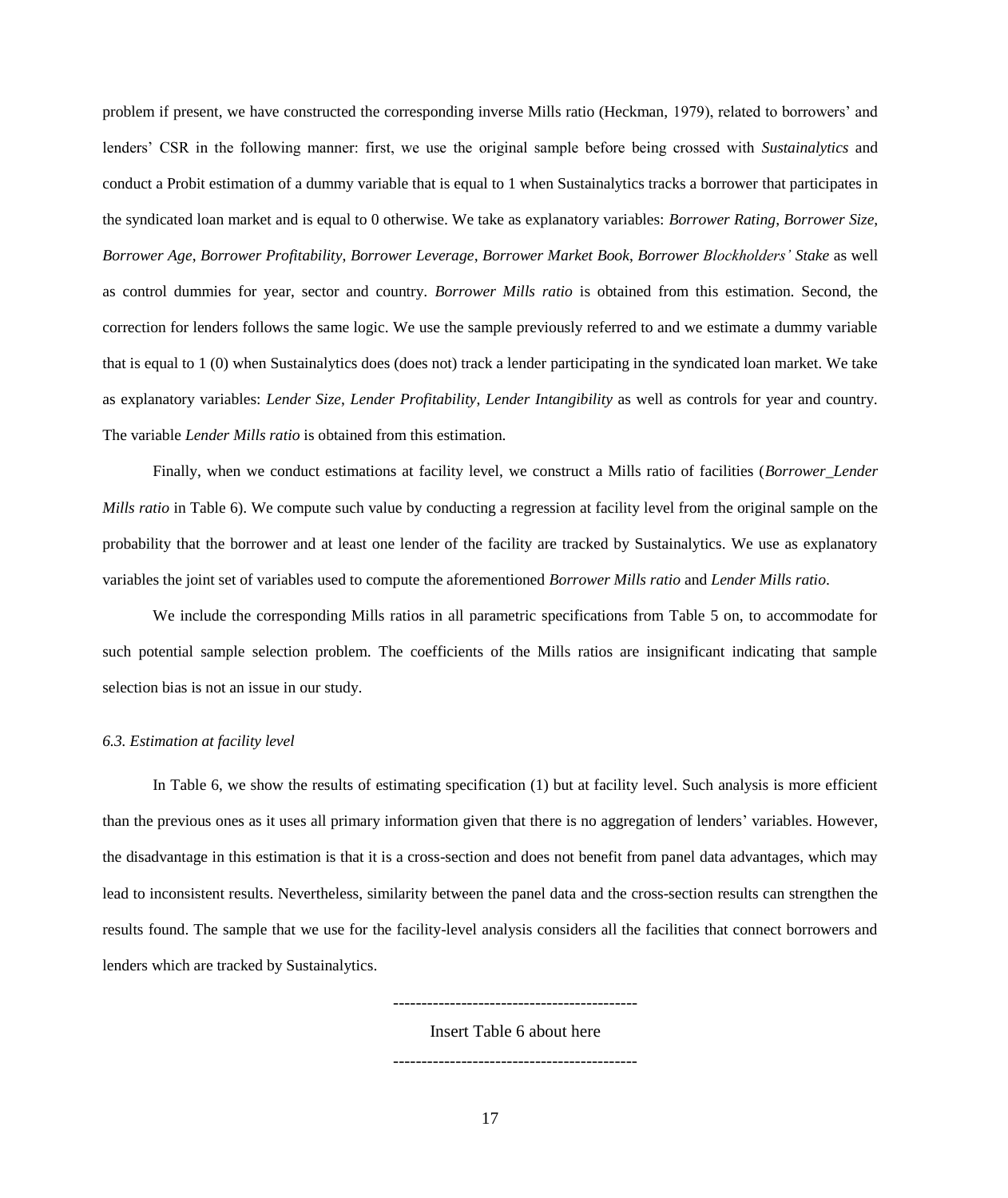The results of conducting a robust regression over the sample of all facilities are consistent with those found using the year-borrower as the unit of analysis (panel data analysis). In fact, the effects found are even greater, which is not surprising given that in the construction of the panel data we smoothed the variables of interest through the weighted average scheme explained in Section 3.1.

### *6.4. Missing data*

A possible concern is that the missing data in our sample could share a systematic component, resulting in spurious correlation between borrowers' CSR and loan rates. We have investigated whether those borrowers that present a larger proportion of missing data over the five years of our sample period, present significant differences in the main explanatory variables. We have found (untabulated) that *Borrower CSR* has a value of 51.95 for the "missing borrowers" and a value of 52.01 for the "non-missing borrowers" and the difference is not statistically significant, (p-value  $= 0.99$ ). Similarly, the differences between the cost of capital among both types of firms are only of 2 basis points (p-value  $= 0.81$ ). Likewise, the values for the variables capturing borrowers' characteristics (size, age, profitability, leverage, market to book, intangibility, and blockholders' stake) are not statistically significantly different between the two groups.

Finally, we have reestimated the specifications in Table 5 (available upon request) focusing on those borrowers that have fewer missing observations. The results remain qualitatively unchanged from those found in Table 5. Hence, we can preclude that results are generated by spurious correlation related to a systematic error for firms with more missing observations.

#### *6.5. Nonparametric estimation*

As a further robustness test, we apply a nonparametric (distribution free) procedure which is normalityindependent. Additionally, the nonparametric estimations may provide more consistent estimates for the variables that are weak predictors (Rubin and Thomas, 2000).

The notion behind the nonparametric procedure is to evaluate, without assumptions on the underlying distribution, the impact on the cost of capital of applying a "shock" related to changes in CSR policies once we compare firms with similar characteristics over different variables (*e.g.* size, age, financial structure, ownership structure). The "shock" applied is an increase in borrowers' CSR from the first to the last quartile. In Table 7, we show the results of conducting such nonparametric procedure for two different variables that are the cost of capital and investment in the subsequent period. We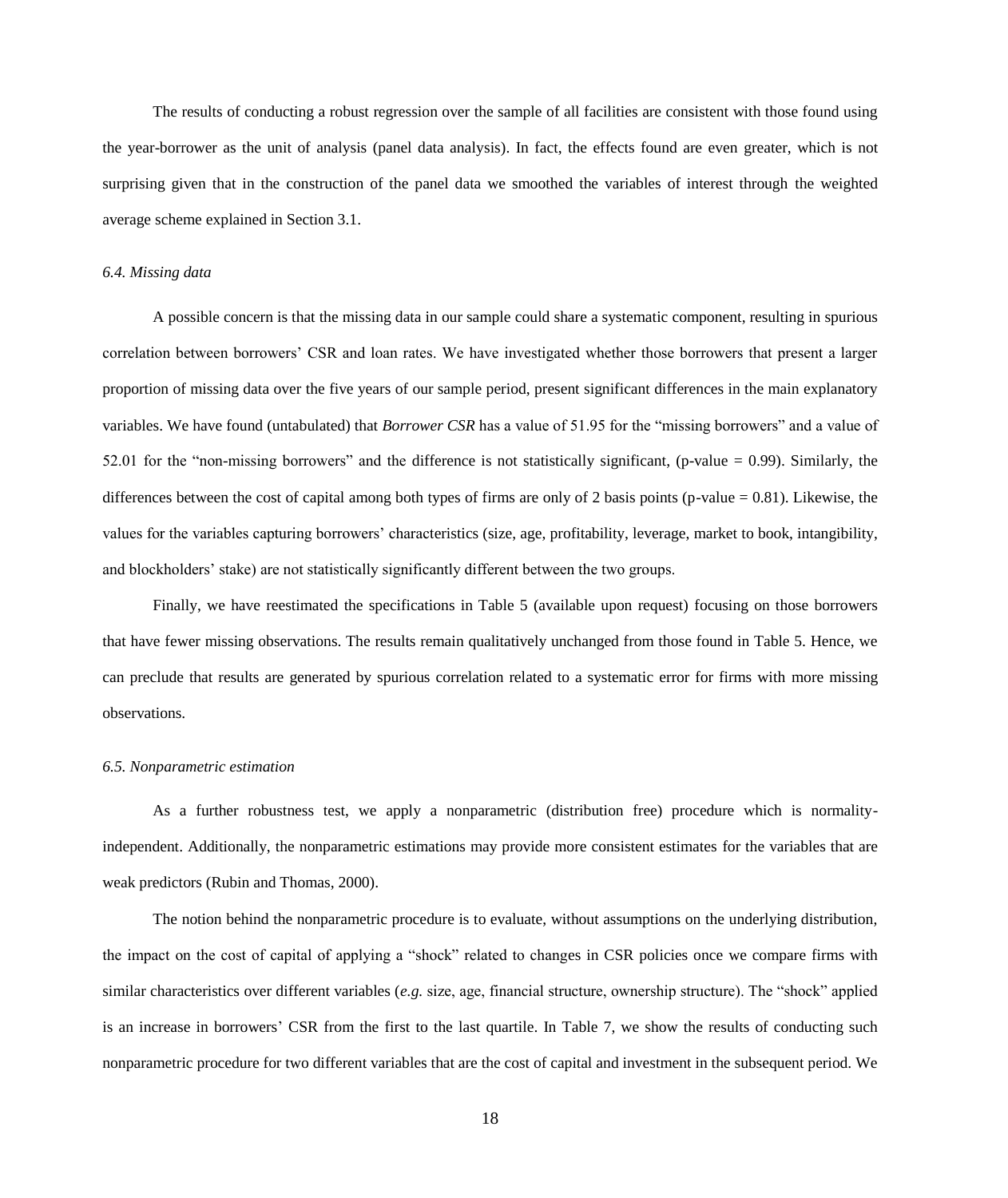consider two different situations: First, when lenders' CSR is in the first quartile of the distribution (column 1) and second, when it is in the last quartile of the distribution (column 2). Under both scenarios we apply the aforementioned shock, which is an increase in borrowers' CSR from the first quartile to the last quartile of the distribution.

The procedure used is the Propensity Score Matching (PSM) estimator (Hirano and Imbens, 2004). We match the observation using all the variables that appear in specification (1).

-------------------------------------------

Insert Table 7 about here

-------------------------------------------

Results in Panel A of Table 7 indicate a decrease of 26.9 bp (t-statistic  $= -4.23$ ) when the shock on borrowers' CSR is made among those borrowers whose lenders' CSR is in the first quartile of the distribution. When we replicate the shock to borrowers whose lenders' CSR is in the last quartile of the distribution we find a decrease in the lending spread of 35.95 bp (t-statistic = -4.50). Thus, we document an additional marginal reduction of 9 bp in the cost of capital. Hence, the marginal reduction in the loan rate after an increase in borrowers' CSR when lenders have socially responsible ratings above the average is even larger than the 6.5 bp found when employing the parametric analysis.

Such nonparametric analysis also allows for investigating an alternative explanation to our results. Under this alternative view, the reduction in the cost of capital was not indeed associated with higher trust as a consequence of reduction in asymmetric information problems but would be a strategic move on the part of lenders inducing borrowers to take on larger investments related to CSR that may eventually benefit lenders' business in the future through new future loans (Hellmann, Lindsey, and Puri, 2008). To discriminate between these alternative explanations, we have conducted a nonparametric estimation on the impact of changes in borrowers' CSR on borrowers' investment intensity (defined as the ratio of borrowers' capital expenditures to total assets lagged by one period). Results indicate (Panel B of Table 7) that there is a negative impact on subsequent-period investment  $(-0.46$  and t-statistics  $= -3.38$ ), when there is a "shock" to borrowers' CSR –a move from the first to the last quartile of the distribution- and lenders' CSR is in the first quartile. This negative effect is even more pronounced  $(-0.57$  and t-statistics  $= -2.16$ ), when a lender is highly socially responsible (its CSR is in the last quartile of the distribution). This result confirms the notion that the reduction in the loan spread is not a way for lenders to stimulate borrowers' investment in general and in CSR in particular, to gain more business in the future. Our conjecture is that the reduction in the cost of capital found is explained in terms of the amelioration of asymmetric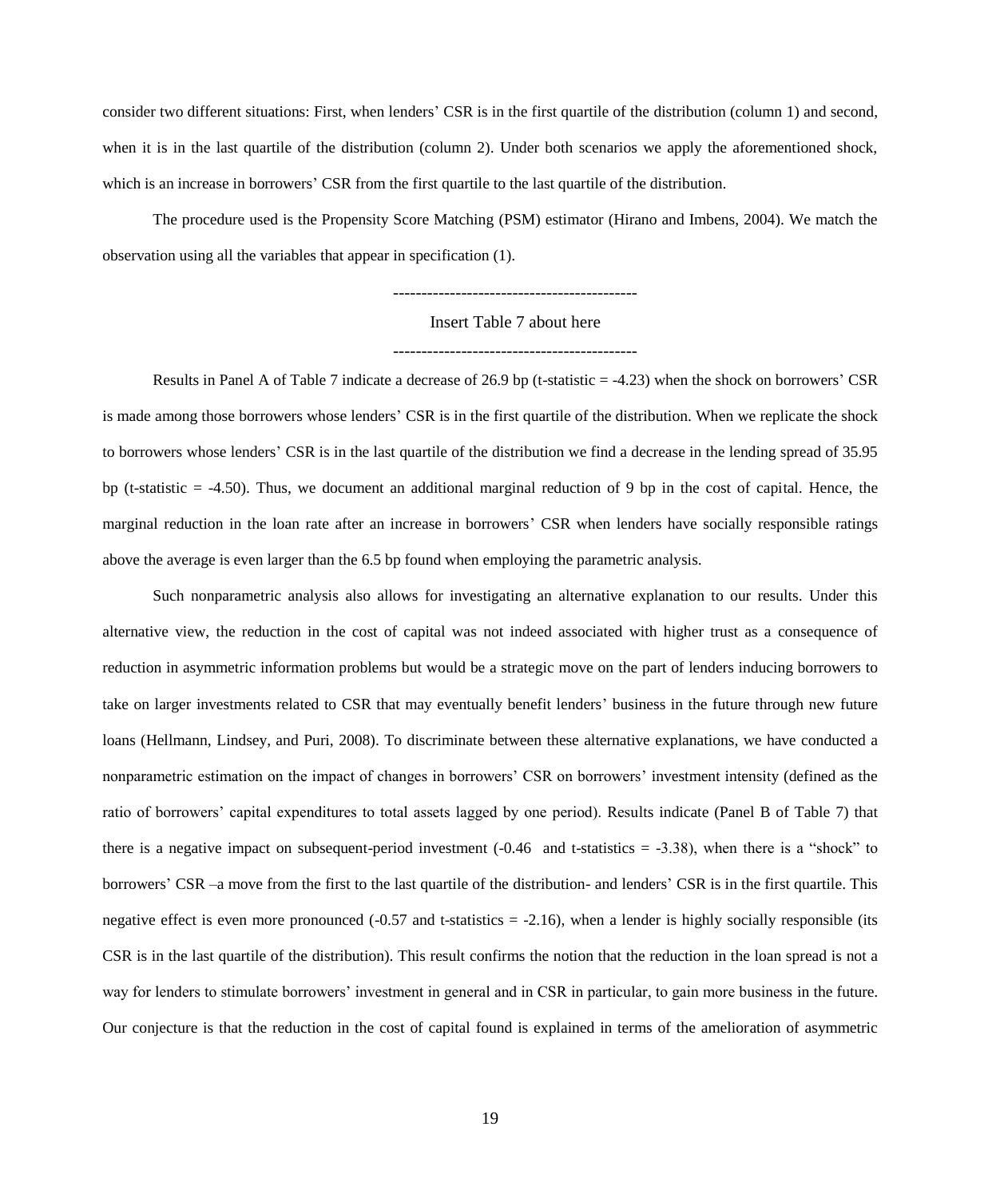information and monitoring costs as more socially responsible borrowers become more trustworthy, particularly when matched with socially responsible lenders (familiarity).

#### *6.6. National cultural differences and CSR*

 $\overline{a}$ 

We conduct an additional analysis in Table 8 on the effect of country culture differences among borrowers and lenders in the way that the CSR signal is interpreted. Such analysis would confirm our interpretation of the results in terms of reduction in information asymmetries related to the matching between socially responsible borrowers and socially responsible lenders.

The concept of national culture is conceived as a set of values, beliefs, norms, and assumptions about human nature and behavior that distinguish one society from another (Hofstede, 1980). National culture may shape firms' behavior and, in the present context, may affect the cost of capital. Acute cultural differences between borrowers and lenders enhance information asymmetries and increase lenders' interpretation difficulties regarding CSR thereby increasing financing costs. The aforementioned phenomenon is documented in Giannetti and Yafeh (2011) who find that a lead bank in a syndicated loan arrangement has fewer incentives to lend to culturally distant borrowers and if so the loan rates charged are higher. Thus, we posit that socially responsible lenders will have more difficulties in interpreting borrowers' CSR signal positively when cultural differences between borrowers and lenders are large. Hence, we expect that the matching between socially responsible borrowers and lenders will generate lower reduction in the cost of capital when the cultural distance between lenders' and borrowers' countries is large.

Similarly to previous studies, we define our proxy of *Cultural differences* as the Euclidean distance between the 4 cultural dimensions of borrowers' and lenders' countries (see the Appendix for the definition of the variable). These dimensions are: power distance, individualism/collectivism, uncertainty avoidance, and masculinity/femininity.<sup>20</sup>

To examine the relation between CSR and national culture differences, we included in the estimation of the loan rates the interaction term that crosses the "matching" term *Borrower CSR×High Lender CSR* with the variable on *Cultural* 

<sup>&</sup>lt;sup>20</sup> According to Hofstede (2001), *power distance* is the extent to which the less powerful members of organizations and institutions (e.g. the family) accept and expect that power is distributed unequally; *individualism/collectivism* is the degree to which individuals are integrated into groups, so under individualistic cultures, everyone is expected to look after him/herself and his/her immediate family; *masculinity* refers to the distribution of roles between the sexes; *uncertainty avoidance* is designed to measure a society's tolerance for uncertainty and ambiguity, so cultures that avoid uncertainty minimize the possibility of such situations by strict laws and rules, safety and security measures, and on the philosophical and religious level by a belief in absolute truth. Some studies include a last variable of *long-term orientation* defined as thrift and perseverance. We have ruled out using this latter component because it is not available for all countries. However, the inclusion of this component does not alter our results.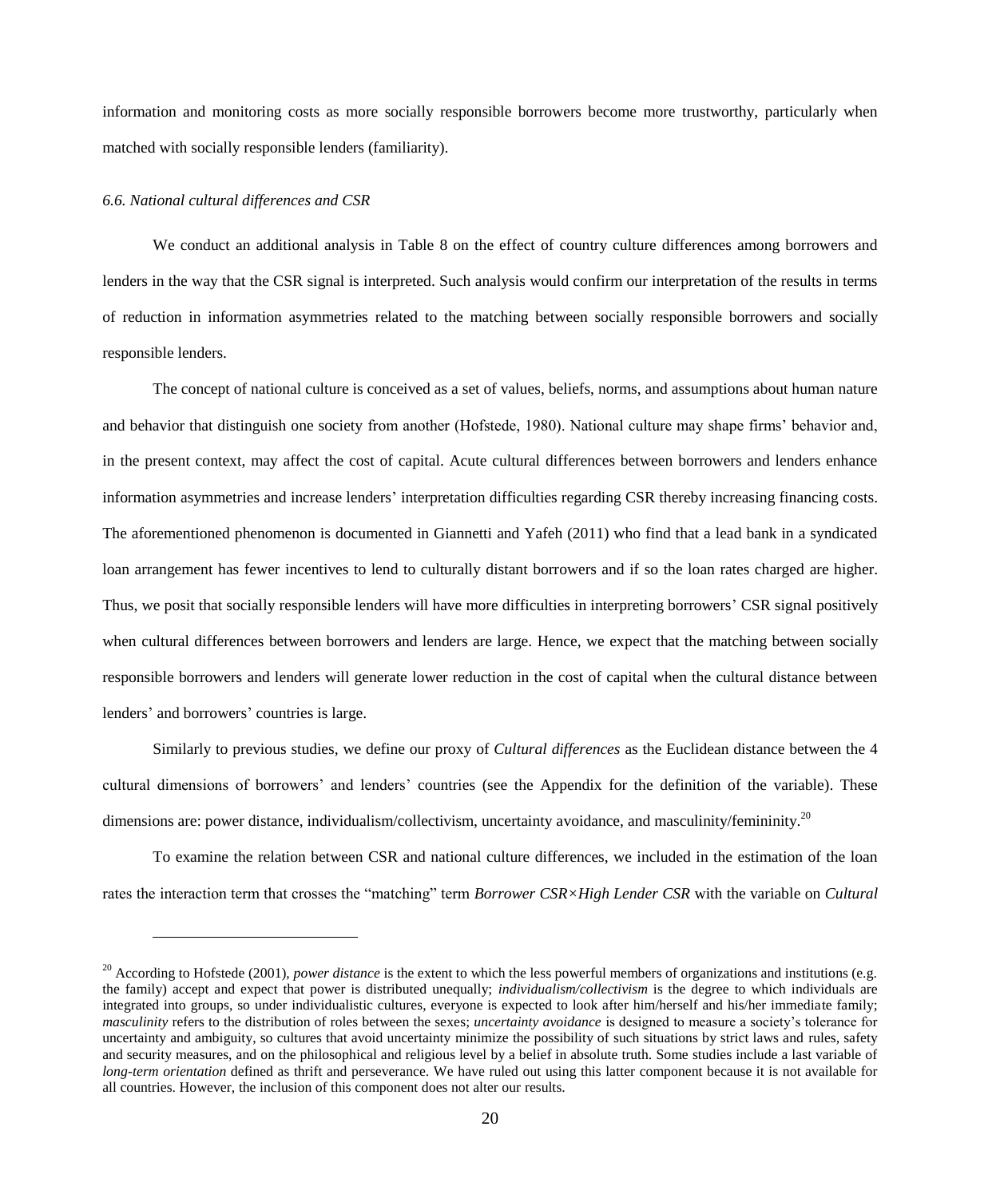*Differences*. We expect a positive coefficient on *Borrower CSR×High Lender CSR×Cultural differences*. Also for completing the specification we include the variable of *Cultural Differences* as well as the interaction variables of *Borrower CSR×Cultural Differences* in addition to *Lender CSR×Cultural Differences*.

Results of this analysis are presented in Table 8. Once we focus on the complete specification of column 3, we observe a set of different results. First, cultural differences between borrowers' and lenders' countries are associated with increases in the cost of capital (coefficient 0.03 with t-statistics 2.27) as in Giannetti and Yafeh (2011). Second, when we focus on the matching between borrowers' CSR and that of lenders (*Borrower CSR×High Lender CSR*), cultural differences hinder the reduction in the cost of capital. In particular, if there are no cultural differences between borrowers' country and that of the leading lender, the marginal impact of an increase in one standard deviation of borrowers' CSR when the lender is highly responsible is a reduction of 7.24 bp (0.011 $\times$ 78.625 $\times$ 8.369). However, if the cultural distance between borrowers' country and the leading lender's country is equal to the mean value of the distribution (13.32), the marginal reduction in the cost of capital is of 6.36 bp  $(7.24 - 0.0001 \times 78.625 \times 13.32 \times 8.369 = 7.24 - 0.88 = 6.36)$ . That is, there is a relative lower reduction of 12.15% (0.88/7.24) in the loan spreads. This result confirms that cultural differences hinder the interpretation of borrowers' CSR as a positive signal by socially responsible lenders.

> ------------------------------------------- Insert Table 8 about here

> -------------------------------------------

## **7. Conclusion**

The provision of external finance is hampered by numerous frictions inherent in capital markets. As shown previously, loan rates often exhibit substantial dispersion even after controlling for differences in borrowers, lenders, and markets (Cerqueiro, Degryse, and Ongena, 2011) implying that banks price loans in a discretionary manner. We propose several observable and codifiable characteristics representing the socially responsible stance of borrowers and lenders that represent such discretionary determinants of the cost of capital. In particular, we show that familiarity as manifested by *joint and mutual* appreciation of, and voluntary investment in corporate social responsibility (CSR) by *both* lenders and borrowers, can ameliorate the severity of asymmetric information and thus represent a potent explanatory determinant of the reduction in the cost of debt finance. In particular, we find that superior appreciation of both lenders and borrowers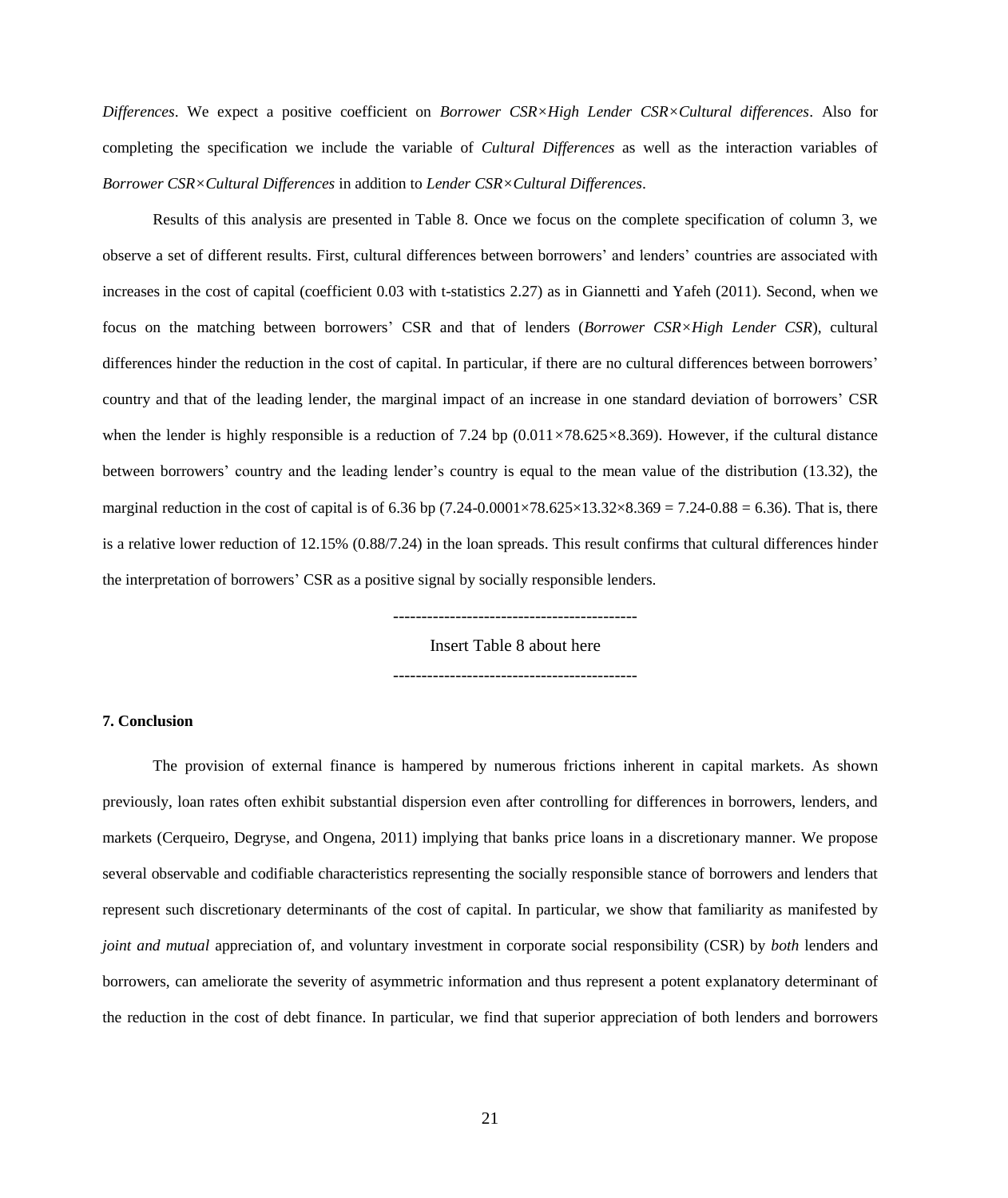along the social responsibility dimension further enhances the reduction in the cost of debt finance in comparison with the reduction achieved when only borrowers behave in a socially responsible manner.

Our results indicate a reduction of 20.4 basis points in spreads (25.9% reduction from the mean loan spread of 78.6 basis points) when there is an increase of one standard deviation in borrowers' CSR from its mean value. This reduction is further enhanced to 27 basis points when lenders are socially responsible institutions as well (amounting to 34.3% of the mean spread). Thus, an important contribution of our analysis is to show that borrowers' CSR investment is a particularly valuable signal that can trigger steep reductions in the cost of capital if capital providers *are capable of interpreting such signal in a correct way.* This is achieved when capital providers invest in CSR as well. The superior matching between contracting parties' CSR contributes to the formation of trust and helps ameliorate credit market frictions (information asymmetries), leading to a reduction in loan rates.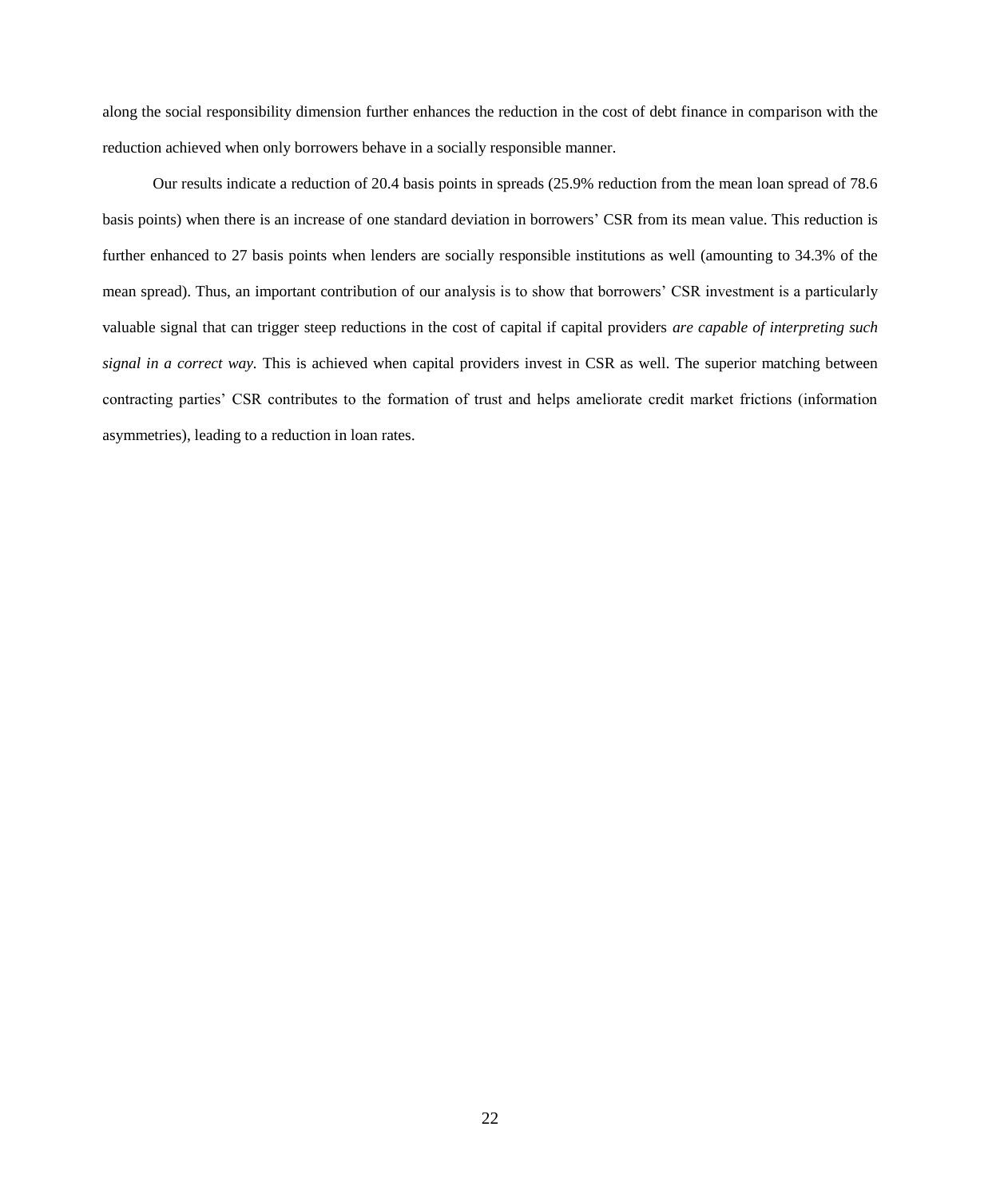|                                    | <b>Appendix: Variables Definition</b>                                                                                                                                                                                                                                                                                                                                                                                                                                                                                                                                |
|------------------------------------|----------------------------------------------------------------------------------------------------------------------------------------------------------------------------------------------------------------------------------------------------------------------------------------------------------------------------------------------------------------------------------------------------------------------------------------------------------------------------------------------------------------------------------------------------------------------|
| <b>Dependent Variable:</b>         |                                                                                                                                                                                                                                                                                                                                                                                                                                                                                                                                                                      |
| Cost of Capital                    | Describes the amount the borrower pays in basis points for each dollar drawn down. It<br>adds the spread of the loan with any annual (or facility) fee paid to the bank group. This<br>variable is the weighted average of all loans spreads borne by a borrower in one year,<br>weighted by the facility amount to the overall amount raised for the corresponding<br>borrower in the year (this variable is defined as All-in Spread Drawn in DealScan).<br>We take this variable in a log scale.                                                                  |
| <b>Main Explanatory Variables:</b> |                                                                                                                                                                                                                                                                                                                                                                                                                                                                                                                                                                      |
| <b>Borrower CSR</b>                | Sustainalytics score for borrowers' CSR. This score is the sum of each of the<br>scores assigned to the 199 items that cover different social issues, averaged by<br>corresponding weight for the different stakeholders (community, customers,<br>employees, corporate governance, suppliers, and environment) and rated on a<br>scale from 0 (worst) to 100 (best).                                                                                                                                                                                                |
| Lender CSR                         | Sustainalytics score for lenders' CSR computed following the same pattern as<br>Borrower CSR (see footnote #19 for the weighting scheme applied).                                                                                                                                                                                                                                                                                                                                                                                                                    |
| <b>Cultural Differences</b>        | It is the Euclidean distance between borrowers' and lenders' countries of the<br>following dimensions: Power Distance, Individualism, Uncertainty Avoidance,<br>and Masculinity (Hofstede, 1980).                                                                                                                                                                                                                                                                                                                                                                    |
| <b>Control variables:</b>          |                                                                                                                                                                                                                                                                                                                                                                                                                                                                                                                                                                      |
| Deal amount                        | Size of the loan in a log scale (see footnote #19 for the weighting scheme<br>applied).                                                                                                                                                                                                                                                                                                                                                                                                                                                                              |
| Maturity                           | Maturity (in months) of the facility in a log scale (see footnote #19 for the weighting<br>scheme applied).                                                                                                                                                                                                                                                                                                                                                                                                                                                          |
| Collateral                         | Dummy that is equal to 1 if the loan requires collateral and zero otherwise (see<br>footnote #19 for the weighting scheme applied).                                                                                                                                                                                                                                                                                                                                                                                                                                  |
| Number of Lenders                  | Number of lenders participating in the facility in a log scale (see footnote #19 for the<br>weighting scheme applied).                                                                                                                                                                                                                                                                                                                                                                                                                                               |
| <b>Borrower Rating</b>             | Moody's rating on borrowers' riskiness. In particular, following Qian and Strahan<br>(2007), this variable consists of an index ranging from 1 to 6, representing<br>Moody's senior debt rating at the close of the loan. When Moody's ratings are<br>unavailable. S&P ratings are used. The index equal to 6 represents a rating of<br>"Aaa", 5 indicates "Aa", and so on until 1 indicating "B" or worse. If there is<br>no rating information for the borrower, zero is assigned to this variable, and a<br>separate indicator for unrated borrowers is included. |
| <b>Borrower Size</b>               | Total assets in a log scale                                                                                                                                                                                                                                                                                                                                                                                                                                                                                                                                          |
| <b>Borrower</b> Age                | Number of years since first listed in a log scale.                                                                                                                                                                                                                                                                                                                                                                                                                                                                                                                   |
| <b>Borrower Profitability</b>      | Borrowers' net income divided by total equity assets (ROE).                                                                                                                                                                                                                                                                                                                                                                                                                                                                                                          |
| <b>Borrower Leverage</b>           | Book value of debt divided by total assets.                                                                                                                                                                                                                                                                                                                                                                                                                                                                                                                          |
| <b>Borrower Market to Book</b>     | Market equity value to equity book value.                                                                                                                                                                                                                                                                                                                                                                                                                                                                                                                            |
| Borrower Blockholders' Stake       | The stake of the ten largest blockholders (%) in a log scale                                                                                                                                                                                                                                                                                                                                                                                                                                                                                                         |
| Lender Size                        | Total assets in a log scale (see footnote #19 for the weighting scheme applied).                                                                                                                                                                                                                                                                                                                                                                                                                                                                                     |
| Lender Profitability               | Lenders' net income divided by equity capital (ROE) (see footnote #19 for the<br>weighting scheme applied).                                                                                                                                                                                                                                                                                                                                                                                                                                                          |
| Lender Intangibility               | Lenders' ratio of intangible to the total amount of assets (see footnote #19 for<br>the weighting scheme applied).                                                                                                                                                                                                                                                                                                                                                                                                                                                   |

<sup>&</sup>lt;sup>21</sup> All variables of the characteristics of contracts (Deal amount, Maturity, Collateral, Number of Lenders) are computed as the weighted average of such characteristics for all facilities borne by a borrower in a year, where the weights are the ratio of each facility amount to the overall amount raised for the corresponding borrower in the year. The treatment of lenders' characteristics (Lender CSR, Lender Size, Lender Profitability, and Lender Intangibility) follows the same scheme, but also takes into consideration the stake of each lender in the corresponding facility.

 $\overline{a}$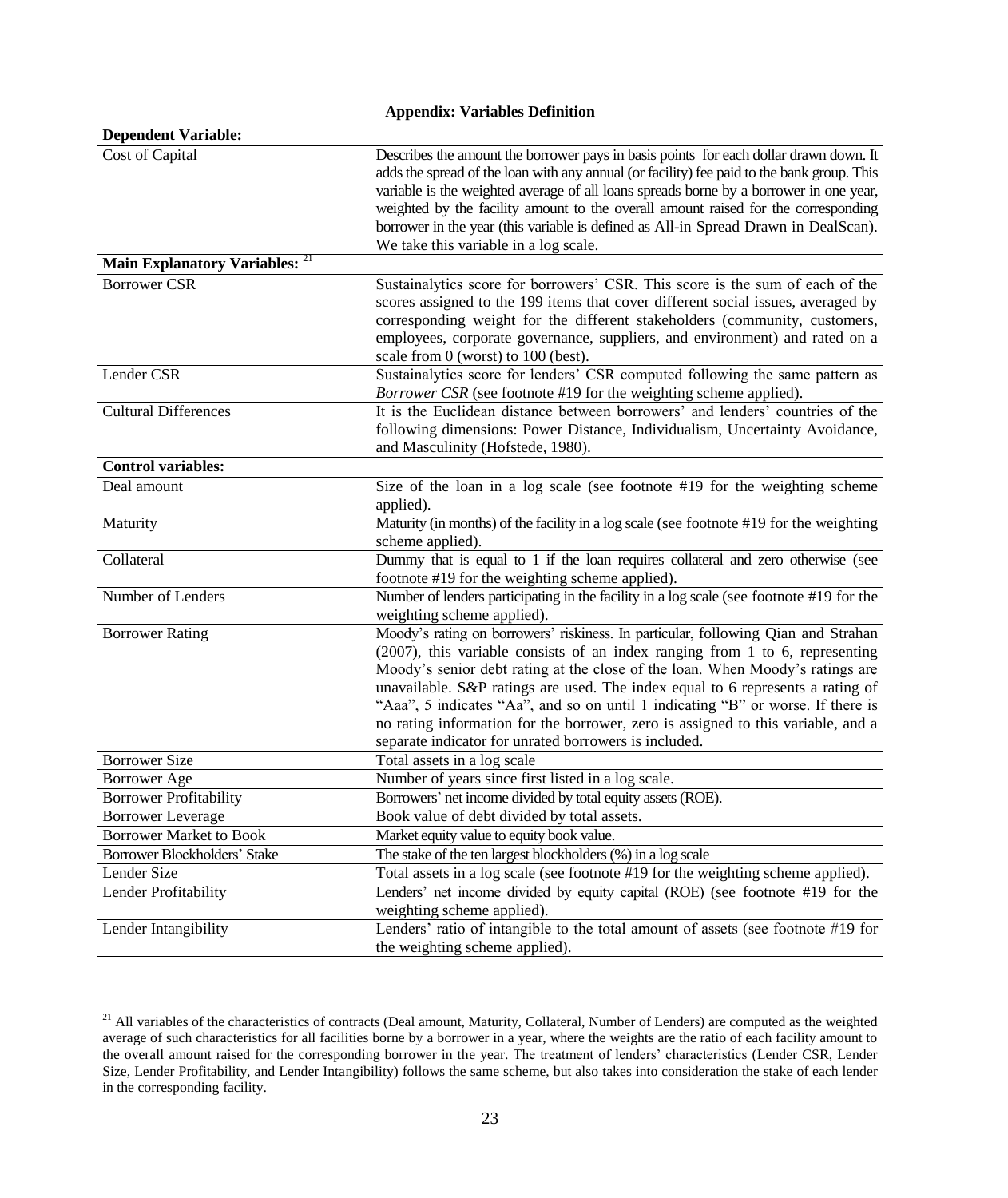#### Summary Statistics

 This table presents the descriptive statistics (mean, standard deviations, minimum and maximum) of the variables that are used in the analysis. The sample is the result of crossing 4 databases: Sustainalytics Platform that provides information on CSR; OSIRIS that provides data on financial and ownership structure for borrowers; LPC Reuters DealScan database provides detailed data on syndicated loans made around the world by banks to large firms; and Bankscope database that provides financial information on banks around the world. Data from DealScan are filtered to allow for only confirmed loans, and to exclude loans made to firms in the financial and public sectors. Our sample after crossing the aforementioned 4 databases is a panel composed of 513 firms for the period 2003-2007 and with 2,535 aggregated loans composed of an average of almost 5 facilities per loan (12,545 facilities). The final number of observations for which we have information on all variables of specification (1) in the text is 1,568 firm-year, which correspond to 7,436 facilities. The definition of the variables is given in the Appendix. For the sake of comparability the variables are not presented in a log metric.

|                               | Obs.  | Mean    | S. D.   | Min              | Max       |
|-------------------------------|-------|---------|---------|------------------|-----------|
| Cost of Capital (bp)          | 1,568 | 78.625  | 72.861  | 2.171            | 700.000   |
| <b>Borrower CSR</b>           | 1,568 | 52.005  | 8.369   | 30.900           | 82.100    |
| Lender CSR                    | 1,568 | 60.421  | 6.072   | 39.304           | 82.200    |
| <b>Cultural Differences</b>   | 1,568 | 13.317  | 23.228  | $\boldsymbol{0}$ | 97.729    |
| Deal Amount (Mil.)            | 1,568 | 1,290   | 1,890   | 30               | 24,000    |
| Maturity (months)             | 1,568 | 16.168  | 16.571  | $\Omega$         | 59        |
| Collateral                    | 1,568 | 0.112   | 0.305   | $\Omega$         |           |
| Number of Lenders             | 1,568 | 14.513  | 8.346   |                  | 81        |
| <b>Borrower Rating</b>        | 1,568 | 2.761   | 1.529   | $\Omega$         | 6         |
| Borrower Size (Mil.)          | 1,568 | 14,100  | 28,600  | 2,358            | 295,000   |
| Borrower Age                  | 1,568 | 14.521  | 9.948   |                  | 56        |
| <b>Borrower Profitability</b> | 1,568 | 0.132   | 0.077   | $-0.003$         | 0.340     |
| <b>Borrower Leverage</b>      | 1,568 | 0.634   | 0.163   | 0.155            | 1.253     |
| <b>Borrower Market Book</b>   | 1,568 | 4.023   | 27.944  | 0.813            | 23.667    |
| Borrower Blockholders'        |       |         |         |                  |           |
| <b>Stake</b>                  | 1,568 | 51.516  | 24.195  | 18.750           | 100       |
| Lender Size (Mil.)            | 1,568 | 863,000 | 381,100 | 65,200           | 1,920,000 |
| Lender Profitability          | 1,568 | 0.179   | 0.516   | $-0.02$          | 0.479     |
| Lender Intangibility          | 1,568 | 0.005   | 0.006   | 0.000            | 0.040     |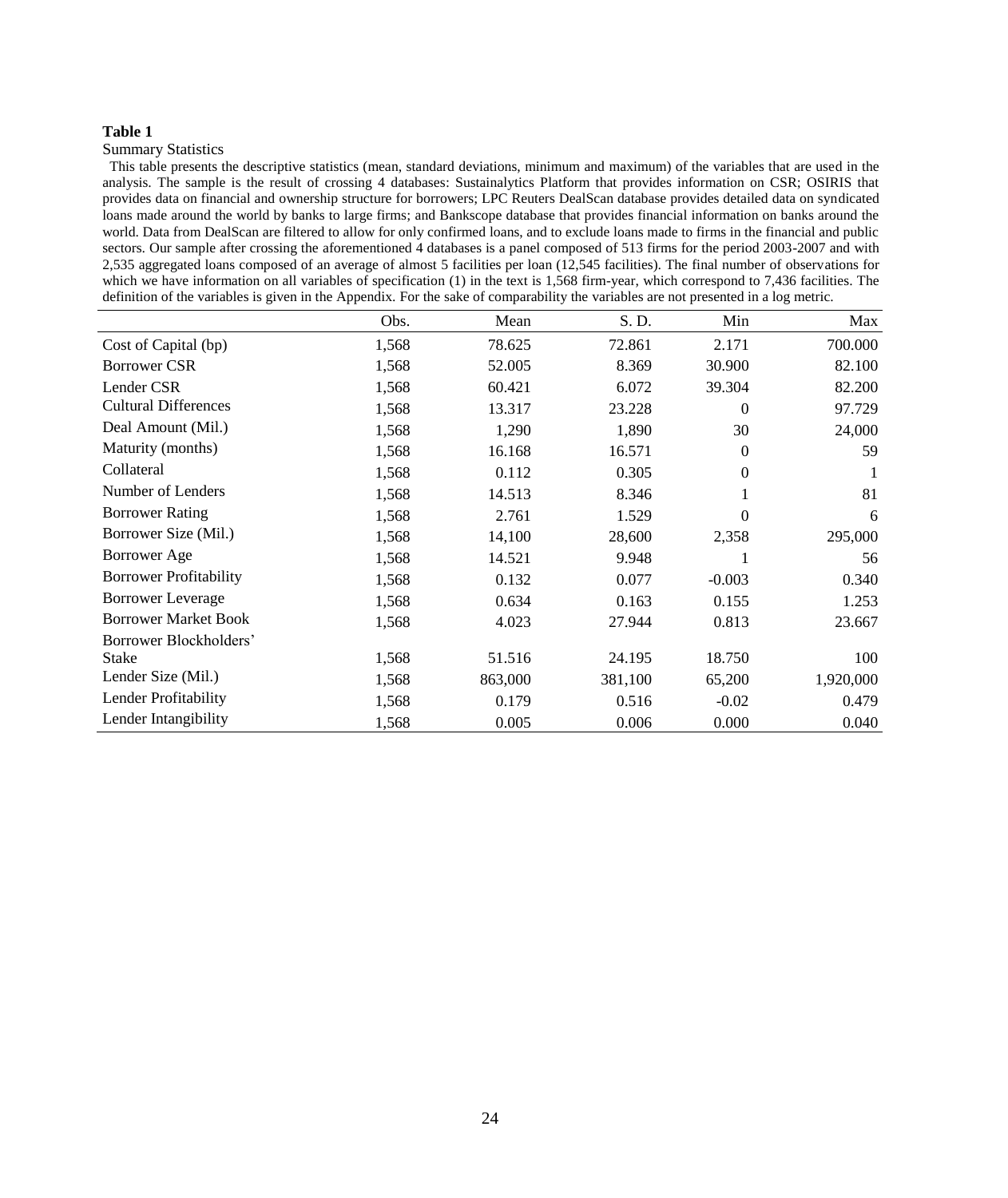#### **Table 2.**

.

#### Contingency Analysis

 The table records the mean values of the variables we use in the analysis. We divide the sample in terms of firm-level observations whose borrowers have scores on CSR above (CSR Borrower=1) or below (CSR Borrower=0) the mean value of the distribution for the corresponding sector and year. We also make a second division in terms of lenders' CSR averaged by firm-year observation being above (CSR Lender=1) or below (CSR Lender=0) the mean value of the distribution for the corresponding year. The sample is the result of crossing 4 databases: Sustainalytics Platform provides information on CSR; OSIRIS provides data on financial and ownership structure for borrowers; LPC Reuters DealScan database provides detailed data on syndicated loans made around the world by banks to large firms; and Bankscope database provides financial information on banks around the world. Data from DealScan are filtered to allow for only confirmed loans, and to exclude loans made to firms in the financial and public sectors. Our sample, after crossing the aforementioned 4 databases, is a panel composed of 513 firms for the period 2003-2007 and with 2,535 aggregated loans (12,545 facilities). The final number of observations for which we have information on all variables of specification (1) in the text is 1,568 firmyear, which correspond to 7,436 facilities. We conduct a two-tailed t-test. P-values are in parentheses. Variables are defined in the Appendix. For sake of comparability, the variables are not presented in a log metric.

|                                | (1)        | (2)        | (3)          | (4)          | $(1)-(2)$ | $(3)-(4)$ |
|--------------------------------|------------|------------|--------------|--------------|-----------|-----------|
|                                | <b>CSR</b> | <b>CSR</b> | <b>CSR</b>   | <b>CSR</b>   | t-test    | t-test    |
|                                | Borrower=1 | Borrower=0 | $Lender = 1$ | $Lender = 0$ | (Mean)    | (Mean)    |
| Cost of Capital                | 70.245     | 97.792     | 68.029       | 84.643       | (0.000)   | (0.000)   |
| <b>Borrower CSR</b>            |            |            | 52.174       | 51.663       |           | (0.091)   |
| Lender CSR                     | 60.788     | 60.050     |              |              | (0.106)   |           |
| <b>Cultural Differences</b>    | 21.605     | 12.886     | 13.214       | 13.551       | (0.000)   | (0.792)   |
| Deal Amount                    | 1,300      | 1,280      | 1,550        | 1.140        | (0.003)   | (0.000)   |
| Maturity (months)              | 23.396     | 9.986      | 17.796       | 15.896       | (0.000)   | (0.019)   |
| Collateral                     | 0.086      | 0.171      | 0.093        | 0.122        | (0.000)   | (0.069)   |
| Number of Lenders              | 14.021     | 14.719     | 14.112       | 14.741       | (0.000)   | (0.151)   |
| <b>Borrower Rating</b>         | 2.998      | 2.450      | 2.738        | 2.775        | (0.000)   | (0.649)   |
| Borrower Size (Mil.)           | 15,000     | 11,900     | 16,800       | 12,500       | (0.075)   | (0.037)   |
| Borrower Age                   | 15.129     | 13.131     | 15.123       | 14.179       | (0.000)   | (0.071)   |
| <b>Borrower Profitability</b>  | 0.134      | 0.126      | 0.139        | 0.127        | (0.046)   | (0.038)   |
| <b>Borrower Leverage</b>       | 0.627      | 0.649      | 0.623        | 0.640        | (0.011)   | (0.059)   |
| <b>Borrower Market to Book</b> | 4.441      | 3.069      | 5.960        | 2.923        | (0.371)   | (0.039)   |
| Borrower Blockh, Stake         | 50.646     | 53.506     | 50.813       | 51.916       | (0.031)   | (0.385)   |
| Lender Size (Mil.)             | 874,000    | 859,000    | 1,200,000    | 674,000      | (0.824)   | (0.000)   |
| Lender Profitability           | 0.200      | 0.172      | 0.188        | 0.166        | (0.092)   | (0.115)   |
| Lender Intangibility           | 0.005      | 0.005      | 0.006        | 0.005        | (0.734)   | (0.005)   |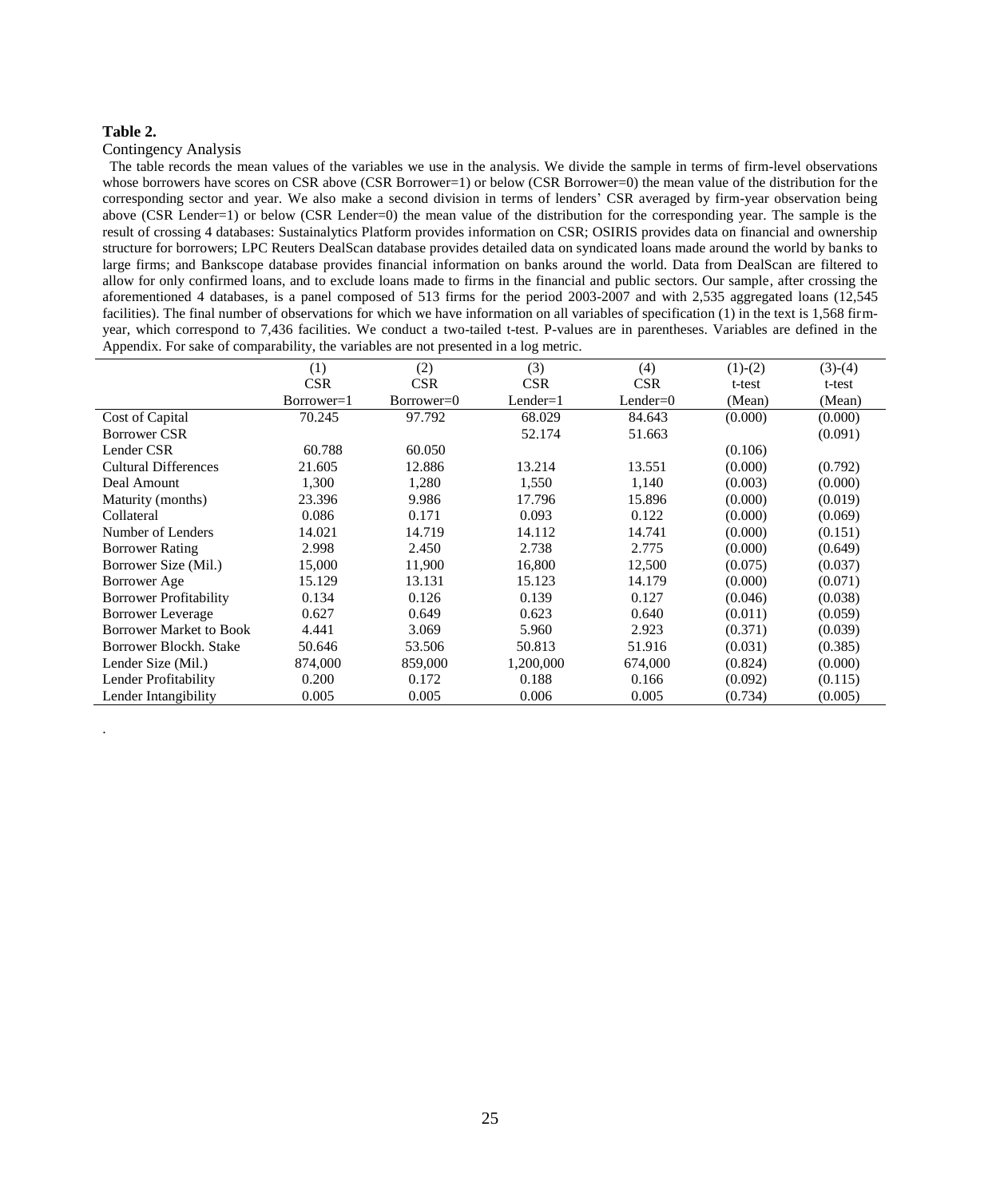Contingency Analysis. Interaction Effects

 The table shows the mean values of the Cost of Capital, defined as the amount the borrower pays in basis points for each dollar drawn down. It adds the spread of the loan with any annual (or facility) fee paid to the bank group. This variable is the weighted average of all loans spreads borne by a borrower in one year, where the weights are the ratio of each facility amount to the overall funds raised by the corresponding borrower in the year (in DealScan is defined as All-in Spread Drawn). We divide the sample in terms of firm-level observations whose borrowers have scores on CSR above (CSR Borrower=1) or below (CSR Borrower=0) the mean value of the distribution for the corresponding sector and year. Also, we make a second division in terms of lenders' CSR averaged by firm-year observation being above (CSR Lender=1) or below (CSR Lender=0) the mean value of the distribution for the corresponding year. The sample is the result of crossing 4 databases: Sustainalytics Platform provides information on CSR; OSIRIS provides data on financial and ownership structure for borrowers; LPC Reuters DealScan database provides detailed data on syndicated loans made around the world by banks to large firms; Bankscope database provides financial information on banks around the world. Data from DealScan are filtered to allow for only confirmed loans, and to exclude loans made to firms in the financial and public sectors. Our sample, after crossing the aforementioned 4 databases, is a panel composed of 513 firms for the period 2003-2007 and with 2,535 aggregated loans (12,545 facilities). The final number of observations for which we have information on all variables of specification (1) in the text is 1,568 firm-year, which correspond to 7,436 facilities. We conduct a two-tailed t-test. P-values are in parentheses. For the sake of comparability the values are not presented in a log metric.

| Contract<br>Characteristics | (1)<br>$CSR$ Borrower=1 | (2)<br>$CSR$ Borrower=1 | (3)<br>$CSR$ Borrower=0 | (4)<br>$CSR$ Borrower=0 | $(1)-(2)$<br>t-test | $(3)-(4)$<br>t-test |
|-----------------------------|-------------------------|-------------------------|-------------------------|-------------------------|---------------------|---------------------|
|                             | CSR Lender=1            | $CSR$ Lender=0          | $CSR$ Lender=1          | $CSR$ Lender=0          | (Mean)              | (Mean)              |
| Cost of Capital             | 62.762                  | 74.542                  | 79.954                  | 105.686                 | (0.003)             | (0.000)             |
| Contract                    | (1)                     | (2)                     | (3)                     | (4)                     | $(1)-(2)$           | $(3)-(4)$           |
| <b>Characteristics</b>      | $CSR$ Lender=1          | $CSR$ Lender=1          | $CSR$ Lender=0          | $CSR$ Lender=0          | t-test              | t-test              |
|                             | $CSR$ Borrower=1        | $CSR$ Borrower=0        | $CSR$ Borrower=1        | $CSR$ Borrower=0        | (Mean)              | (Mean)              |
| Cost of Capital             | 62.762                  | 79.954                  | 74.542                  | 105.686                 | (0.000)             | (0.001)             |
|                             |                         |                         |                         |                         |                     |                     |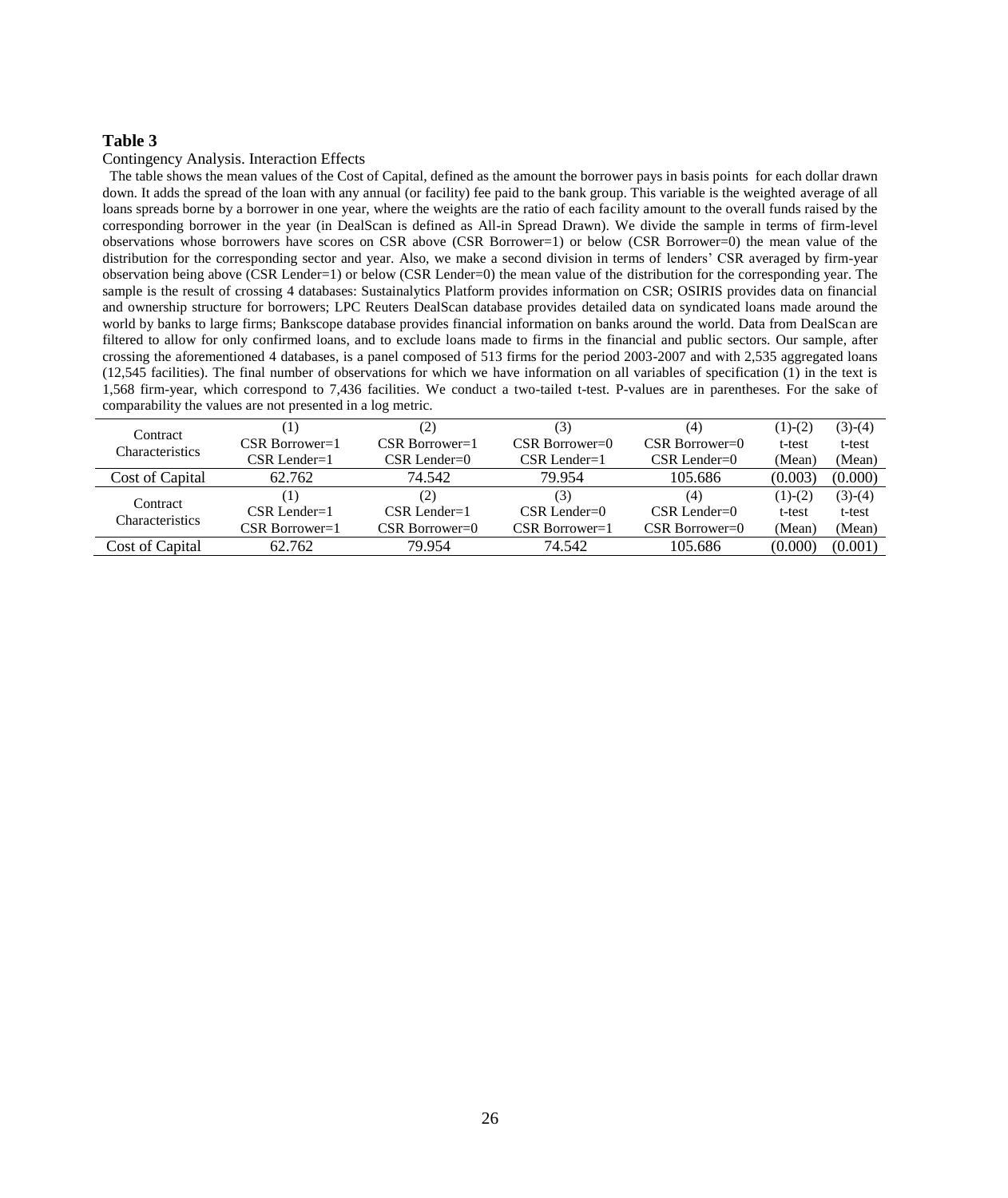#### Fixed Effects Estimations

 The table reports the results of conducting fixed-effect estimations on the Cost of Capital. The specification includes dummies of borrowers' and lenders' countries, as well as borrowers' sector and temporal dummies. In column 4, we also include a set of dummies: one for each leading bank, to control for lender fixed effects. Cost of Capital is the amount the borrower pays in basis points for each dollar drawn down (log scale); Borrower CSR is the Sustainalytics score for borrowers' CSR. Lender CSR is the Sustainalytics score for lenders' CSR; Borrower CSR *×* High Lender CSR is the product of Borrower CSR to High Lender CSR, which is a dummy that is equal to 1 (0) when Lender CSR is above (below) the mean value for the corresponding year; Deal Amount is the size of the loan in a log scale; Maturity is the maturity (in months) of the facility in a log scale; Collateral is a dummy that is equal to 1 if the loan requires collateral and zero otherwise; Number of Lenders is the number of financial providers participating in the facility in a log scale; Borrower Rating is Moody's rating on borrowers' riskiness; Borrower Size is the total assets in a log scale; Borrower Age is the number of years since first listed in a log scale; Borrower Profitability is borrowers' operating income divided by total equity (ROE); Borrower Leverage is the book value of debt divided by total assets; Borrower Market Book is the market equity value to equity book value; Borrower Blockholders' Stake is the stake of the 10 largest blockholders (%) in a log scale; Lender Size is the total assets in a log scale; Lender Profitability is lenders' operating income divided by total equity (ROE); Lender Intangibility is lenders' ratio of intangible assets to the total amount of assets. See the Appendix for details of the previous variables. Hausman test contrasts the null hypothesis of no significant differences between the coefficients of the random-effects estimation and those of the fixed effect one.  $*,$  \*\* and \*\*\* significance at the 10%, 5% and 1% levels respectively. Robust t-statistics adjusted for clustering by firm are reported inside the parentheses.

| Dependent Variable:                 | Borrower fixed | Borrower fixed | Borrower fixed | Borrower and Lender |
|-------------------------------------|----------------|----------------|----------------|---------------------|
| Cost of Capital $(t+1)$             | effects $(1)$  | effects (2)    | effects $(3)$  | fixed effects (4)   |
| <b>Borrower CSR</b>                 | $-0.042***$    | $-0.042***$    | $-0.042***$    | $-0.041***$         |
|                                     | $(-3.809)$     | $(-3.804)$     | $(-3.892)$     | $(-3.751)$          |
| Lender CSR                          |                | $-0.001$       | $-0.001$       | $-0.001$            |
|                                     |                | $(-0.017)$     | $(-0.170)$     | $(-0.094)$          |
| Borrower CSR×High Lender CSR        |                |                | $-0.010**$     | $-0.010**$          |
|                                     |                |                | $(-2.234)$     | $(-2.365)$          |
| Deal Amount                         | 0.024          | 0.024          | 0.022          | 0.025               |
|                                     | (1.310)        | (1.310)        | (1.244)        | (1.359)             |
| Maturity                            | 0.001          | 0.001          | 0.005          | 0.000               |
|                                     | (0.034)        | (0.034)        | (0.287)        | (0.001)             |
| Collateral                          | 0.001          | 0.001          | 0.001          | 0.000               |
|                                     | (0.898)        | (0.882)        | (0.935)        | (0.753)             |
| Number of Lenders                   | $-0.044***$    | $-0.044***$    | $-0.044***$    | $-0.055***$         |
|                                     | $(-2.959)$     | $(-2.953)$     | $(-2.948)$     | $(-3.458)$          |
| <b>Borrower Rating</b>              | $-0.054***$    | $-0.054***$    | $-0.053***$    | $-0.056***$         |
|                                     | $(-4.501)$     | $(-4.468)$     | $(-4.417)$     | $(-4.573)$          |
| <b>Borrower Size</b>                | $-0.110$       | $-0.110$       | $-0.115$       | $-0.158$            |
|                                     | $(-1.016)$     | $(-1.016)$     | $(-1.068)$     | $(-1.429)$          |
| <b>Borrower</b> Age                 | $-0.052*$      | $-0.052*$      | $-0.056**$     | $-0.049*$           |
|                                     | $(-1.768)$     | $(-1.767)$     | $(-1.903)$     | $(-1.650)$          |
| <b>Borrower Profitability</b>       | $-0.067***$    | $-0.067***$    | $-0.068***$    | $-0.066***$         |
|                                     | $(-3.061)$     | $(-3.055)$     | $(-3.081)$     | $(-2.901)$          |
| <b>Borrower Leverage</b>            | $0.060**$      | $0.060**$      | $0.044*$       | $0.050*$            |
|                                     | (2.276)        | (2.274)        | (1.659)        | (1.869)             |
| <b>Borrower Market to Book</b>      | 0.006          | 0.006          | 0.007          | 0.005               |
|                                     | (0.690)        | (0.687)        | (0.748)        | (0.559)             |
| <b>Borrower Blockholders' Stake</b> | 0.027          | 0.027          | 0.033          | 0.031               |
|                                     | (0.508)        | (0.508)        | (0.625)        | (0.589)             |
| Lender Size                         | $-0.034**$     | $-0.034**$     | $-0.031$       | $-0.045**$          |
|                                     | $(-2.246)$     | $(-2.235)$     | $(-1.260)$     | $(-2.242)$          |
| Lender Profitability                | $-0.033*$      | $-0.033*$      | $-0.048**$     | $-0.060**$          |
|                                     | $(-1.753)$     | $(-1.751)$     | $(-2.402)$     | $(-2.409)$          |
| Lender Intangibility                | $-0.002$       | $-0.002$       | $-0.004$       | $-0.003$            |
|                                     | $(-0.220)$     | $(-0.205)$     | $(-0.378)$     | $(-0.273)$          |
| Intercept                           | $10.520***$    | $10.517***$    | 10.481***      | 10.352***           |
|                                     | (4.731)        | (4.724)        | (4.829)        | (4.652)             |
| Observations                        | 1,568          | 1,568          | 1,568          | 1,568               |
| Fitness test (F-test)               | 5.97 (0.000)   | 6.07(0.000)    | 6.66(0.000)    | 11.10(0.000)        |
| $R^2$ (%)                           | 9.73           | 9.74           | 10.15          | 11.80               |
| Hausman Test                        | 764.54 (0.000) | 703.04 (0.000) | 518.21 (0.000) | 318.82 (0.000)      |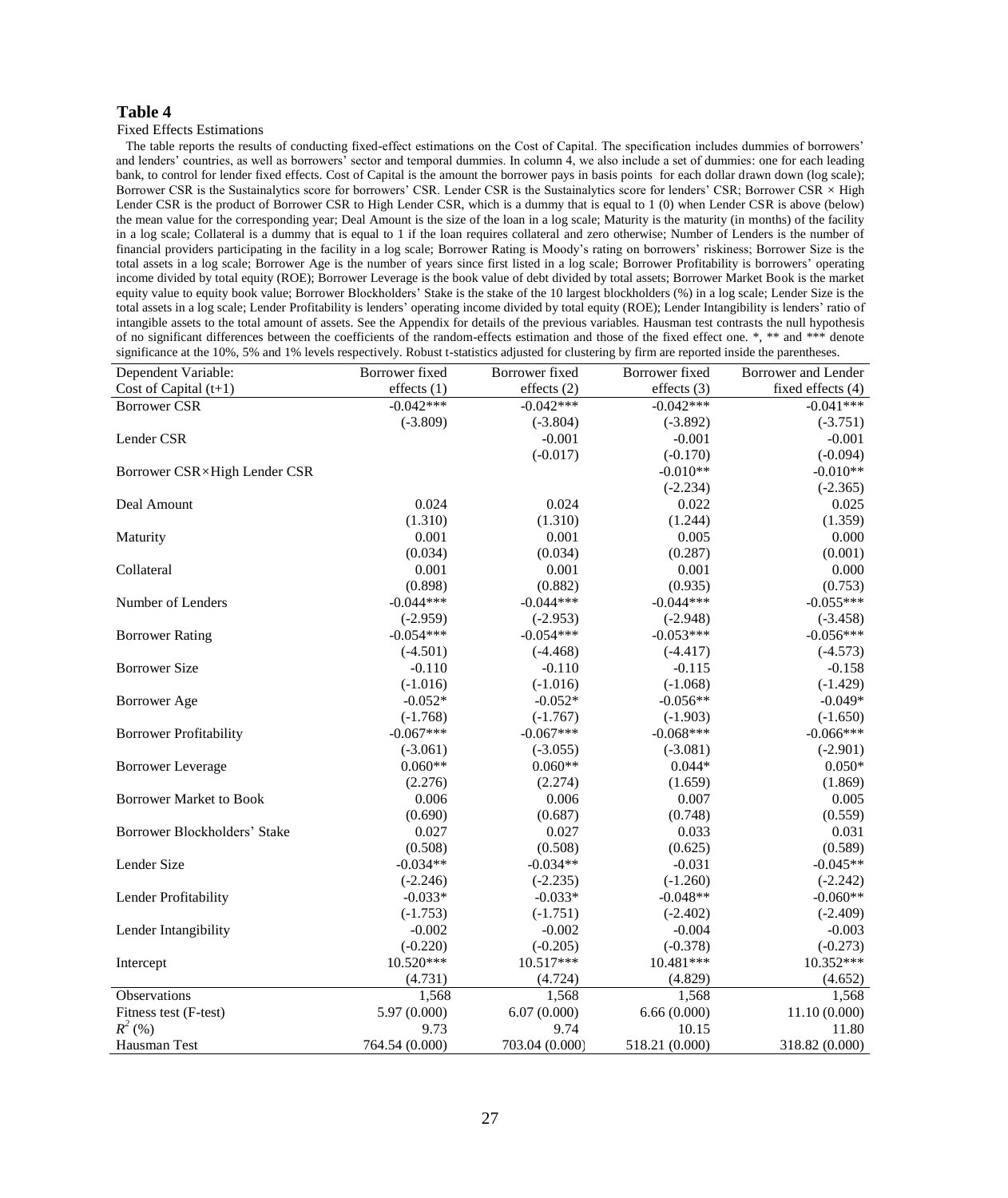#### Determinants of the Cost of Capital (System GMM, Endogeneity Control)

Table 5 reports the results of conducting a system GMM estimation on the syndicated loans spread (in logs) in terms of borrowers' CSR, lenders' CSR, the interaction between the previous variables as well as different controls defined in specification (1). The specification includes dummies of borrowers' and lenders' countries, as well as borrowers' sector and temporal dummies. We correct for endogeneity problems in columns (1) to (3) using as instruments of Borrower CSR and Lender CSR the number of NGOs in the corresponding country, as explained in the main text. In column (4) we use as instruments of Borrower CSR and Lender CSR the prediction of these variables from a specification defined in the main text. We include Borrower and Lender Mills ratio to tackle sample selection issues, as explained in the main text. Cost of Capital is the amount the borrowers pay in basis points over LIBOR for each dollar drawn down (log scale); Borrower CSR is the Sustainalytics score for borrowers' CSR. Lender CSR is the Sustainalytics score for lenders' CSR; Borrower CSR × High Lender CSR is the product of Borrower CSR to High Lender CSR, which is a dummy that is equal to 1 (0) when Lender CSR is above (below) the mean value for the corresponding year; Deal Amount is the size of the loan in a log scale. Maturity is the maturity (in months) of the facility in a log scale; Collateral is a dummy that is equal to 1 if the loan requires collateral and zero otherwise; Number of Lenders is the number of financial providers participating in the facility in a log scale; Borrower Rating is Moody's rating on borrowers' riskiness; Borrower Size is the total assets in a log scale; Borrower Age is the number of years since first listed in a log scale; Borrower Profitability is borrowers' operating income divided by total equity (ROE); Borrower Leverage is the book value of debt divided by total assets; Borrower Market Book is the Market equity value to equity book value; Borrower Blockholders' Stake is the stake of the 10 largest blockholders (%) in a log scale; Lender Size is the total assets in a log scale; Lender Profitability is Lenders' operating income divided by total equity (ROE); Lender Intangibility is lenders' ratio of intangible assets to the total amount of assets. See the Appendix for details of the previous variables. We use the Stock & Yogo (2005) weak identification test, where the null hypothesis is that instruments are weak (non-significant correlation with the endogenous variable). The AR (2) is a test for a second-order serial correlation in the residuals, which is distributed as  $N(0,1)$  under the null hypothesis of no serial correlation. For the Hansen test, the J statistic is distributed as a chi-square under the null hypothesis of instrument validity, that is, no correlation with the error term (pvalues reported in parentheses). \*, \*\* and \*\*\* denote significance at the 10%, 5% and 1% levels respectively. Robust t-statistics adjusted for clustering by firm are reported inside the parentheses.

| Dependent Variable: Cost of Capital $(t+1)$ | (1)              | (2)              | (3)             | (4)              |
|---------------------------------------------|------------------|------------------|-----------------|------------------|
| <b>Borrower CSR</b>                         | $-0.034***$      | $-0.034***$      | $-0.031***$     | $-0.035***$      |
|                                             | $(-3.652)$       | $(-3.740)$       | $(-3.718)$      | $(-5.636)$       |
| Lender CSR                                  |                  | $-0.001$         | $-0.001$        | $-0.002$         |
|                                             |                  | $(-1.429)$       | (1.420)         | $(-0.303)$       |
| Borrower $CSR \times High$ Lender CSR       |                  |                  | $-0.010***$     | $-0.004***$      |
|                                             |                  |                  | $(-4.006)$      | $(-2.962)$       |
| Deal Amount                                 | $-0.010$         | $-0.029$         | 0.014           | 0.001            |
|                                             | $(-0.232)$       | $(-0.662)$       | (0.277)         | (0.038)          |
| Maturity                                    | $0.064***$       | $0.064*$         | $0.069***$      | $0.049**$        |
|                                             | (2.628)          | (1.691)          | (2.730)         | (2.493)          |
| Collateral                                  | $0.004***$       | $0.004***$       | $0.004***$      | $0.001*$         |
|                                             | (6.242)          | (6.311)          | (5.667)         | (1.611)          |
| Number of Lenders                           | $-0.079**$       | $-0.036$         | $-0.110**$      | $-0.073***$      |
|                                             | $(-1.922)$       | $(-0.846)$       | $(-2.372)$      | $(-2.588)$       |
| <b>Borrower Rating</b>                      | $-0.263***$      | $-0.269***$      | $-0.248***$     | $-0.286***$      |
|                                             | $(-7.604)$       | $(-8.075)$       | $(-7.443)$      | $(-9.859)$       |
| <b>Borrower Size</b>                        | $-0.016$         | $-0.023$         | $-0.009$        | $-0.025$         |
|                                             | $(-0.562)$       | $(-0.777)$       | $(-0.325)$      | $(-0.941)$       |
| <b>Borrower</b> Age                         | $-0.006$         | $-0.004$         | $-0.002$        | $-0.017$         |
|                                             | $(-0.172)$       | $(-0.109)$       | $(-0.045)$      | $(-0.640)$       |
| <b>Borrower Profitability</b>               | $-0.123***$      | $-0.127***$      | $-0.137***$     | $-0.146***$      |
|                                             | $(-4.997)$       | $(-5.169)$       | $(-5.645)$      | $(-7.325)$       |
| <b>Borrower Leverage</b>                    | $0.074***$       | $0.074***$       | $0.076***$      | $0.067***$       |
|                                             | (3.069)          | (2.942)          | (3.095)         | (3.242)          |
| <b>Borrower Market to Book</b>              | $0.028***$       | $0.028***$       | $0.023**$       | $0.020***$       |
|                                             | (2.769)          | (2.933)          | (2.030)         | (3.271)          |
| Borrower Blockholders' Stake                | $0.099***$       | $0.105***$       | $0.084***$      | $0.103***$       |
|                                             | (3.881)          | (4.239)          | (3.257)         | (5.065)          |
| Lender Size                                 | $-0.171***$      | $-0.185***$      | $-0.112*$       | $-0.014$         |
|                                             | $(-3.247)$       | $(-3.068)$       | $(-1.804)$      | $(-0.439)$       |
| Lender Profitability                        | $-0.105***$      | $-0.111***$      | $-0.109***$     | $-0.086**$       |
|                                             | $(-4.150)$       | $(-4.334)$       | $(-4.020)$      | $(-1.956)$       |
| Lender Intangibility                        | $-0.057***$      | $-0.057***$      | $-0.040***$     | $-0.028***$      |
|                                             | $(-5.212)$       | $(-5.237)$       | $(-3.164)$      | $(-2.932)$       |
| Borrower Mills ratio                        | 0.059            | 0.042            | 0.053           | 0.066            |
|                                             | (0.884)          | (0.629)          | (0.770)         | (1.100)          |
| Lender Mills ratio                          | $-0.069$         | $-0.116$         | $-0.057$        | 0.001            |
|                                             | $(-0.383)$       | $(-0.644)$       | $(-0.284)$      | (0.069)          |
| Intercept                                   | 5.898***         | 5.129***         | 5.033***        | $6.065***$       |
|                                             | (20.94)          | (19.46)          | (5.990)         | (11.23)          |
| Observations                                | 1,568            | 1,568            | 1,568           | 1,568            |
| Fitness test (Wald test)                    | 1,179.43 (0.000) | 1,182.43 (0.000) | 1190.68 (0.000) | 1,576.72 (0.000) |
| Weak identification test                    | 14.85 (0.000)    | 13.25 (0.003)    | 6.51(0.011)     | 16.45(0.000)     |
| $AR(2)$ test                                | 0.13(0.901)      | 0.12(0.902)      | 0.05(0.994)     | 1.65(210)        |
| Hansen test (overidentification)            | 116.01 (0.354)   | 114.07 (0.376)   | 101.72 (0.537)  | 152.71 (0.160)   |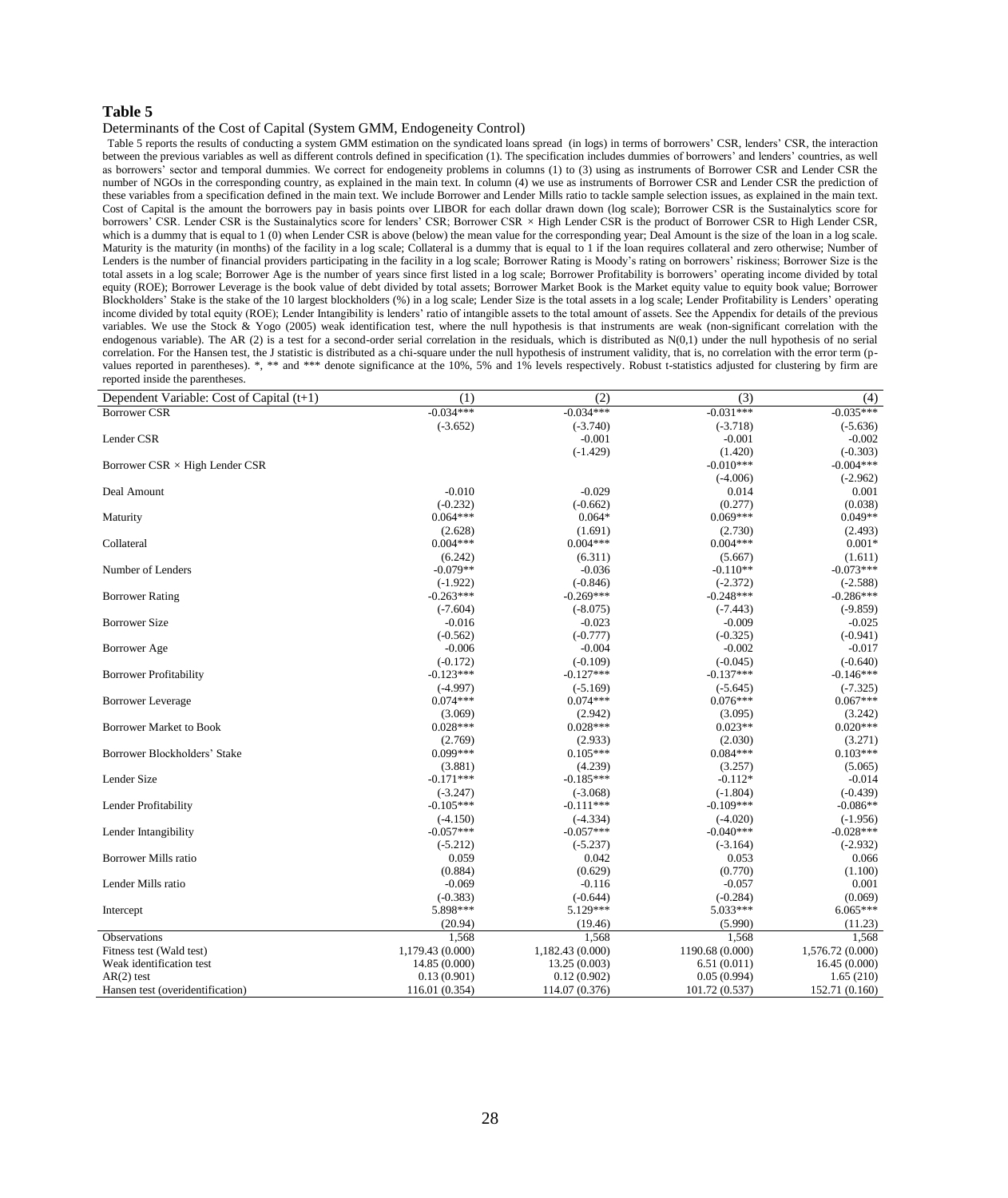#### Estimation at Facility Level. Robust Regression

The table reports the results of conducting a robust regression at a facility level on the Cost of Capital in terms of the variables shown in specification (1) in the main text. The specification includes a set of different dummies. First, dummies of borrowers and lenders to control for fixed effects at a borrowers' and lenders' level. Second, dummies of borrowers' and lenders' countries, as well as borrowers' sector and temporal dummies for tackling country, sector and temporal effects. Additionally, we include a facility Mills ratio to control for possible sample selection bias on those facilities that link borrowers and lenders that are tracked by Sustainalytics -see the details in the main text. Cost of Capital is the amount the borrower pays in basis points over LIBOR for each dollar drawn down (log scale); Borrower CSR is the Sustainalytics score for borrowers' CSR. Lender CSR is the Sustainalytics score for lenders' CSR; Borrower CSR *×* High Lender CSR is the product of Borrower CSR to High Lender CSR, which is a dummy that is equal to 1 (0) when Lender CSR is above (below) the mean value for the corresponding year; Deal Amount is the size of the loan in a log scale; Maturity is the maturity (in months) of the facility in a log scale; Collateral is a dummy that is equal to 1 if the loan requires collateral and zero otherwise; Number of Lenders is the number of financial providers participating in the facility in a log scale; Borrower Rating is Moody's rating on borrowers' riskiness; Borrower Size is the total assets in a log scale; Borrower Age is the number of years since first listed in a log scale; Borrower Profitability is borrowers' operating income divided by total equity (ROE); Borrower Leverage is the book value of debt divided by total assets; Borrower Market Book is the Market equity value to equity book value; Borrower Blockholders' Stake is the stake of the 10 largest blockholders (%) in a log scale; Lender Size is the total assets in a log scale; Lender Profitability is Lenders' operating income divided by total equity (ROE); Lender Intangibility is lenders' ratio of intangible assets to the total amount of assets. See the Appendix for details of the previous variables. \*, \*\* and \*\*\* denote significance at the 10%, 5% and 1% levels respectively. Robust t-statistics adjusted for clustering by firm are reported inside the parentheses.

| Dependent Variable: Cost of Capital   | (1)            | (2)            | (3)            |
|---------------------------------------|----------------|----------------|----------------|
| <b>Borrower CSR</b>                   | $-0.075***$    | $-0.075***$    | $-0.073***$    |
|                                       | $(-2.682)$     | $(-2.677)$     | $(-2.630)$     |
| Lender CSR                            |                | $-0.004$       | $-0.001$       |
|                                       |                | (1.200)        | (0.470)        |
| Borrower $CSR \times High$ Lender CSR |                |                | $-0.030***$    |
|                                       |                |                | $(-2.760)$     |
| Deal Amount                           | $0.033**$      | $0.033**$      | $0.033**$      |
|                                       | (2.401)        | (2.386)        | (2.416)        |
| Maturity                              | $0.082***$     | $0.083***$     | $0.082***$     |
|                                       | (7.417)        | (7.424)        | (7.391)        |
| Collateral                            | 0.014          | 0.014          | 0.014          |
|                                       | (0.345)        | (0.347)        | (0.345)        |
| Number of Lenders                     | $-0.043***$    | $-0.043***$    | $-0.045***$    |
|                                       | $(-2.807)$     | $(-2.807)$     | $(-2.889)$     |
| <b>Borrower Rating</b>                | $-0.412***$    | $-0.412***$    | $-0.412***$    |
|                                       | $(-45.327)$    | $(-45.326)$    | $(-45.312)$    |
| <b>Borrower Size</b>                  | $-0.061***$    | $-0.061***$    | $-0.062***$    |
|                                       | $(-5.824)$     | $(-5.807)$     | $(-5.933)$     |
| <b>Borrower Age</b>                   | $-0.059***$    | $-0.059***$    | $-0.058***$    |
|                                       | $(-4.693)$     | $(-4.700)$     | $(-4.631)$     |
| <b>Borrower Profitability</b>         | $-0.165***$    | $-0.165***$    | $-0.166***$    |
|                                       | $(-12.550)$    | $(-12.559)$    | $(-12.620)$    |
| <b>Borrower</b> Leverage              | $0.080***$     | $0.080***$     | $0.079***$     |
|                                       | (6.710)        | (6.709)        | (6.668)        |
| <b>Borrower Market to Book</b>        | 0.011          | 0.011          | 0.011          |
|                                       | (0.549)        | (0.546)        | (0.542)        |
| Borrower Blockholders' Stake          | 0.012          | 0.012          | 0.017          |
|                                       | (0.377)        | (0.378)        | (0.547)        |
| Lender Size                           | $-0.187***$    | $-0.191***$    | $-0.183***$    |
|                                       | $(-2.845)$     | $(-2.887)$     | $(-2.778)$     |
| Lender Profitability                  | $-0.027$       | $-0.025$       | $-0.030$       |
|                                       | $(-0.603)$     | $(-0.562)$     | $(-0.653)$     |
| Lender Intangibility                  | $-0.021$       | $-0.020$       | $-0.018$       |
|                                       | $(-1.135)$     | $(-1.127)$     | $(-1.000)$     |
| Borrower_Lender Mills ratio           | 0.001          | 0.001          | 0.003          |
|                                       | (0.075)        | (0.074)        | (0.209)        |
| Intercept                             | $6.749***$     | $6.555***$     | $6.511***$     |
|                                       | (4.393)        | (4.233)        | (4.291)        |
| Observations                          | 7,436          | 7,436          | 7,436          |
| Fitness test (F-test)                 | 479.67 (0.000) | 484.65 (0.000) | 492.22 (0.000) |
| $R^2$ (%)                             | 46.0           | 46.1           | 47.1           |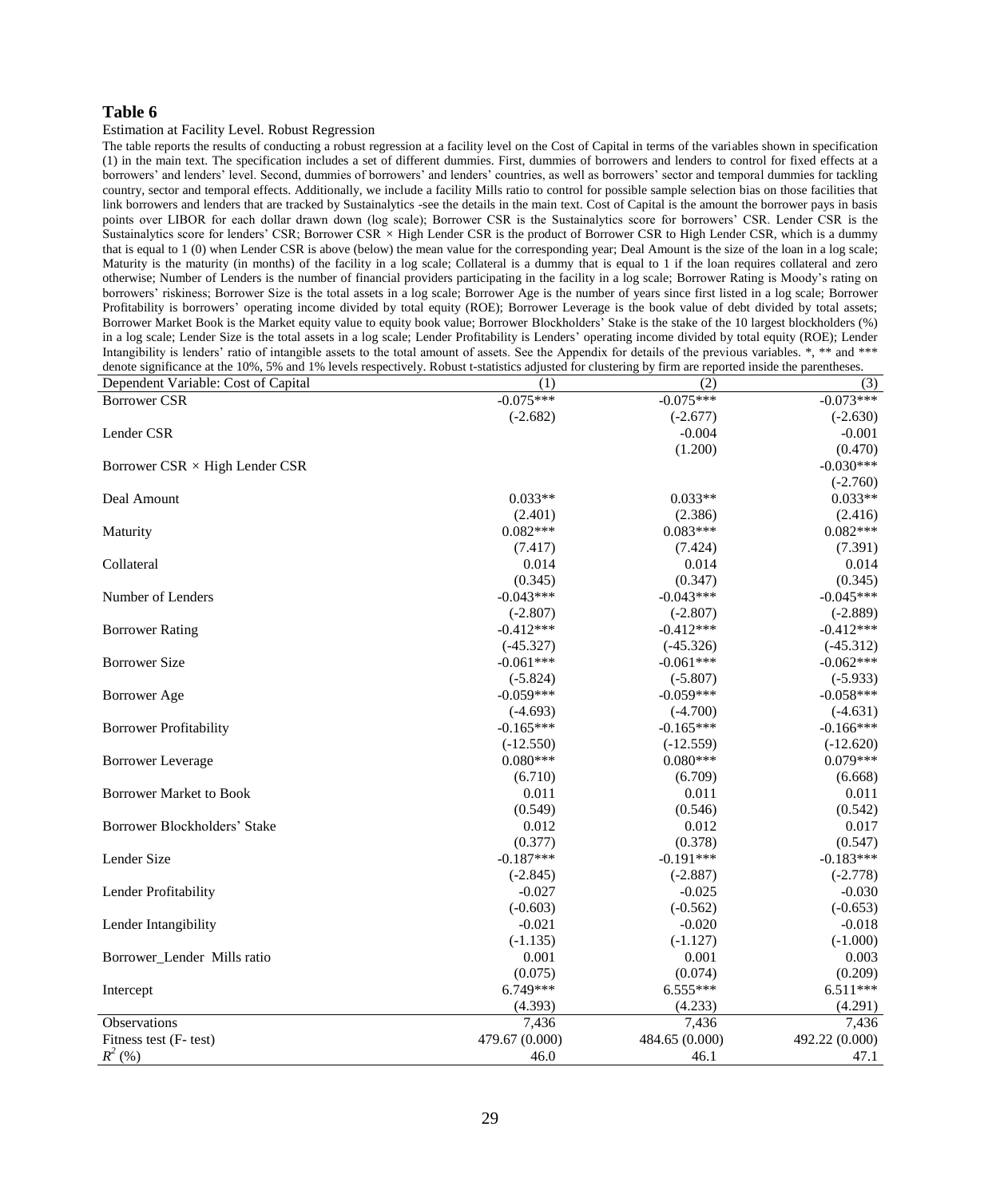## Nonparametric Estimation

The table reports the results of conducting a nonparametric estimation of changes in the cost of capital as well as in the new investment, when there is a change in Borrower CSR from below the first quartile to the last quartile of the distribution and when this change happens in the event that Lender CSR is below (above) the mean of the distribution as shown in column 1 (column 2). The procedure used is the Propensity Score Matching (PSM) estimator (Hirano and Imbens 2004). We match the observation using all the variables that appear in specification (1) of the main text. Cost of Capital describes the amount the borrower pays in basis points over LIBOR for each dollar drawn down. It adds the spread of the loan with any annual (or facility) fee paid to the bank group. This variable is the weighted average of all loans spreads borne by a borrower in one year, weighted by the facility amount to the overall amount raised for the corresponding borrower in the year. New Investment is the ratio of borrowers' capital expenditures to total asset lagged by one period. \*, \*\* and \*\*\* denote significance at the 10%, 5% and 1% levels respectively. T-statistics inside the parentheses.

|                 | (1)                          |                | (2)                          |                |
|-----------------|------------------------------|----------------|------------------------------|----------------|
|                 | Change in CSR & Lender CSR=0 | (t-statistics) | Change in CSR & Lender CSR=1 | (t-statistics) |
|                 |                              | Panel A        |                              |                |
| Cost of Capital | $-26.900$ ***                | $(-4.230)$     | $-35.948***$                 | $(-4.500)$     |
|                 |                              | Panel B        |                              |                |
| New Investment  | $-0.460***$                  | $(-3.380)$     | $-0.566***$                  | $(-2.160)$     |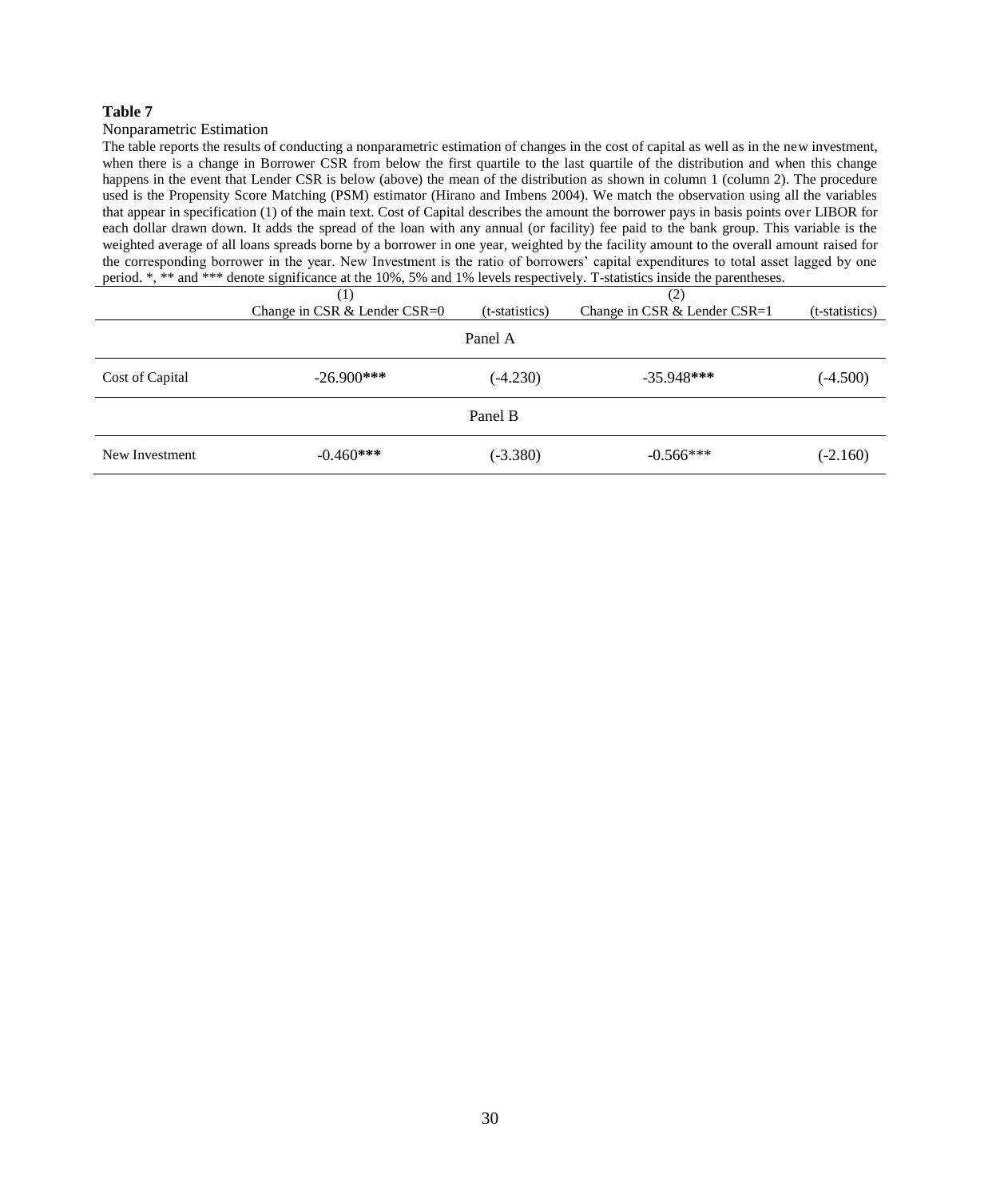#### The Moderating Effect of Cultural Differences (NGO)

Table 8 reports the results of conducting a system GMM estimation on the syndicated loans spread over LIBOR (in logs) in terms of borrowers' CSR, lenders' CSR, the interaction between the previous variables and with that of cultural differences as well as different controls defined in specification (1). The specification includes dummies of borrowers' and lenders' countries, as well as borrowers' sector and temporal dummies. We correct for endogeneity problems using as instruments of Borrower CSR and Lender CSR the number of NGOs in the corresponding country, as explained in the main text. We include Borrower and Lender Mills ratio to tackle sample selection issues, as explained in the main text. Cost of Capital is the amount the borrower pays in basis points over LIBOR for each dollar drawn down (log scale); Borrower CSR is the Sustainalytics score for borrowers' CSR. Lender CSR is the Sustainalytics score for lenders' CSR; Borrower CSR x High Lender CSR is the product of Borrower CSR to High Lender CSR, which is a dummy that is equal to 1 (0) when Lender CSR is above (below) the mean value for the corresponding year; Deal Amount is the size of the loan in a log scale; Cultural Differences is the Euclidean distance between borrowers' and lenders' countries of the following dimensions: Power Distance, Individualism, Uncertainty Avoidance and Masculinity. We also include the interaction terms that result from multiplying Cultural Differences by Borrower CSR; Lender CSR and Borrower CSR x High Lender CSR. Maturity is the maturity (in months) of the facility in a log scale; Collateral is a dummy that is equal to 1 if the loan requires collateral and zero otherwise; Number of Lenders is the number of financial providers participating in the facility in a log scale; Borrower Rating is Moody's rating on borrowers' riskiness; Borrower Size is the total assets in a log scale; Borrower Age is the number of years since first listed in a log scale; Borrower Profitability is borrowers' operating income divided by total equity (ROE); Borrower Leverage is the book value of debt divided by total assets; Borrower Market Book is the Market equity value to equity book value; Borrower Blockholders' Stake is the stake of the 10 largest blockholders (%) in a log scale; Lender Size is the total assets in a log scale; Lender Profitability is Lenders' operating income divided by total equity (ROE); Lender Intangibility is lenders' ratio of intangible assets to the total amount of assets. See the Appendix for details of the previous variables. We use the Stock & Yogo (2005) weak identification test, where the null hypothesis is that instruments are weak (non-significant correlation with the endogenous variable). The AR (2) is a test for a second-order serial correlation in the residuals, which is distributed as N(0, 1) under the null hypothesis of no serial correlation. For the Hansen test, the J statistic is distributed as a chi-square under the null hypothesis of instrument validity, that is, no correlation with the error term (p-values reported in parentheses). \*, \*\* and \*\*\* denote significance at the 10%, 5% and 1% levels respectively. Robust t-statistics adjusted for clustering by firm are reported inside the parentheses.

| Dependent Variable: Cost of Capital $(t+1)$           | (1)             | (2)             | (3)             |
|-------------------------------------------------------|-----------------|-----------------|-----------------|
| <b>Borrower CSR</b>                                   | $-0.030***$     | $-0.030***$     | $-0.034***$     |
|                                                       | $(-3.015)$      | $(-3.157)$      | $(-3.653)$      |
| Borrower $CSR \times$ Cultural Differences            | $-0.001***$     | $-0.001***$     | $-0.001*$       |
|                                                       |                 |                 |                 |
|                                                       | $(-3.335)$      | $(-3.063)$      | $(-1.698)$      |
| Lender CSR                                            |                 | $-0.001$        | $-0.019$        |
|                                                       |                 | $(-1.336)$      | (1.467)         |
| Lender $CSR \times$ Cultural Differences              |                 | $-0.000$        | $-0.000$        |
|                                                       |                 | $(-0.502)$      | $(-0.940)$      |
| Borrower $CSR \times High$ Lender CSR                 |                 |                 | $-0.011***$     |
|                                                       |                 |                 | $(-2.920)$      |
| Borr. CSR $\times$ High L. CSR $\times$ Cult. Differ. |                 |                 | $0.001**$       |
|                                                       |                 |                 | (1.939)         |
| <b>Cultural Differences</b>                           | $0.039***$      | $0.031**$       | $0.026**$       |
|                                                       | (3.929)         | (2.098)         | (2.275)         |
| Deal Amount                                           | $-0.006$        | $-0.031$        | $-0.004$        |
|                                                       | $(-0.139)$      | $(-0.643)$      | (0.068)         |
| Maturity                                              | $0.053**$       | $0.038*$        | $0.045*$        |
|                                                       |                 |                 |                 |
|                                                       | (2.214)         | (1.633)         | (1.619)         |
| Collateral                                            | $0.004***$      | $0.004***$      | $0.004***$      |
|                                                       | (5.917)         | (5.866)         | (4.774)         |
| Number Lenders                                        | $-0.100**$      | $-0.067*$       | $-0.099**$      |
|                                                       | $(-2.229)$      | $(-1.633)$      | $(-1.976)$      |
| <b>Borrower Rating</b>                                | $-0.260***$     | $-0.257***$     | $-0.240***$     |
|                                                       | $(-7.098)$      | $(-7.116)$      | $(-6.468)$      |
| <b>Borrower Size</b>                                  | $-0.019$        | $-0.030$        | $-0.012$        |
|                                                       | $(-0.621)$      | $(-0.937)$      | $(-0.364)$      |
| Borrower Age                                          | $-0.000$        | $-0.002$        | $-0.015$        |
|                                                       | $(-0.012)$      | $(-0.041)$      | $(-0.409)$      |
| <b>Borrower Profitability</b>                         | $-0.132***$     | $-0.136***$     | $-0.138***$     |
|                                                       | $(-5.325)$      | $(-5.475)$      | $(-5.228)$      |
| <b>Borrower Leverage</b>                              | $0.100***$      | $0.094***$      | $0.088***$      |
|                                                       | (4.026)         | (3.606)         | (3.373)         |
|                                                       | $0.024**$       |                 | $0.020*$        |
| <b>Borrower Market Book</b>                           |                 | $0.024**$       |                 |
|                                                       | (2.446)         | (2.518)         | (1.684)         |
| Borrower Blockholders' Stake                          | $0.068**$       | $0.066**$       | $0.078***$      |
|                                                       | (2.446)         | (2.400)         | (2.816)         |
| Lender Size                                           | $-0.168***$     | $-0.208***$     | $-0.252***$     |
|                                                       | $(-3.042)$      | $(-3.316)$      | $(-3.222)$      |
| Lender Profitability                                  | $-0.097***$     | $-0.106***$     | $-0.112***$     |
|                                                       | $(-3.734)$      | $(-4.111)$      | $(-3.708)$      |
| Lender Intangibility                                  | $-0.055***$     | $-0.059***$     | $-0.048***$     |
|                                                       | $(-4.890)$      | $(-5.020)$      | $(-3.324)$      |
| Borrower Mills ratio                                  | 0.060           | 0.053           | 0.061           |
|                                                       | (0.849)         | (0.745)         | (0.820)         |
| Lender Mills ratio                                    | $-0.064$        | $-0.073$        | $-0.026$        |
|                                                       | $(-0.389)$      | $(-0.428)$      | $(-0.120)$      |
| Intercept                                             | $6.166***$      | $6.051***$      | 5.303***        |
|                                                       | (11.704)        | (11.657)        |                 |
|                                                       |                 |                 | (6.873)         |
| Observations                                          | 1568            | 1568            | 1568            |
| Fitness test (Wald test)                              | 1590.68 (0.000) | 1623.40 (0.000) | 1740.88 (0.000) |
| Weak identification test                              | 19.90 (0.000)   | 19.64 (0.000)   | 16.57(0.000)    |
| $AR(2)$ test                                          | 0.92(0.358)     | 0.91(0.364)     | 0.80(0.422)     |
| Hansen test (overidentification)                      | 115.29 (0.362)  | 112.46 (0.390)  | 101.17 (0.546)  |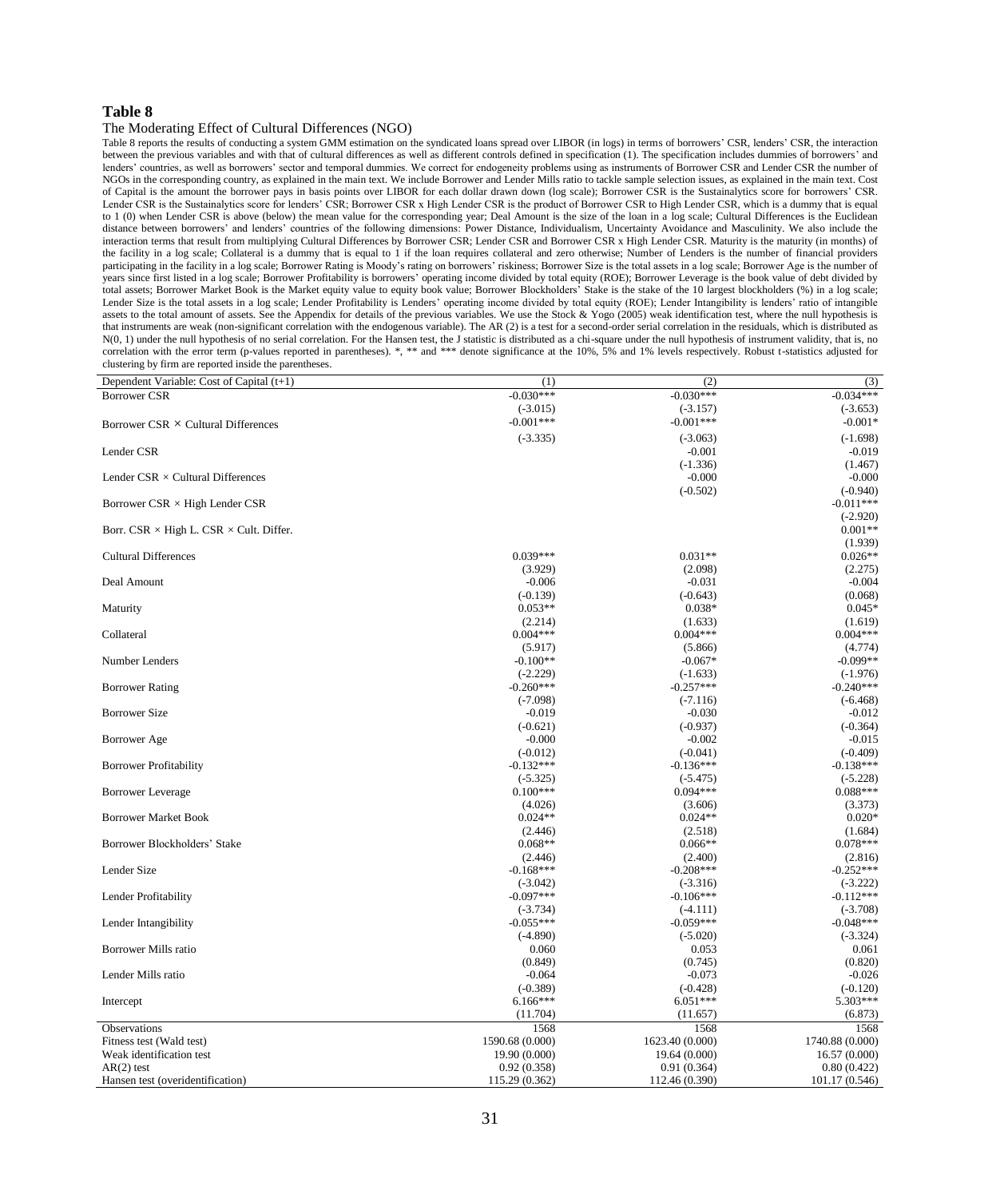#### **REFERENCES**

- Aghion, P., and Bolton, P., 1992. An incomplete contracts approach to financial contracting. Review of Economic Studies 59, 473–494.
- Akerlof, G. A., and Kranton, R. E., 2000. Economics and identity. Quarterly Journal of Economics 115, 715–53.
- Alesina, A., and La Ferrara, E., 2002. Who trusts others? Journal of Public Economics 85, 207–234.
- Alesina, A., Lotti, F., and Mistrulli, P. E., 2008. Do women pay more for credit? Evidence from Italy. NBER Working Paper N. 14202.
- Baron, D. P., 2001. Private politics, corporate social responsibility, and integrated strategy. Journal of Economics and Management Strategy 10, 7–45.
- Bénabou; R and Tirole, J., 2010. Individual and corporate social responsibility. Economica 77, 1–19.
- Bottazzi, L., da Rin, M., and Hellmann, T., 2011. The importance of trust for investment: Evidence from venture capital. NBER Working Paper N. 16923.
- Caillaud, B. and Tirole, J., 2007. Consensus building: how to persuade a group. The American Economic Review 97, 1877–1900.
- Cerqueiro, G., Degryse, H., and Ongena, S., 2011. Rules versus discretion in loan rate setting. Journal of Financial Intermediation 20, 503–529.
- Cespa, G. and Cestone, G., 2007. Corporate social responsibility and managerial entrenchment. Journal of Economics & Management Strategy 16, 741–771.
- Chhaochharia, V. and Laeven, L., 2009. Corporate governance norms and practices. Journal of Financial Intermediation 18, 405–431.
- Clarkson, M., 1995. A stakeholder framework for analyzing and evaluating corporate social performance. Academy of Management Review 20, 92–117.
- Cohen, L., Frazzini, A., and Malloy, C., 2006. Sell-side school ties. The Journal of Finance 65, 1409–1437.
- Coleman, A. D. F., Esho, N., and Sharpe, I. G., 2006. Does bank monitoring influence loan contract terms? Journal of Financial Services Research 30, 177–198.
- DeAngelo, H. and DeAngelo, L., 1998. Ancient redwood and the politics of finance: The hostile takeover of the pacific lumber company. Journal of Financial Economics 47, 3–53.
- Denis, D. J., 2004. Entrepreneurial finance: An overview of the issues and evidence. Journal of Corporate Finance 10, 301– 326.
- Doh, J. P. and Guay, T. R., 2006. Corporate Social Responsibility, public policy, and NGO activism in Europe and the United States: An institutional-stakeholder perspective. Journal of Management Studies, 43(1), 47–73.
- El Ghoul, S., Guedhami, O., Kwok, C.C.Y., and Mishra D. R., 2011. Does Corporate Social Responsibility affect the cost of capital? Journal of Banking and Finance 35, 2388–2406.
- Engelberg, J., Gao, P., and Parsons, C., 2012. Friends with money. Journal of Financial Economics 103(1), 169–188.
- Feddersen, T. J. and Gilligan, T. W., 2001. Saints and markets: activists and the supply of credence goods. Journal of Economics and Management Strategy 10, 149–171.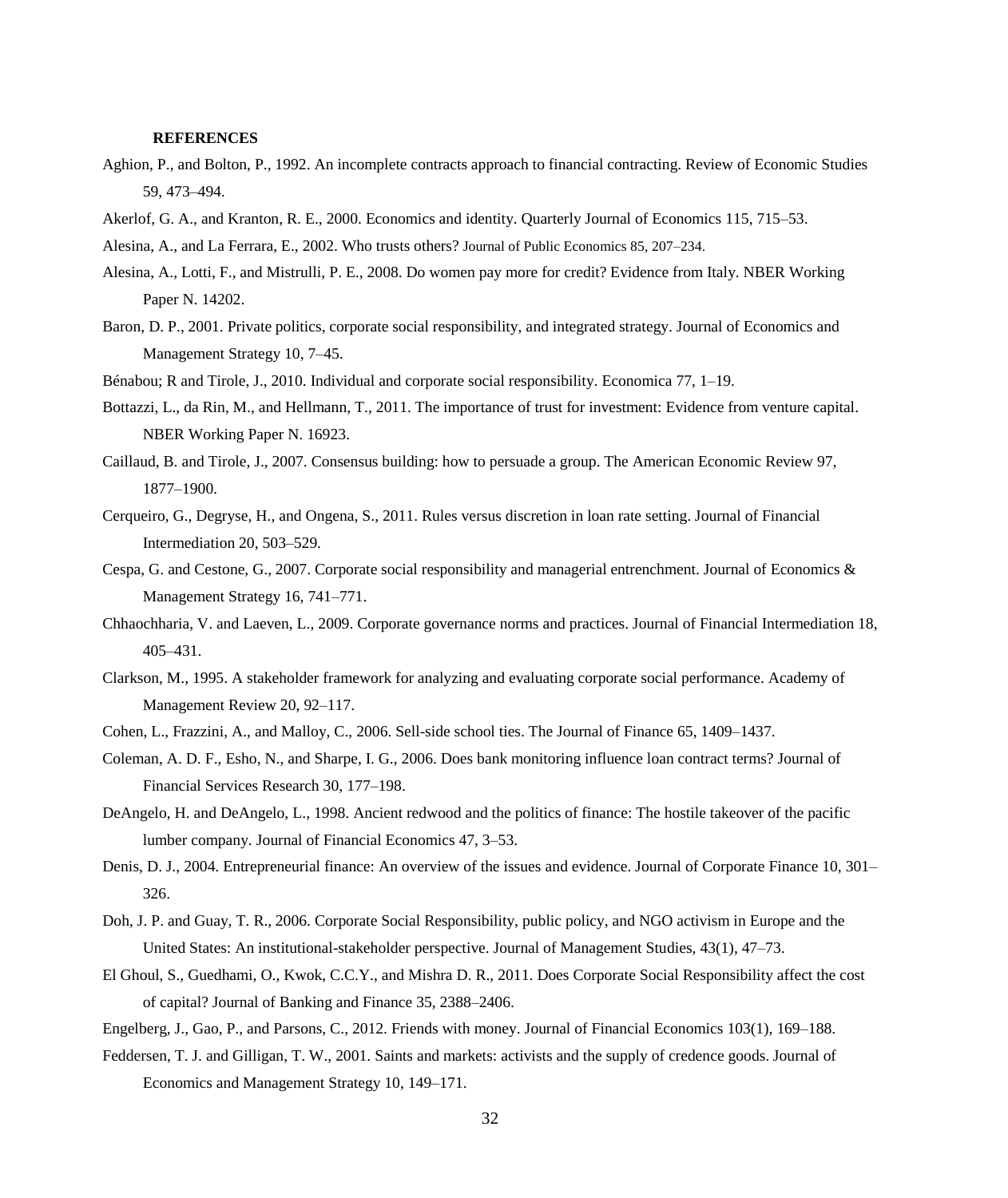Fombrun, C. J., 1996. Reputation: Realizing value from the corporate image, 1996. Harvard Business School, Boston.

- Galema, R., Plantinga, A., Scholtens, B., 2008. The stocks at stake: return and risk in socially responsible investment. Journal of Banking and Finance 32, 2646–2654.
- Gelb, D. S., and Strawser, J. S., 2001. Corporate Social Responsibility and financial disclosures: An alternative explanation for increased disclosure. Journal of Business Ethics 33, 1–13.
- Giannetti, M., and Yafeh, Y., 2011. Do cultural differences between contracting parties matter? Evidence from syndicated bank loans. *Management Science* (forthcoming, doi: 10.1287/mnsc.1110.1378).
- Glaeser, E. L., Laibson, D. L., Scheinkman, J. A., and Soutter, C. L., 2000. Measuring trust. Quarterly Journal of Economics 65, 811–846.
- Goss, A. and Roberts, G.S., 2011. The Impact of Corporate Social Responsibility on the cost of bank loans. Journal of Banking and Finance 35, 1794–1810.
- Gottesman, A. A. and Roberts, G. S., 2004. Maturity and corporate loan pricing. Financial Review 38, 55–77.
- Griffin, J. J., and Mahon, J. F., 1997. The Corporate social performance and corporate financial performance debate: twenty-five years of incomparable research. Business and Society 36, 5–31.
- Guiso, L., Sapienza, P., and Zingales, L., 2009. Cultural biases in economic exchange? Quarterly Journal of Economics 124, 1095–1113.
- Guiso, L., Sapienza, P., and Zingales, L., 2010. Civic capital as the missing link. NBER Working Paper No 15845.
- Hart, S. L., 2010. A natural resource-based view of the firm. Academy of Management Review 20, 986–1014.

Heckman, J. J., 1979. Sample selection bias as a specification error. Econometrica 47, 153–161.

- Hellmann, T., Lindsey, L., and Puri, M., 2008. Building relationships early: banks in venture capital. Review of Financial Studies 21, 513–541.
- Hellwig, M., 2000. On the economics and politics of corporate finance and corporate control. In: Vives, X. (Ed.), Corporate Governance. Cambridge University Press, Cambridge.
- Hillman, A. J. and Keim, G. D, 2001. Shareholder value, stakeholder management, and social issues: What's the bottom line? Strategic Management Journal 22, 125–139.
- Hirano, K. and Imbens, G., 2004. The propensity score with continuous treatments. In: Donald R. (Ed.), Missing data and bayesian methods in practice. Wiley, New York.

Hofstede, G., 1980. Cultural consequences: International differences in work related values. Sage, Beverly Hills.

- Hofstede, G., 2001. Cultures consequences: Comparing values, behaviors, institutions and organizations across nations. Sage, Thousand Oaks, California.
- Huberman, G., 2001. Familiarity breeds investment. Review of Financial Studies 14, 659–680.

Hwang, B.H. and Kim, S., 2009. It pays to have friends. Journal of Financial Economics 93, 138–158.

John, A. and Klein, J., 2003. The boycott puzzle: Consumer motivations for sacrifice. Management Science 49, 1196–1209.

- Jones, T. M., 1995. Instrumental stakeholder theory: A synthesis of ethics and economics. Academy of Management Review 20, 404–437.
- Karlan, D. S., 2002. Social connections and group banking. The Economic journal 117, 52–84.